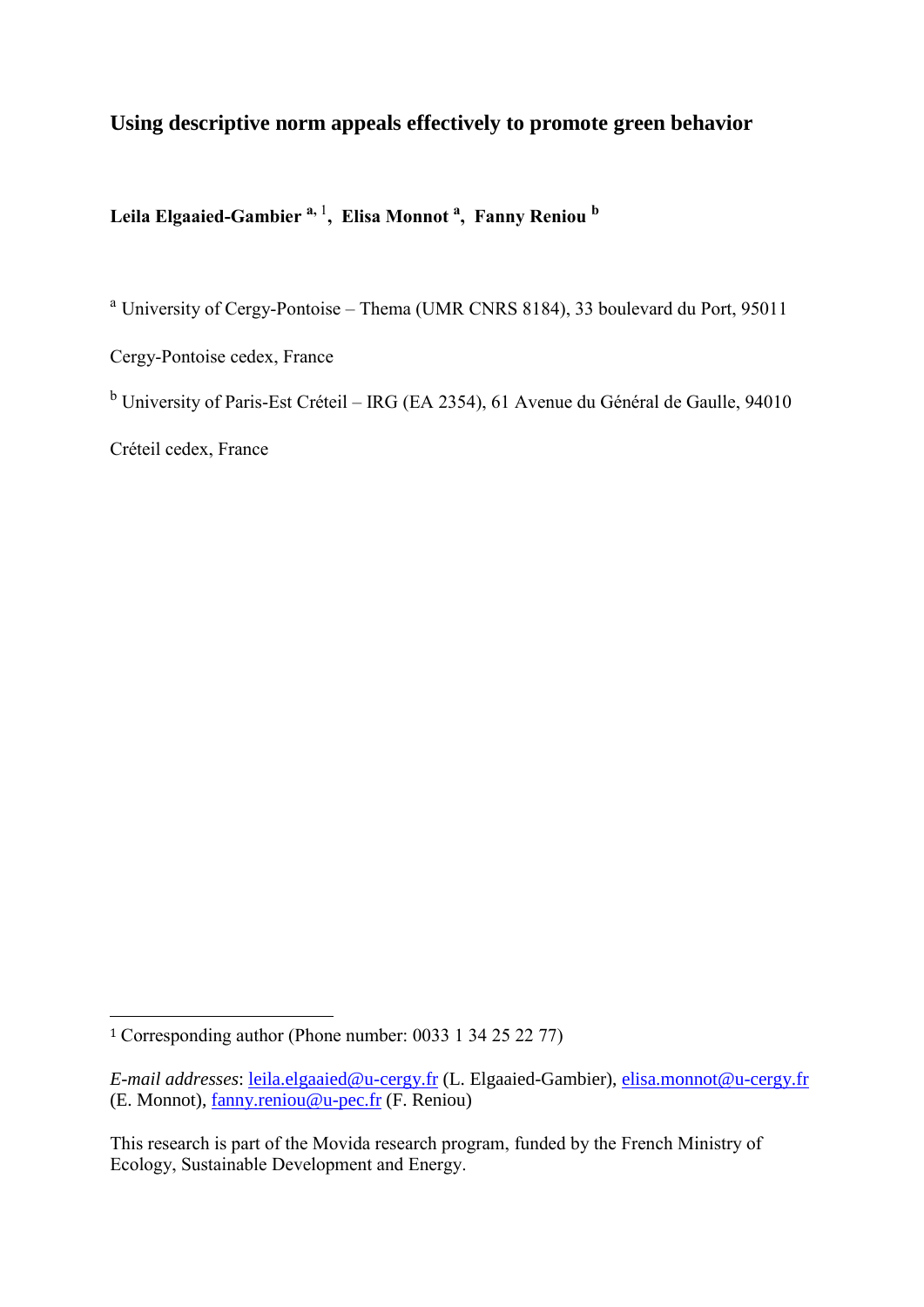## **Using descriptive norm appeals effectively to promote green behavior**

## **Abstract**

Considering that descriptive norm appeals are only effective when they are framed positively, this research investigates the efficacy of such norms in a context in which the prevalent behavior is not environmentally friendly. Using an infomercial promoting purchasing of non-overpackaged products, three studies attempt to manipulate the presence and valence of a descriptive norm, an endorser's presence, and his or her profile. The findings show that triggering a positive descriptive norm results in the adoption of pro-environmental behavior, even when this norm does not reflect the behavior of the majority, provided that consumers perceive the ad as credible. Ad credibility influences intention to avoid overpackaging and, in turn, is influenced by a descriptive norm and a celebrity endorser's profile. The presence of a typical-consumer testimonial, however, influences behavioral intention directly, and the profile of this non-famous endorser influences ad credibility and intention through identification.

*Keywords:* Green behavior; Social norms; Ad credibility; Endorsement; Overpackaging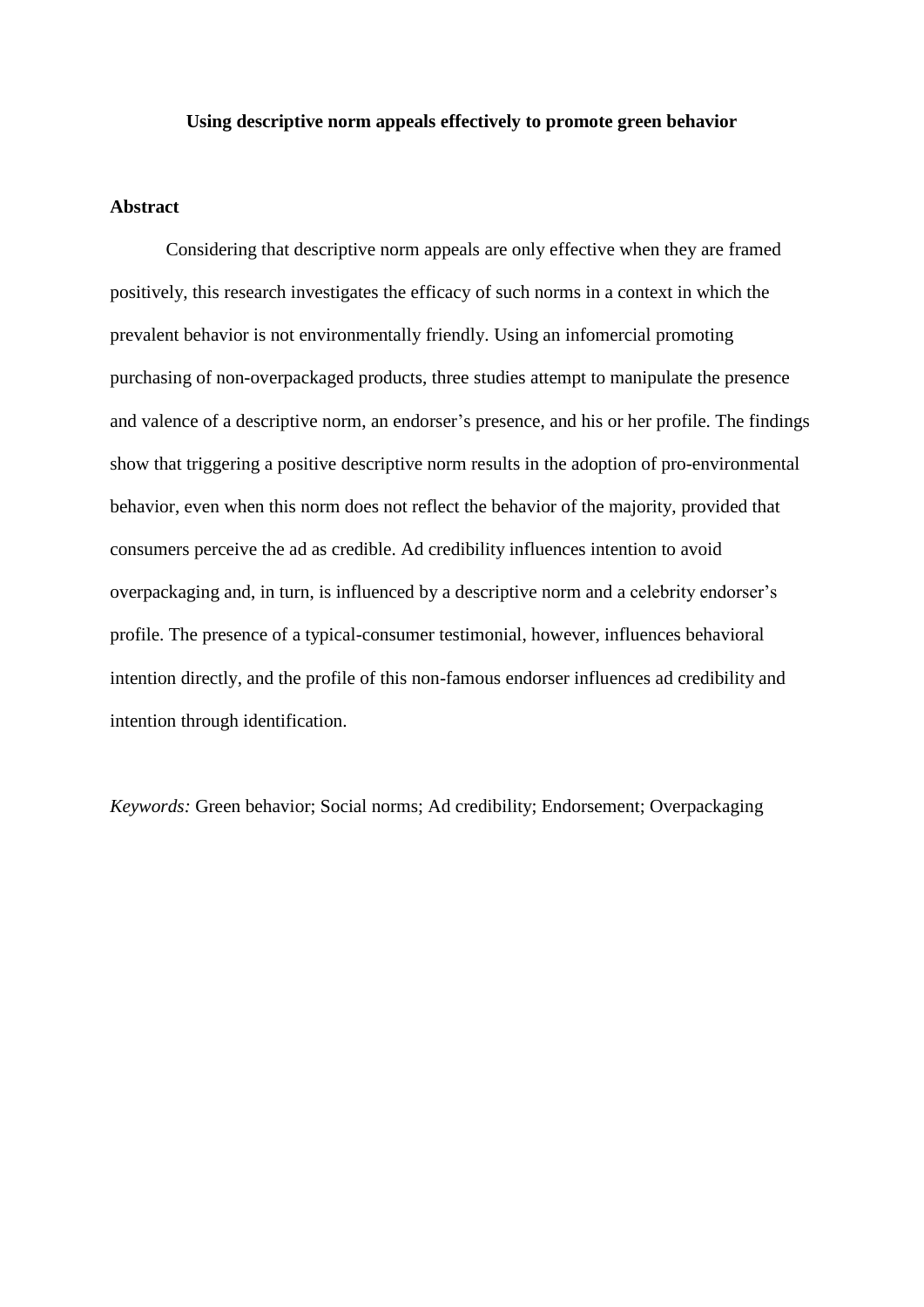## **1. Introduction**

Every year, the United Nations hold the Climate Change Conference, which highlights governments' responsibility for adopting pro-environmental regulatory measures to reduce industries' and individuals' ecological footprint. Beyond the implementation of such measures, governments also have a duty to inform and educate the public to adopt an environmentally responsible lifestyle. Among relevant strategies to encourage green behavior, previous research emphasizes the crucial roles of social influence and, in particular, social norms (Goldstein, Cialdini, & Griskevicius, 2008; Kallgren, Reno, & Cialdini, 2000; Schultz, 1999).

Social norms refer to "rules and standards that are understood by members of a group, and that guide and/or constrain social behavior without the force of laws" (Cialdini & Trost, 1998, p. 152). Research indeed acknowledges that social norms influence consumer behavior in general and green behavior in particular, such as intention to purchase sustainable products (e.g., Melnyk, van Herpen, Fischer, & van Trijp, 2011, 2013). However, to reach optimal effects, advertising should activate two facets of social norms: injunctive norms, which refer to what most people approve of, and descriptive norms, which refer to what people typically do (Cialdini, Reno, & Kallgren, 1990).

While injunctive norms are usually well understood and are used appropriately, descriptive norms are sometimes employed inadequately, which may lead to counterproductive effects. Cialdini (2003, p. 105) decries advertisers' "tendency to try to mobilize action against a problem by depicting it as regrettably frequent" because doing so can activate a descriptive norm that contradicts the promoted behavior. He provides an example of this advertising practice by describing an anti-littering public service announcement broadcast in the United States in the 1970s and 1980s (i.e. The Iron Eyes Cody spot), but this approach is unfortunately still typical in many countries. In France, for example, the government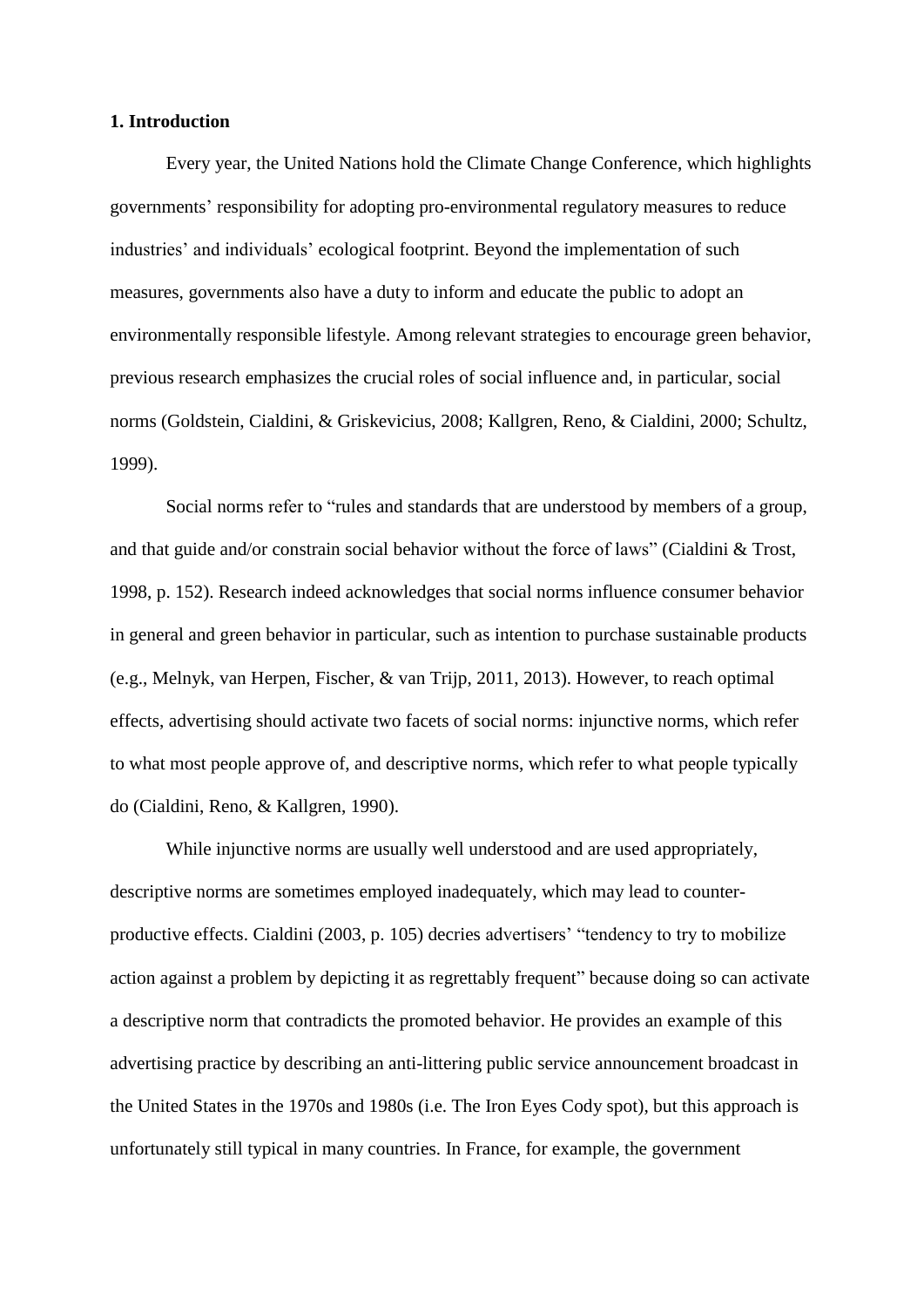promotes waste reduction by explaining that waste production has doubled in 40 years and that every French citizen currently generates an average of 590 kilos of waste every year $^1$ . Further, the city of Paris uses a campaign against cigarette littering, stressing that 350 tons of cigarettes butts are discarded every year (to illustrate the message, a picture shows a large pile of cigarette butts on a sidewalk). Although these assertions may be accurate, they implicitly convey that many people are actually adopting these harmful behaviors, indirectly suggesting that littering or producing a large amount of waste is acceptable.

As such, Cialdini (2003) suggests that the valence of social norms should always be positive (i.e., consistent with expected behavior). He thus concludes that priming descriptive norms is only effective when the pro-environmental behavior at stake is predominant among the population. Paradoxically, however, advertising is less critical for pro-environmental practices that the majority already adopts. Governments and other stakeholders engaged in environmental preservation are logically more prone to try to raise awareness of environmentally friendly actions that are not yet widespread. How should campaign developers promote environmentally beneficial behavior using social norms when environmentally harmful behavior is actually prevalent? In this case, should they avoid highlighting descriptive norms? Or can they provide clues about a potential positive descriptive norm (which does not totally reflect reality)?

The general proposition of this research is as follows: when environmentally harmful behavior is prevalent, the use of a positive descriptive norm has a negative effect on perceived ad credibility because the norm does not reflect the behavior of the majority. Nevertheless, this research suggests that such a negative effect on ad credibility can be overcome through certain execution techniques that reinforce the weight of the descriptive norm, in particular through the presence of an endorser. More specifically, this research aims to investigate the circumstances under which descriptive norms can lead to pro-environmental behaviors,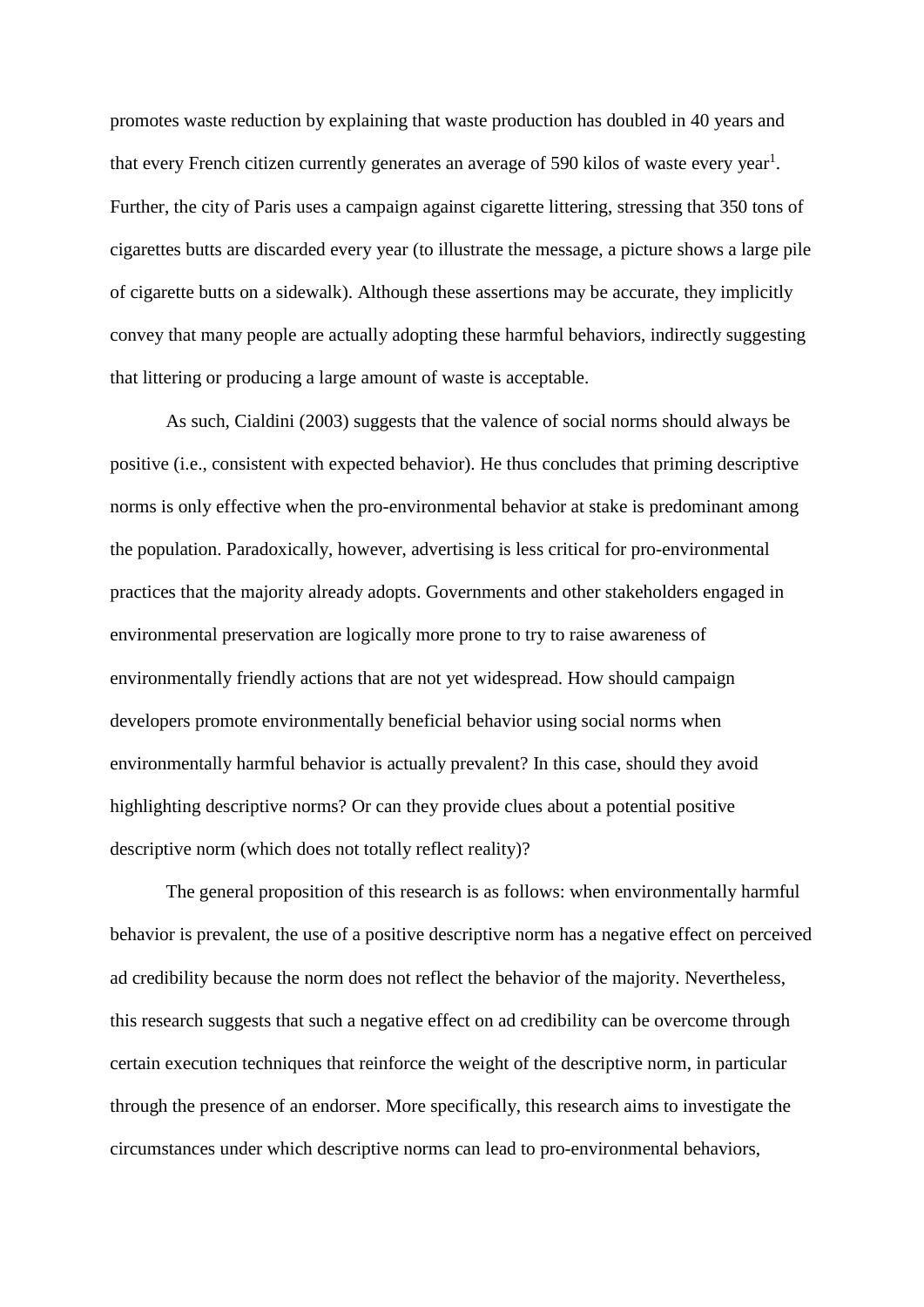through the effect of ad credibility. Pro-environmental behaviors refer to "the purchase of environmentally responsible products; products that minimize environmental impact; products from firms with good environmental reputations, or products whose production implies biodegradable, carbon neutral, or recycled inputs" (Grimmer, Kilburn, & Miles, 2016, p. 1582).

We focus on a particular environmentally friendly behavior, namely the purchasing of non-overpackaged products (e.g., toothpaste tubes without typical cardboard boxes). Overpackaging refers to outer packaging that surrounds the primary packaging (i.e., the one in direct contact with the product) but, unlike secondary packaging, is not used to gather several units of primary packages (Elgaaied-Gambier, 2016; Monnot, Parguel, & Reniou, 2015). Because overpackaging uses resources but has no functional purpose (a containing or grouping function), the purchasing of overpackaged products can be deemed an environmentally unfriendly behavior. However, while recycling is becoming a widespread practice in many industrialized countries, consumers are not sufficiently familiar with precycling strategies to reduce household waste. Packaging sustainability also is often reduced to recycling or use of recycled material (Dang & Chu, 2016), with individuals seemingly less aware of the amount of resources used. In this case, focusing on a less familiar environmental behavior is more appropriate because the informational value of descriptive norm appeals is higher in ambiguous or unfamiliar contexts (White & Simpson, 2013).

To answer the research questions and test the effect of descriptive norms on ad credibility and intention to purchase non-overpackaged products, three experimental studies manipulate (1) the presence (vs. absence) of a descriptive norm and its valence (positive vs. negative), (2) the presence (vs. absence) of an endorser and his or her similarity (vs. dissimilarity) to the receiver in terms of age, and (3) the type of endorser (celebrity vs. typical consumer) and his or her connection (vs. no connection) with environmental issues. To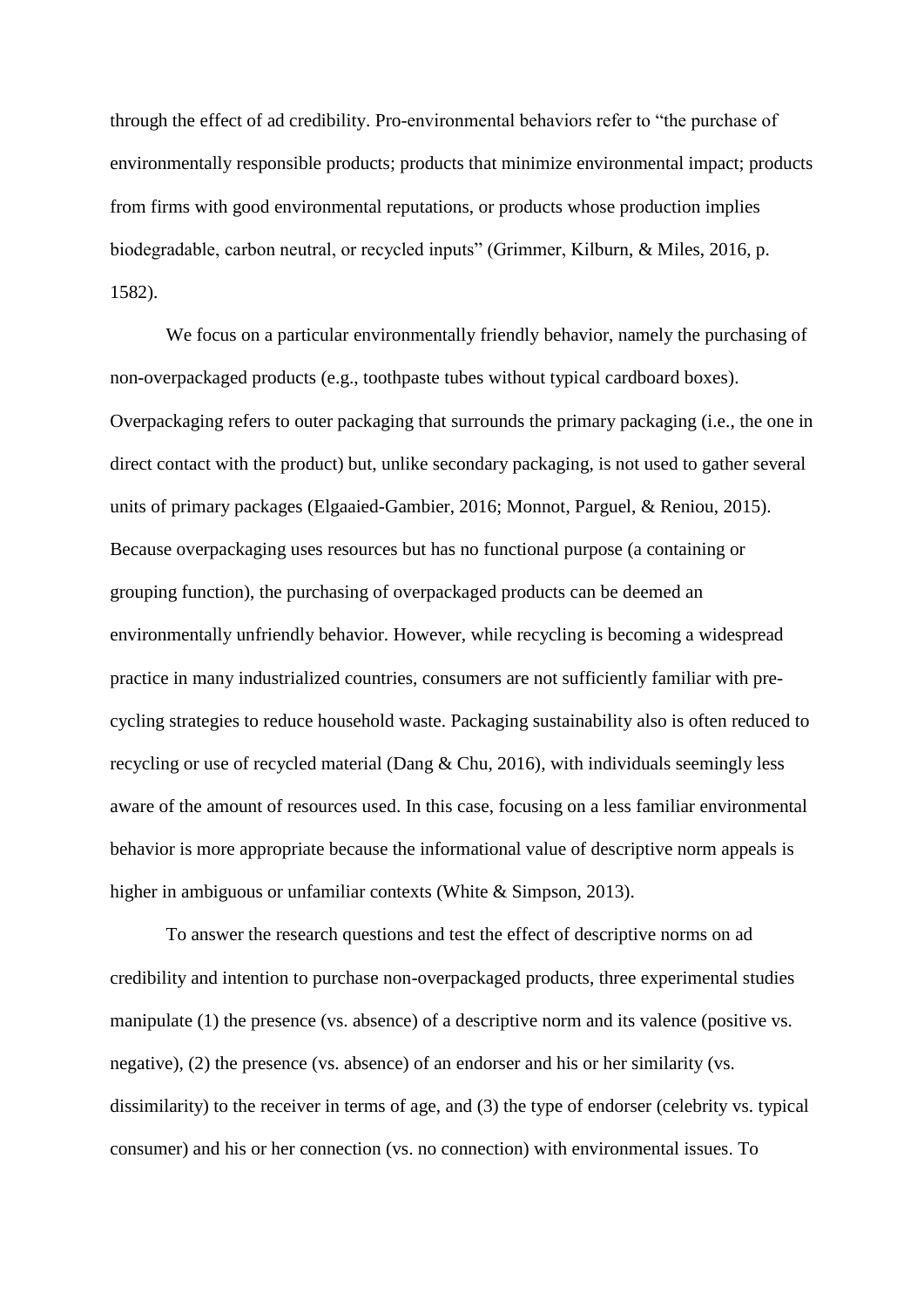develop the hypotheses, we rely on a broader theoretical background—namely, that of social influence.

## **2. Conceptual framework**

## *2.1. From social influence theory to social norms theory*

This research relies on social influence theory to identify whether social influence can enhance persuasion in the context of green advertising. In the following paragraphs, we present social influence theory and explain why we focus on the specific concept of social norms within this framework.

## *2.1.1. Sub-theories of social influence*

Social influence can be viewed a meta-theory that comprises a network of sub-theories focusing on the study of "change in an individual's thoughts, feelings, attitudes, or behaviors that results from interaction with another individual or a group" (Rashotte, 2007, p. 4426). Although these sub-theories are intertwined, major clusters can be identified.

The first cluster of research highlights the effect of the mere presence of other people on behavior. For example, according to social facilitation and social inhibition theories (Zajonc & Sales, 1966), individuals tend to perform differently when they are in the presence of others than when they are alone. The second cluster deals with identity issues and includes social comparison theory, identification, and social identity theory. Here, individuals tend to compare themselves with others to determine their opinions and abilities and define their selfconcept (Festinger, 1954). According to social identity theory, individuals' self-concept depends on the groups to which they belong (Tajfel & Turner, 1979). The third cluster highlights the role of social rules and the processes that lead to compliance—and even obedience if the influence comes from an authority figure (see Milgram, 1965). According to social norms theory (Cialdini et al., 1990; Sherif, 1936), interactions between members of a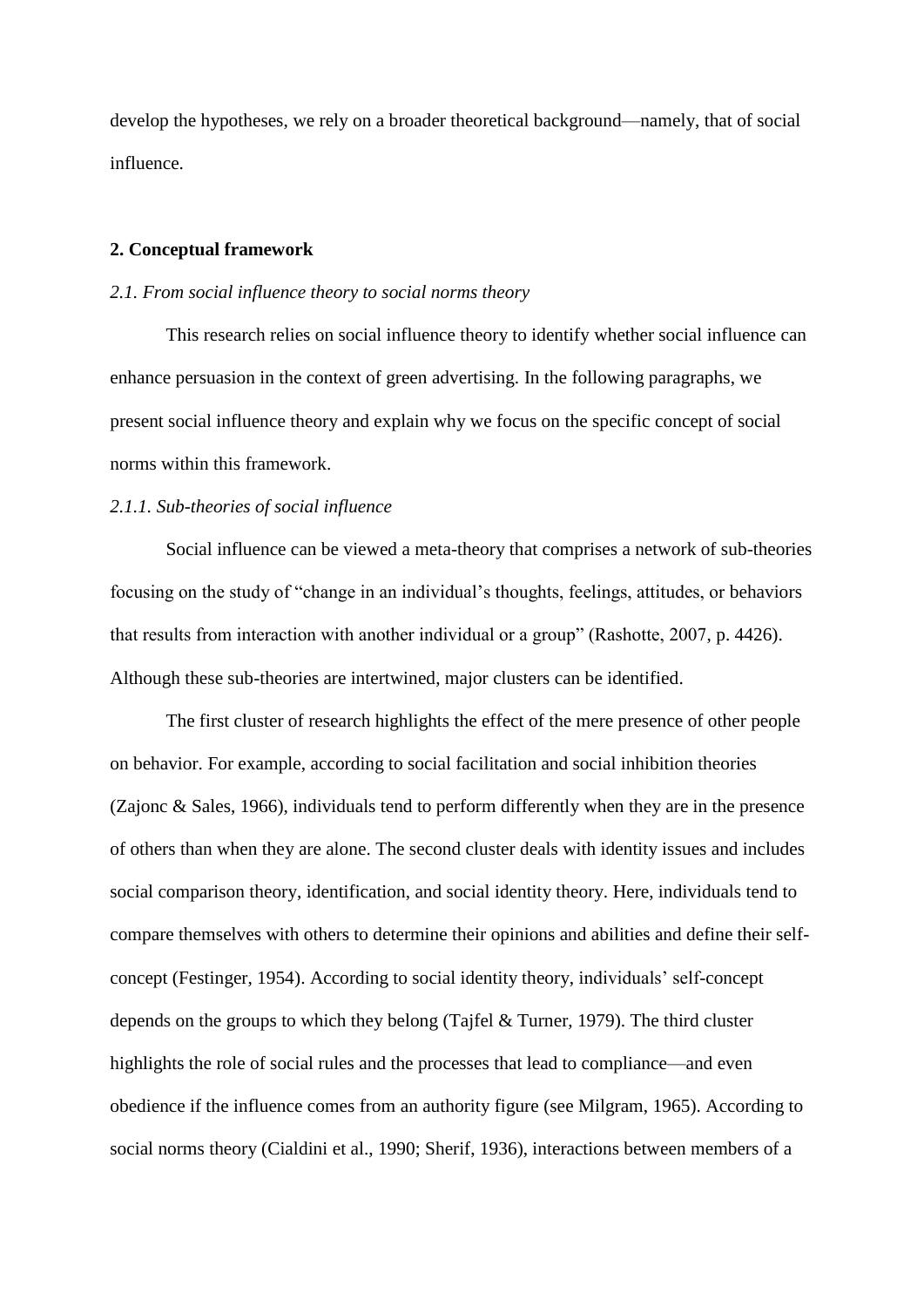social group lead to the emergence of social rules and standards. When faced with social norms, individuals tend to conform either because they internalized the norm, to gain approval or avoid punishment, or for self-defining purposes (Kelman, 1961). Finally, another significant research cluster is dedicated exclusively to the study of the influence of a specific category of individuals (e.g., celebrities). From a persuasion perspective, the profile and attributes of a celebrity endorser draw attention to the message and transfer image values to the message (Escalas & Bettman, 2017; Miller & Allen, 2012; Rudolph, 1947). Furthermore, the image of the celebrity endorser must fit the characteristics of the promoted product or cause (Friedman & Friedman, 1979; Kamins, 1990). Finally, individuals tend to conform to the attitudes and behaviors of a celebrity endorser when they perceive his or her image as congruent with their ideal self-image (Choi & Rifon, 2012).

This classification is not exhaustive and some theories fall in several categories or rely on various psychological mechanisms. The dynamic social impact theory (Latané, 1996), for example, is based on the idea that the strength, immediacy, and number of sources of influence determine social influence. The sources of influence are also an important factor to distinguish among the sub-theories. The aforementioned research clusters indeed differ in terms of who exerts the influence. Social influence is likely to emanate from significant others (Wind, 1976), peer and reference groups (Bearden & Etzel, 1982), authority figures (Milgram, 1965), experts and opinion leaders (Katz & Lazarsfeld, 1955), celebrities (Atkin & Block, 1983), and even society as a whole. Although we directly or indirectly use most of the concepts and mechanisms of social influence in this research to justify the hypotheses, we focus mainly on the concept of social norms.

## *2.1.2. Building on social influence theory to enhance persuasion: the role of social norms*

We can further categorize studies conducted within the framework of social influence depending on the objective they pursue: (1) identifying the determinants of social influence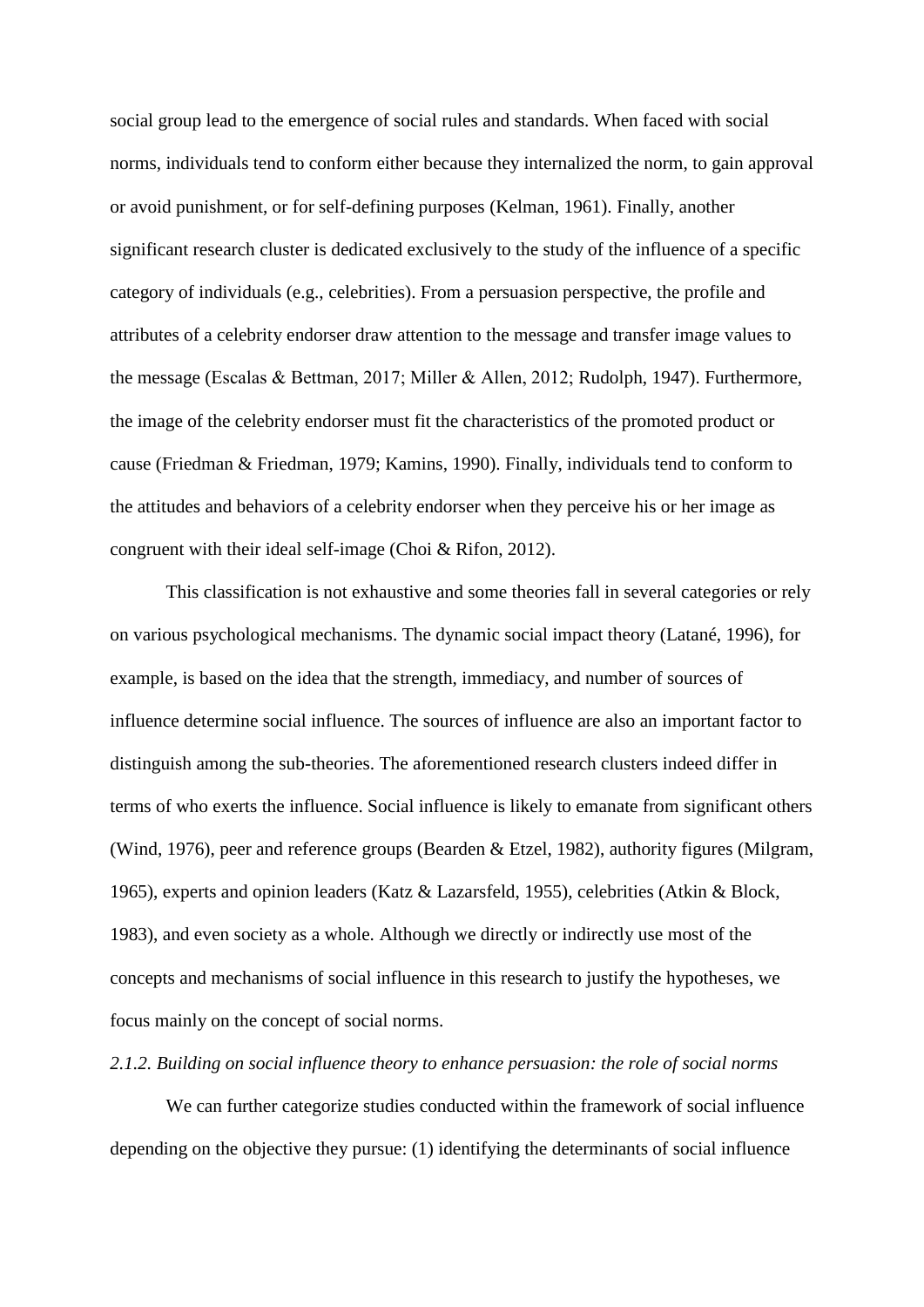and compliance, (2) uncovering the mechanisms through which social influence operates, and (3) understanding how to use social influence optimally in a persuasion perspective. We ground our work in the third research stream.

Using social influence for persuasion purposes necessitates increasing awareness of the social context and the potential social pressure to adopt the promoted behavior—in our case, an environmentally friendly behavior. One way to achieve this is through the activation of social norms (Cialdini, 2003; Cialdini et al., 1990; Goldstein et al., 2008). Cialdini et al. (1990) show that social norms only affect behavior if they are salient. In other words, advertisers may adopt a strategy geared toward increasing the salience of existing social norms that are favorable to the promoted behavior. They can do so merely by emphasizing the existence of social norms through simple elicitation or personification techniques. Personification generally takes the form of an individual endorsing the message. This person can be either anonymous (a consumer, an employee), or a celebrity (e.g. Fleck, Michel & Zeitoun, 2014). We test each of these alternative techniques in three studies beginning with simple elicitation of the pro-environmental social norm (Study 1), then adding a typical consumer endorser (Study 2), and, finally, assessing advertising effectiveness in the case of celebrity endorsement (Study 3). Fig. 1 summarizes the different operational perspectives tested in the studies.

## Figure 1 here.

## *2.2. Impact of social norms on pro-environmental behavior*

Extant literature shows that social norms have a positive impact on sustainable behavior (Cialdini et al., 1990; Goldstein et al., 2008; Melnyk et al., 2011; Reno, Cialdini, & Kallgren, 1993; Schultz, Nolan, Cialdini, Goldstein, & Griskevicius, 2007). According to Cialdini et al. (1990), social norms can be either injunctive (i.e., what other people approve or disapprove of) or descriptive (i.e., what most people do). This distinction is important because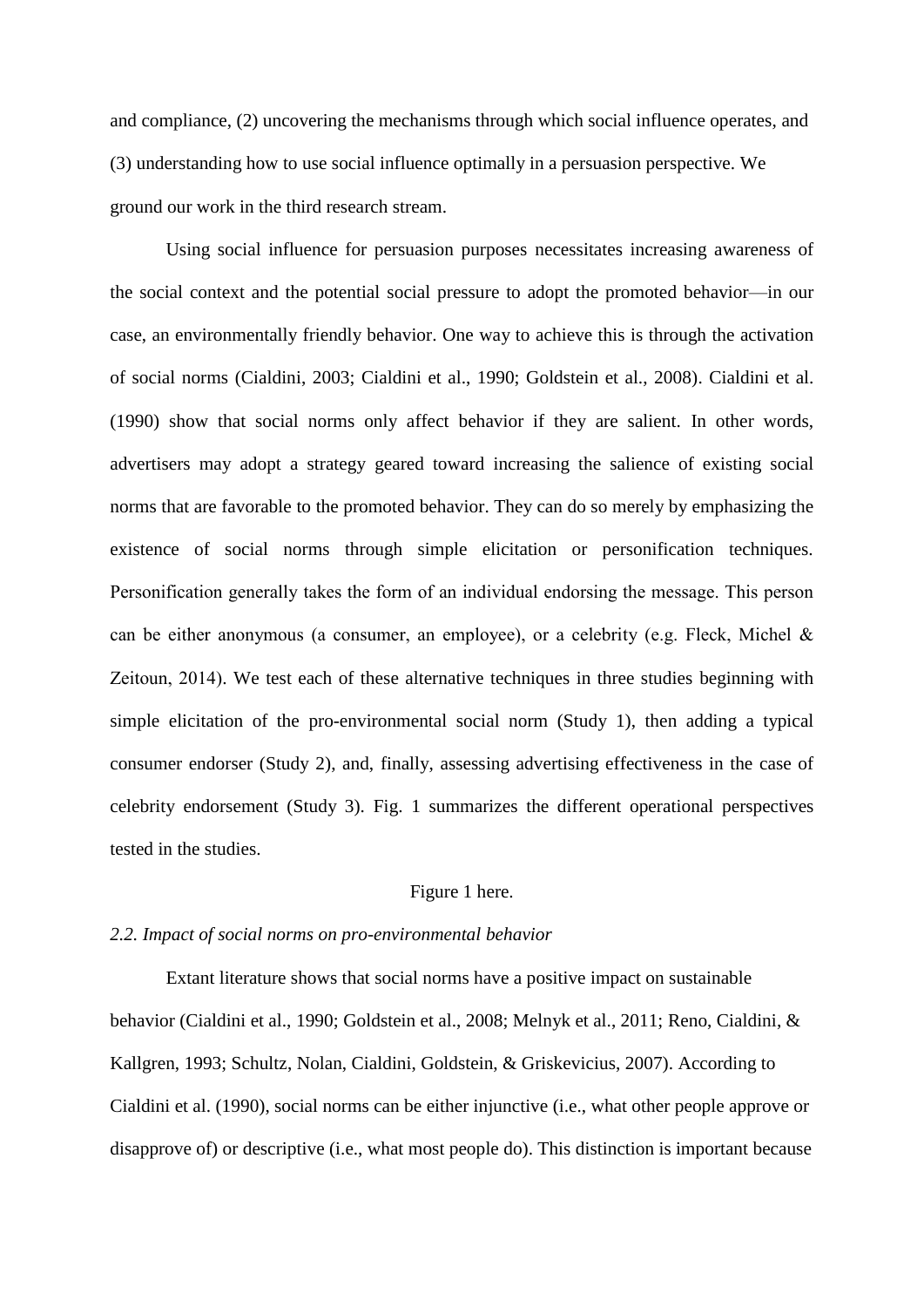these two dimensions have different effects on the decision-making process. Previous research reveals that injunctive norms exert a stronger impact on attitudes while descriptive norms are a stronger predictor of behavior (Melnyk, van Herpen, & van Trijp, 2010). This situation is likely because descriptive norms require a simpler cognitive assessment, as they already reflect the behavior of other individuals, which leads consumers to comply more easily with such norms through simple imitation (Cialdini, 2003; Melnyk et al., 2010).

This research focuses on descriptive norms for several reasons. First, this choice is consistent with the objective to examine the impact of social norms when the environmentally beneficial behavior is not prevalent. Second, as mentioned previously, the use of descriptive norms is less well understood and may backfire to produce unwanted effects. Third, describing what most people do introduces injunction (Burchell, Rettie, & Patel, 2013), while the opposite is not true. Finally, given that descriptive norms have a stronger impact on behavior than injunctive norms (Melnyk et al., 2010), understanding the process through which they affect consumers' decisions offers even more substantial implications for companies, public policy makers or any other organization involved in promoting an environmentally friendly life style. Fig. 2 illustrates the general model of this research and summarizes the hypothesized links for each study.

## Figure 2 here.

## *2.2.1. Effect of social norms in green advertising: the mediating role of ad credibility*

Previous work highlights the crucial role of ad credibility in attitude formation and behavior (Cotte, Coulter, & Moore, 2005; Goldberg & Hartwick, 1990; MacKenzie & Lutz, 1989). Ad credibility refers to consumers' perceptions that the claims in the ad are true and credible (MacKenzie & Lutz, 1989). More specifically, the link between ad credibility and purchasing intentions is well documented (Kavanoor, Grewal, & Blodgett, 1997). Research also investigates the impact of ad credibility on persuasion in the context of pro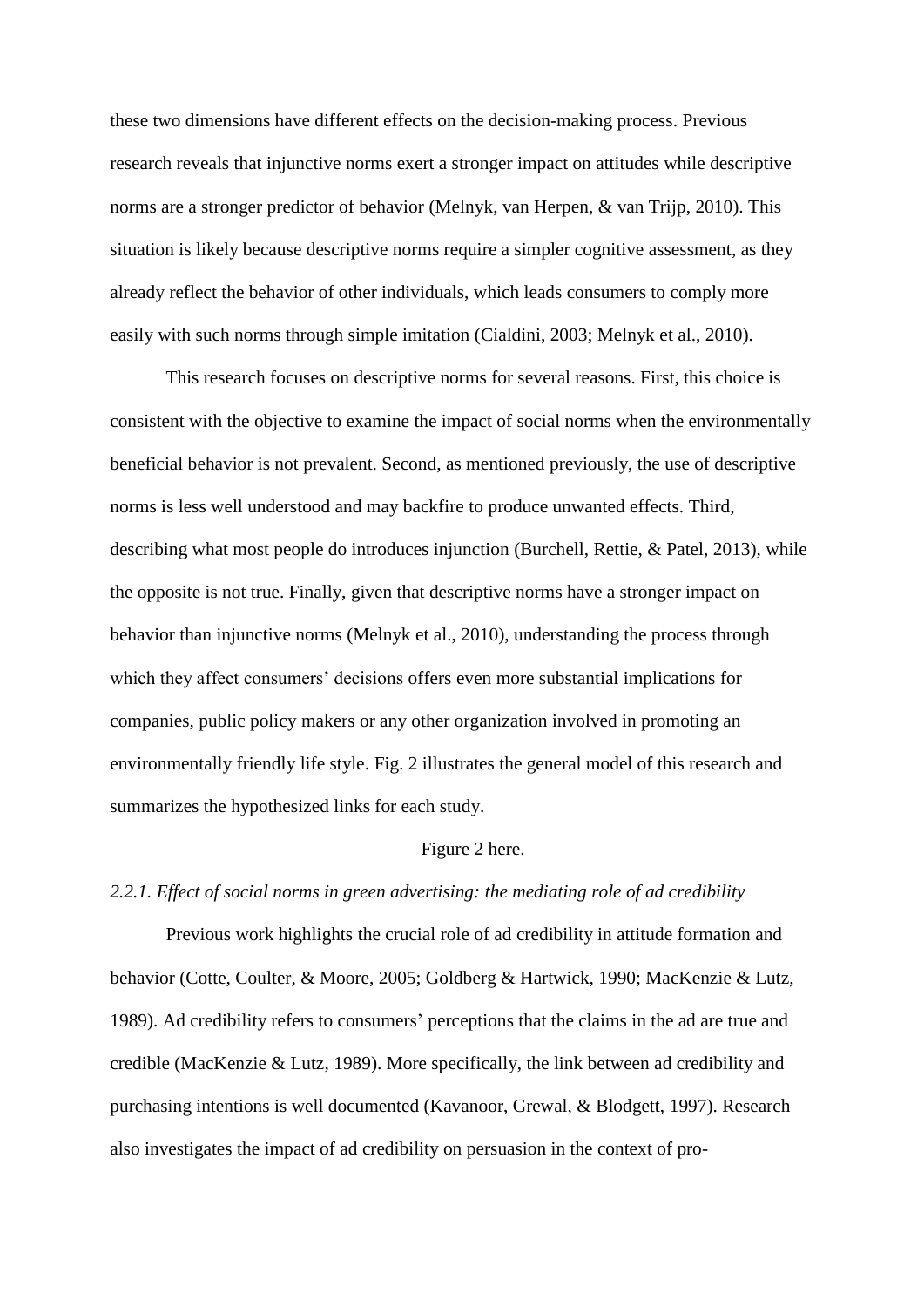environmental behavior (Manrai, Manrai, Lascu, & Ryans, 1997; Newell, Goldsmith, & Banzhaf, 1998). In the context that consumers are increasingly skeptical about environmental allegations (Do Paço & Reis, 2012), ad credibility emerges as an important indicator. Previous findings show that an ad perceived as misleading generates a negative attitude and low intention to purchase a green product (Newell et al., 1998).

In line with previous research, ad credibility should positively influence intention to purchase non-overpackaged products. Another assumption is that ad credibility mediates the impact of descriptive norms on intention to purchase non-overpackaged products. By stressing that the majority already adopts the promoted behavior, descriptive norms contribute to enhancing ad credibility. Prior research shows that repetition and familiarity increase the perceived credibility of a statement (Bacon, 1979). One suggested explanation to account for this phenomenon is source dissociation (Arkes, Boehm, & Xu, 1991). In other words, repetition leads individuals to conclude that they heard the statement from several independent sources, which improves its perceived validity. Research also highlights a "bandwagon effect," according to which the probability to conform increases when the influence emanates from many people (e.g., Granovetter & Soong, 1986; Latané, 1996). Promoting a behavior by emphasizing its actual adoption by a large number of individuals helps improve the credibility of the message, which in turn affects behavior intent. No research so far examines the link between ad credibility and pro-environmental behaviors when activating a descriptive norm. Thus:

**H1.** Ad credibility mediates the effect of a descriptive norm pertaining to nonoverpackaged products on intention to purchase non-overpackaged products.

## *2.2.2. The moderating role of norm valence*

Melnyk et al. (2013) examine the effects of regulatory focus on descriptive and injunctive norms in the promotion of sustainable products. They show that people perceive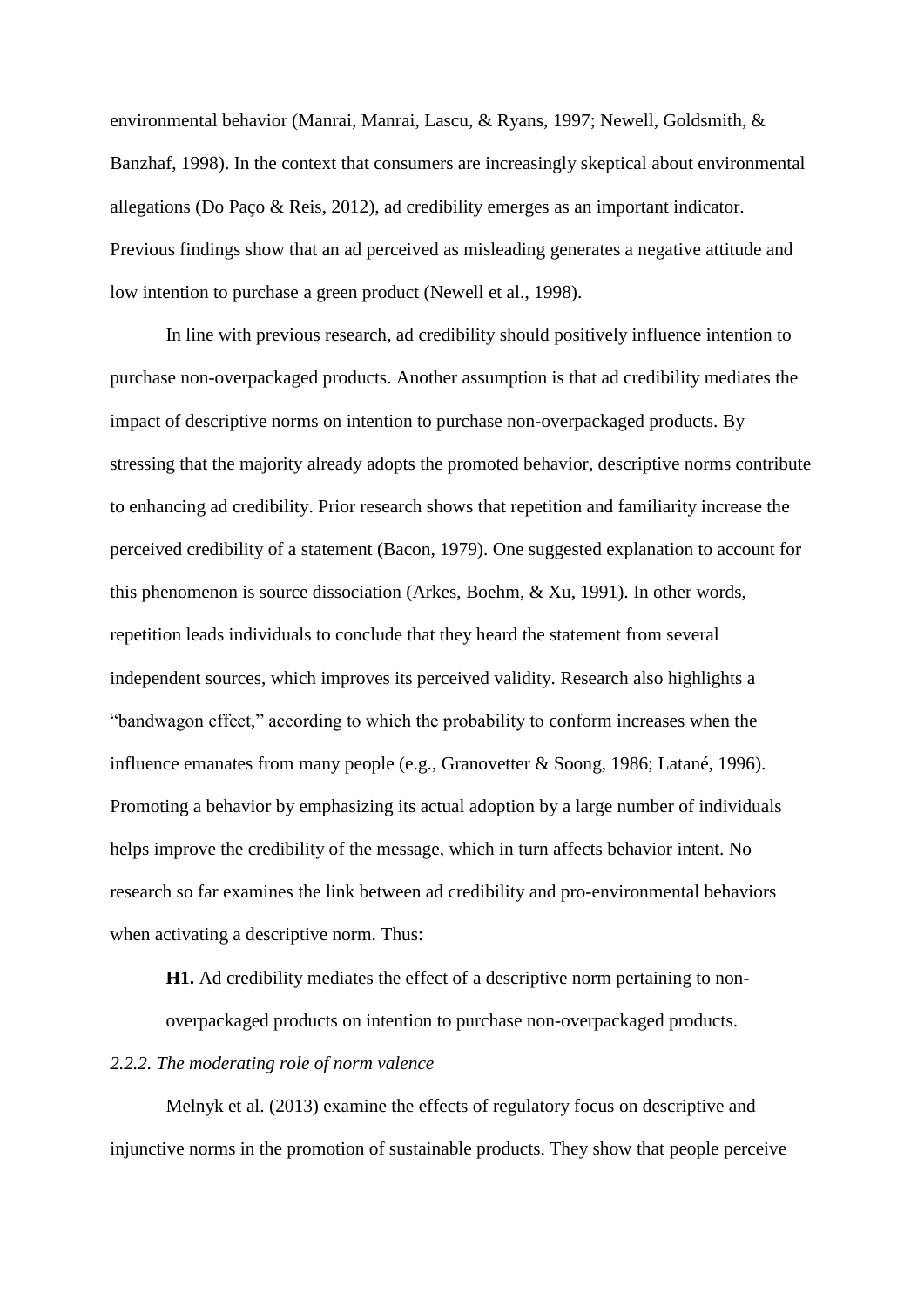messages with descriptive norms as more congruent with promotion goals than prevention goals. In contrast with descriptive norms, injunctive norms do not interact with regulatory focus (Melnyk et al., 2013).

Given that the majority of consumers generally do not adopt most pro-environmental behaviors either because they lack information or environmental consciousness or because of the well-documented "attitude–behavior gap" (Grimmer & Miles, 2017; Kollmuss & Agyeman, 2002; Moser, 2015; Shaw, McMaster, & Newholm, 2016), advertisers that want to activate descriptive norms to encourage such behaviors may face counter-productive effects because these norms would be framed negatively. Cialdini (2003, p. 108) notes that "public service communicators should avoid the tendency to send the normatively muddled message that a targeted activity is socially disapproved but widespread." He adds that "norm-based persuasive communications are likely to have their best effects when communicators align descriptive and injunctive normative messages to work in tandem rather than in competition with one another" (p. 108). In other words, to enhance ad effectiveness, both injunctive and descriptive norms must be framed positively (i.e., in favor of the promoted behavior). If the beneficial behavior is not prevalent among the population, a positive descriptive norm is likely to have a negative effect on ad credibility.

**H2.** Consumers perceive ad credibility as significantly lower (vs. higher) with the activation of a positive (vs. negative) descriptive norm pertaining to non-overpackaged products.

Furthermore, the valence of the descriptive norm should moderate the relationship depicted in H1. The impact of the descriptive norm on behavioral intention through ad credibility likely differs depending on whether the activated descriptive norm is positive or negative. The study thus proposes the following moderated mediation hypothesis:

**H3.** The valence of the descriptive norm activated in the ad moderates the indirect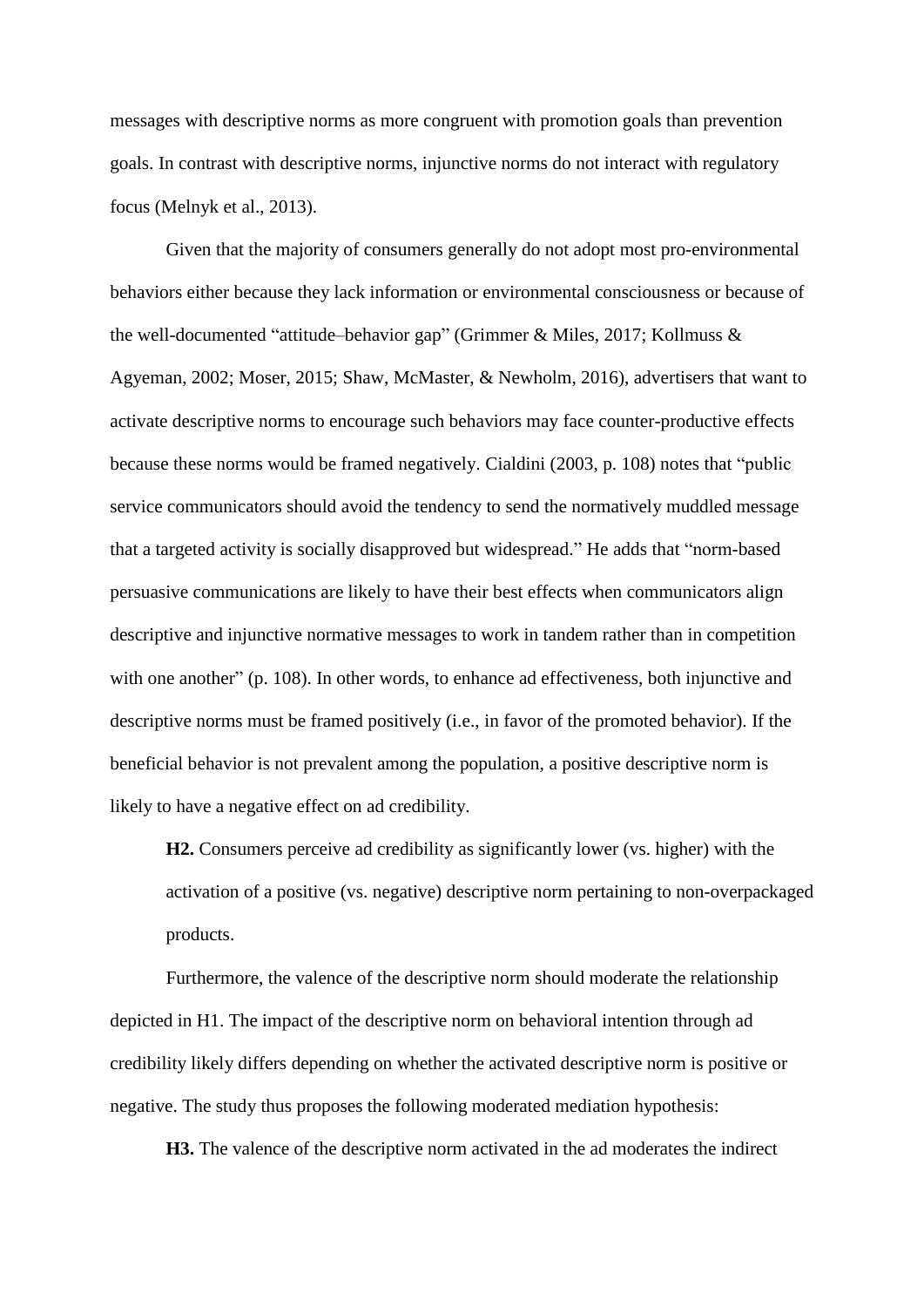effect of the descriptive norm on intention to purchase non-overpackaged products through ad credibility, such that the indirect effect is stronger (vs. weaker) when the valence of the norm pertaining to non-overpackaged products is positive (vs. negative).

## *2.3. Impact of endorsement on ad credibility and pro-environmental behaviors*

As mentioned previously, a positive norm is likely to translate into a proenvironmental behavior but may also lead to a decrease in ad perceived credibility. This research examines the potential effect of endorsement through testimonials to determine how to strengthen ad perceived credibility while activating a positive social norm. A testimonial is a type of endorsement appeal in which an endorser shares his or her experience. Different types of endorsers can appear in advertising campaigns, such as typical consumers or celebrities.

## *2.3.1. Typical-consumer testimonials and identification*

Previous studies highlight the impact of social presence on consumer behavior and experience (e.g., He, Chen, & Alden, 2012). People tend to react differently when they believe they are being observed (Fransen, Smeesters, & Fennis, 2011). Thus, the presence of other people's testimonials may remind consumers or implicitly suggest to them that others are likely observing their choices.

Using product endorsement with a spokesperson is a common strategy in advertising campaigns (Martin, Wentzel, & Tomczak, 2008). Previous research shows that infomercial advertising is more effective when including testimonials, expert comments, target market models, or celebrity endorsers (Martin, Bhimy, & Agee, 2002). Kemp, Min, and Joint (2015) highlight the persuasive power of typical-person testimonials in a health care context. They show that using a typical-consumer testimonial in a rational advertising campaign increases perceptions of trust and usage intentions toward the health care provider.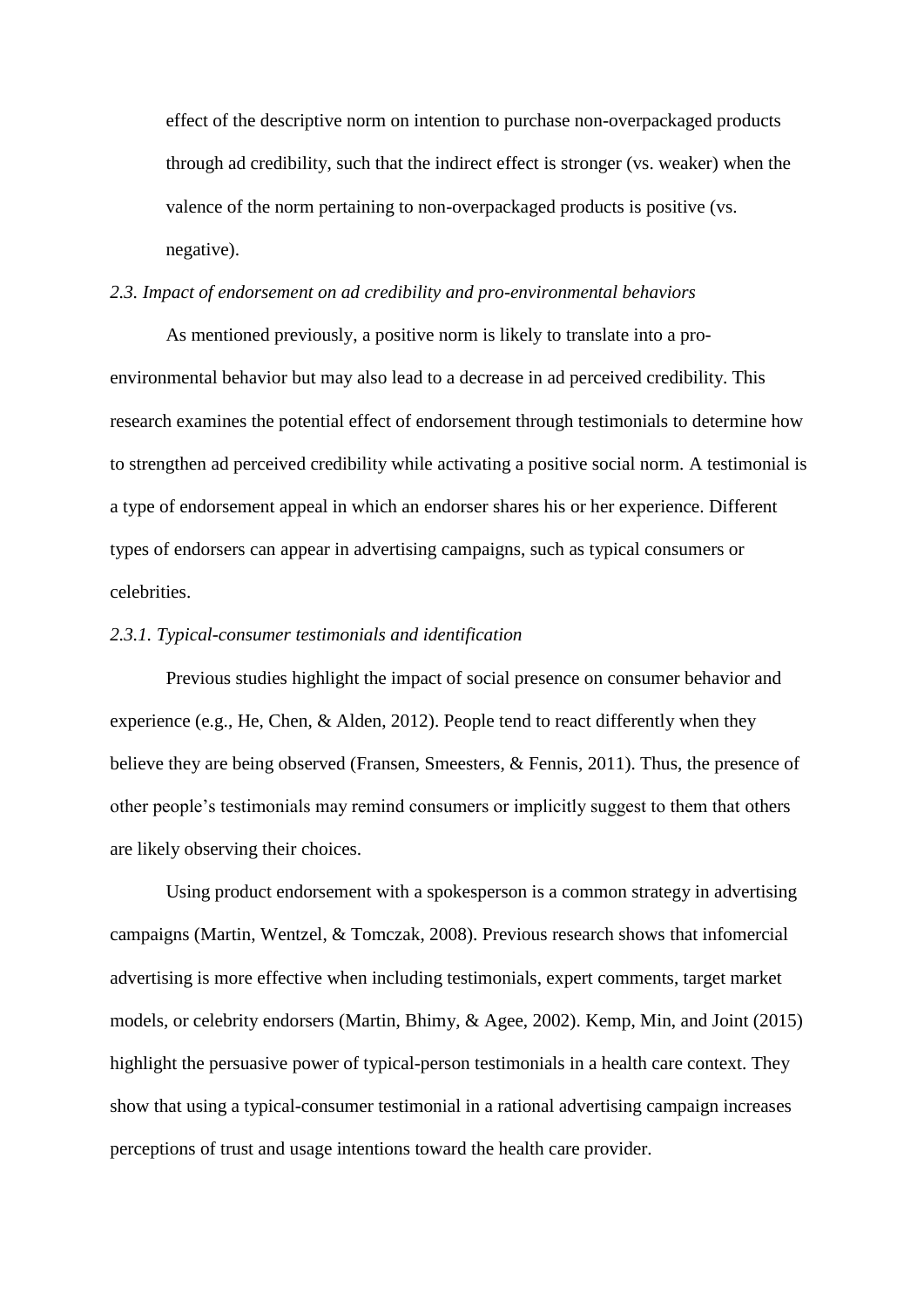Furthermore, Melnyk et al. (2010, p. 463) note that "norms may be more relevant, and hence more influential, when these come from persons with whom the consumer can easily identify." Advertising campaigns often use typical consumers as product endorsers because of their similarity to the message receiver (Ohanian, 1990). The feeling of familiarity that this type of endorser induces has a positive impact on persuasion. Because testimonials enable consumers to imagine the outcome easily, they also help improve consumers' ability to process information presented in the message (Appiah, 2007). The current research argues that the presence of an endorser reinforces ad credibility and stimulates intention to purchase non-overpackaged products.

**H4.** The presence of an endorser has a positive influence on (a) ad credibility and (b) intention to purchase non-overpackaged products.

This positive effect of typical-consumer endorsement on ad credibility and behavior intention likely occurs through an identification process. Identification theory posits that individuals tend to assess their level of similarity to others and make similarity judgments when they interact (Kelman, 1961). That is, individuals tend to identify with people who share their same characteristics. Thus, according to source–receiver similarity, a testimonial from an endorser is more likely to influence consumers if they view the endorser as similar to themselves (Feick & Higie, 1992). Among similarity criteria, age of the endorser emerges as a central feature (Huber et al., 2013).

**H5.** Age similarity between an endorser's profile and the target public profile positively influences (a) ad credibility and (b) intention to purchase non-overpackaged products through the mediator effect of identification with the endorser.

## *2.3.2. Connection with environmental issue*

Beyond target similarity criteria, when testing the impact of social influence on behaviors prompted by others, previous work generally takes into account one or several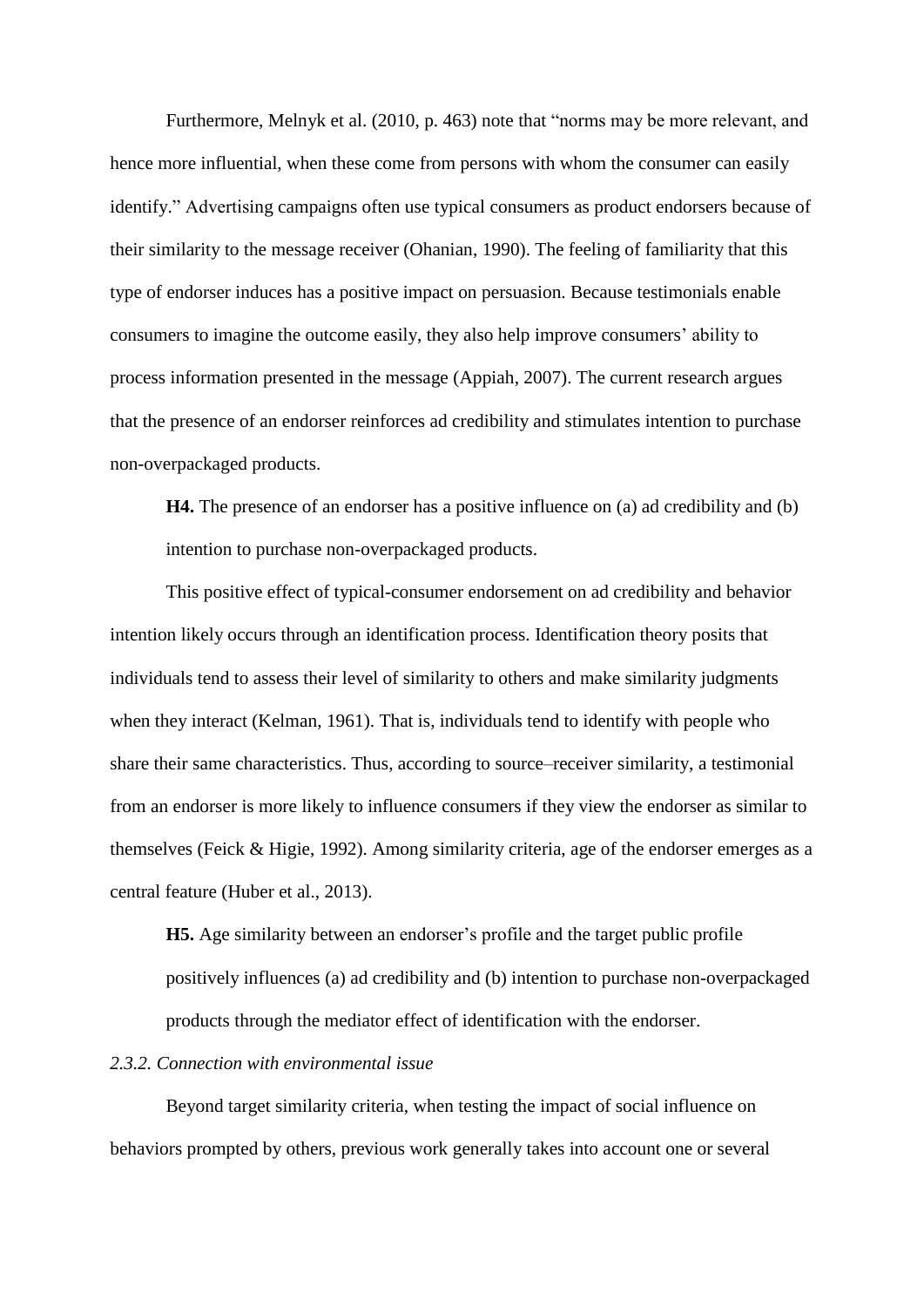intrinsic characteristics of the prompter, such as his or her level of attractiveness (e.g., Kim & Park, 2011). In particular, previous research highlights the crucial role of endorser credibility on attitude toward the ad and purchase intention (e.g., Lafferty & Goldsmith, 1999). Given the context of this research, the endorser's legitimacy to promote sustainable action is a relevant criterion to examine. Choosing the right endorser is all the more critical when the decision incurs significant costs, such as in the case of celebrity endorsement.

Using celebrities is a popular advertising technique (Kamins & Gupta, 1994), and ample research examines the impact of celebrity endorsement. Several studies show that the effectiveness of celebrity endorsement depends on the level of similarity between the endorser and the message (Kamins, 1990; Lynch & Schuler, 1994). This "matchup" hypothesis indeed seems to generate consensus (Kahle & Homer, 1985; Kamins, 1990; Till & Busler, 2000). Although prior research also highlights the potential positive effects of a moderate incongruence between product and celebrity image (Lee & Thorson, 2008), establishing a link between the object and the endorser is important (Till & Busler, 2000). According to associative learning theory, the endorser and the product usually match because of "belongingness, relatedness, fit, or similarity" (Till & Busler, 2000, p. 3). In the specific case of a non-profit context, Wheeler (2009) shows that connection between a celebrity and a nonprofit organization (e.g., American Parkinson Disease Association) is an important variable to consider. According to Wheeler's findings, consumers perceive a celebrity who fits well with the organization as more credible than a non-connected celebrity or a connected average person. In addition, Wheeler (2009) shows that source credibility generated by the connected celebrity has a direct impact on intention to volunteer time and donate money. In the case of pro-environmental behaviors, the presence of a celebrity connected with the environmental issue is likely to influence ad credibility and intention to purchase non-overpackaged products.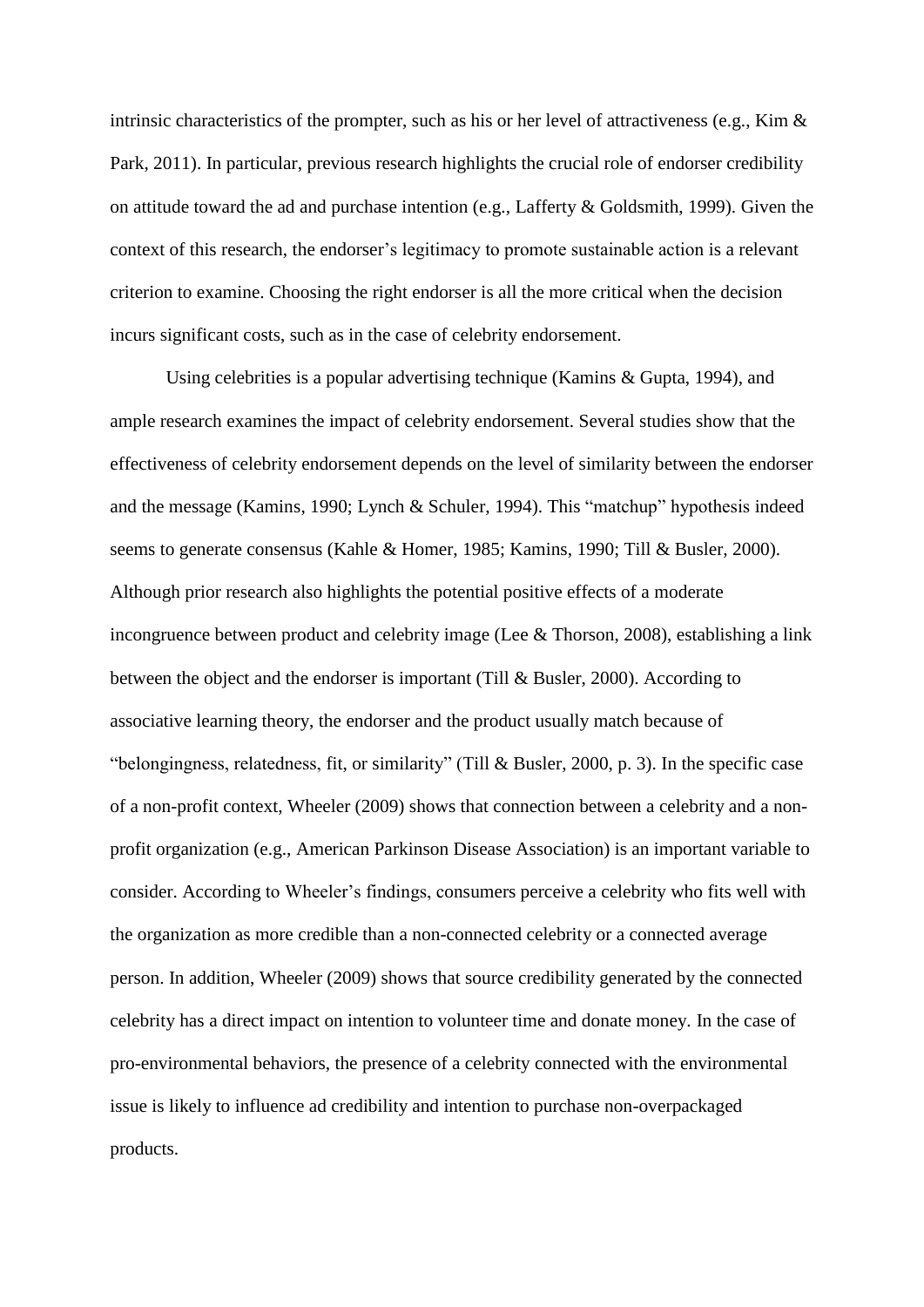**H6.** (a) Ad credibility and (b) intention to purchase non-overpackaged products are higher (vs. lower) when the testimonial comes from a celebrity connected with the environmental issue than when the testimonial comes from a non-connected celebrity or a typical consumer.

Three different studies test the hypotheses.

# **3. Study 1: Impact of presence and valence of a descriptive norm on ad credibility and behavioral intention**

## *3.1. Method*

## *3.1.1. Procedure and sample*

This study relies on an experimental design that manipulates the presence and valence of a descriptive norm. The creation of an infomercial inspired by existing advertisements by the French Ministry of Ecology, Sustainable Development and Energy emerged as the most relevant approach. Participants were told that this public service ad was published recently in several newspapers. At the top of the page, the infomercial displays a few lines priming a (positive or negative) descriptive norm and urges people to stop purchasing overpackaged products. At the bottom-left corner of the page, an informative section explains the difference between secondary packaging and overpackaging.

A professional market research agency collected the data online among a diversified sample of the French population. The sample consists of 145 individuals equally distributed among the experimental groups. The sample frame comes from a consumer panel consisting of more than 450,000 individuals living in France. The participants were randomly redirected to one the three experimental conditions (absence of descriptive norm, presence of positive descriptive norm, and presence of negative descriptive norm). The total sample contains 58.6% men and 41.4% women. The average age is 45.3 years (SD = 13.4; Min = 19; Max =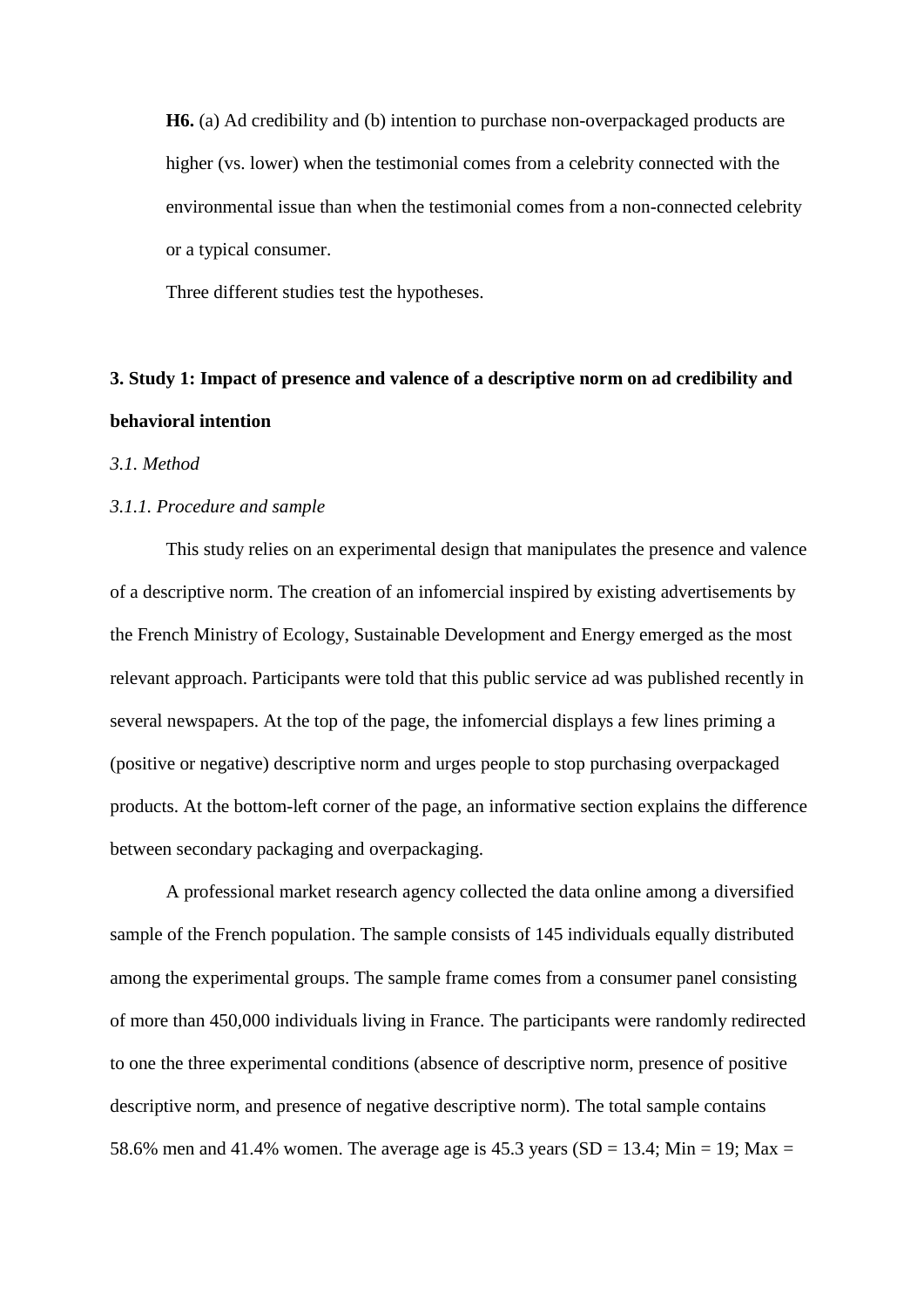65). No significant differences are observed among the groups in terms of gender ( $\chi^2$  = 0.181;  $df = 2$ ;  $p = 0.913$ ), age ( $F = 0.747$ ;  $p = 0.476$ ), socio-professional category ( $\chi^2 = 27.982$ ;  $df =$ 22;  $p = 0.176$ , or place of residence ( $\chi^2 = 2.938$ ;  $df = 8$ ;  $p = 0.938$ ).

## *3.1.2. Measurement scales*

Manipulation checks include the following: "This ad describes the practices of French people in terms of waste management," "This ad claims that French people are decreasing their household waste," and "This ad claims that the purchase of non-overpackaged products is a growing practice in France." We measure ad credibility with three items adapted from MacKenzie and Lutz (1989). We assess intention to purchase non-overpackaged products with a single item ("In the future, how likely are you to choose non-overpackaged rather than overpackaged products?"). We measure environmental concern, used as a control variable, with Kilbourne and Pickett's (2008) six-item scale. All answers are collected on a 7-point Likert scale ranging from 1 "totally disagree" to 7 "totally agree" except for intention to purchase non-overpackaged products (1 "not at all likely" to 7 "very likely").

We carried out a confirmatory factor analysis to estimate the measurement model (Anderson & Gerbing, 1988). The analysis did not include intention to purchase nonoverpackaged products, which was captured by a single item. The results are displayed in table 1.

## Table 1 here.

## *3.2. Results*

Manipulation checks show that participants correctly perceive the presence and valence of the descriptive norm. When the norm is activated, participants indeed associate the advertisement more positively with a description of the practices and habits of French people in terms of waste management ( $t = -2.857$ ;  $p < 0.01$ ). As expected, statements related to the decrease of household waste receive significantly higher scores when the ad displays a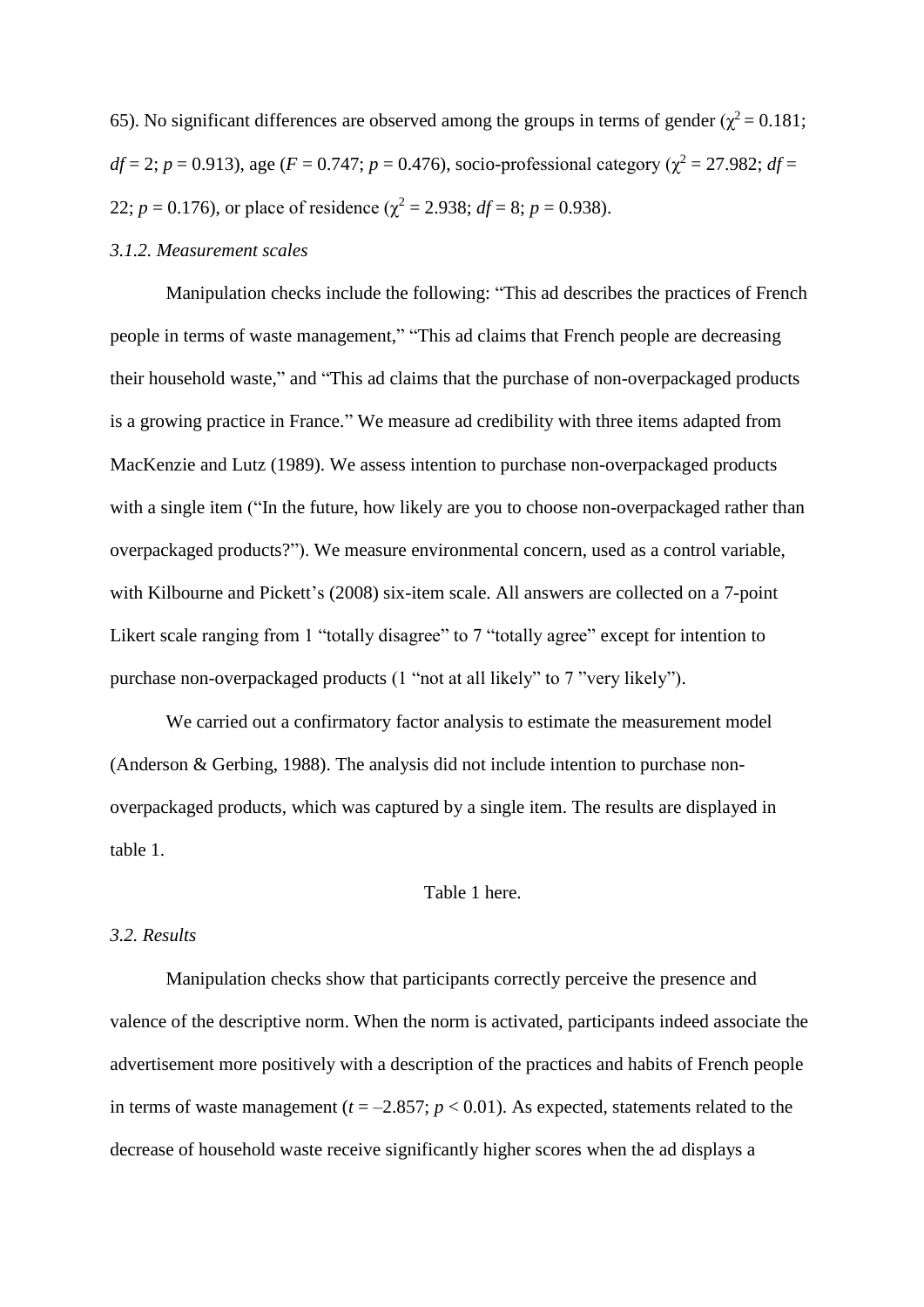positive (vs. negative) norm ( $t = -7.862$ ;  $p < 0.001$ ). The results show that perceived ad credibility varies significantly across the experimental conditions ( $F = 4.31$ ;  $p = 0.015$ ). Specifically, multiple comparison tests show that when the norm is positive, ad credibility is lower than when the norm is negative (mean difference  $= -0.61$ ;  $p = 0.027$ ) but is also significantly lower than when the norm is not primed at all (mean difference  $= -0.58$ ; *p* = 0.039). Thus, H2 is supported.

In line with prior recommendations to test mediation and moderation effects simultaneously (e.g., Edwards & Lambert, 2007; Preacher, Rucker, & Hayes, 2007), we examine the conditional indirect effect of a perceived descriptive norm on behavior intent through ad credibility depending on norm valence, through a single moderated mediation test. H1 refers to the mediation effect and H3 to the moderated mediation, so we test H3, which includes H1, directly. We use Hayes's (2013) PROCESS macro (model 7) to estimate firststage moderated mediation with a 95% bootstrap confidence interval (CI) based on 10,000 bootstrap samples. Table 2 reports the results.

## Table 2 here.

As Table 2 shows, gender, age, and environmental concern serve as covariates. Prior research shows that consumers' socio-demographic profiles (e.g., Granzin & Olsen, 1991) and level of environmental consciousness (e.g., Kilbourne & Pickett, 2008) may influence their environmental behavior. The current results reveal no effect of gender but a significant effect of age on behavior intent (95%  $CI = 0.004, 0.041$ ) and a significant effect of environmental concern on both ad credibility and intent (95% CI =  $0.159$ , 0.558 and 0.336, 0.789, respectively). The main hypothesized effects remain significant even after we control for these variables.

The results show that the perception of a descriptive norm has a positive influence on ad credibility (95%  $CI = 0.059, 0.316$ ) as the confidence interval does not include zero, but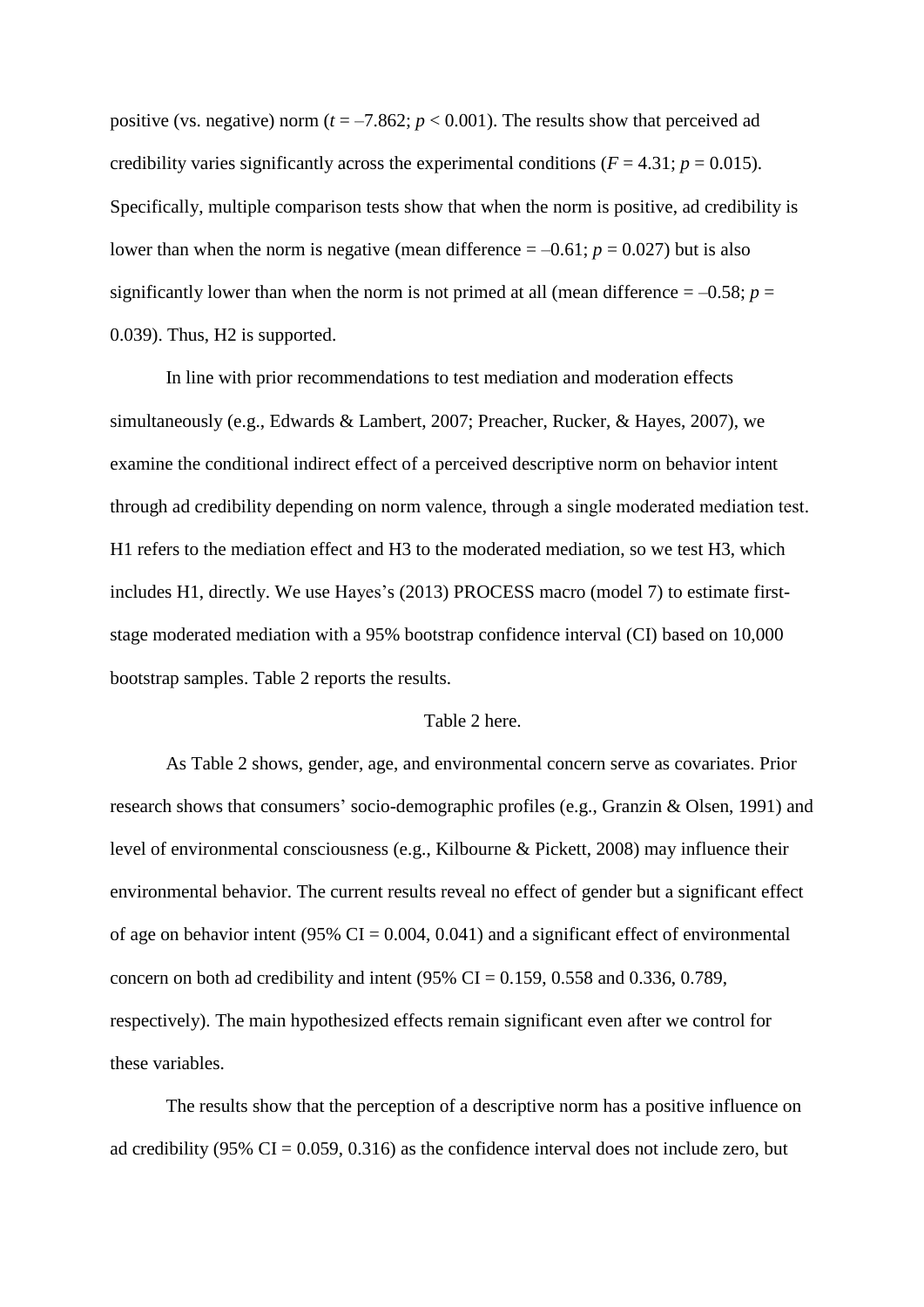not on intention (95%  $CI = -0.037, 0.248$ ). The interaction between the perceived descriptive norm and the valence of the norm also influences ad credibility positively  $(95\% \text{ CI} = 0.088,$ 0.586). Perceived ad credibility in turn exerts a significant effect on intention to purchase nonoverpackaged products (95%  $CI = 0.197, 0.620$ ). The results also show that the indirect effect of the descriptive norm on intention to purchase non-overpackaged products through ad credibility is only significant when the norm is positive  $(95\% \text{ CI} = 0.048, 0.301)$ . Thus, H1 is partially supported. Finally, the index of moderated mediation (i.e., the slope of the linear function expressing the indirect effect of X on Y through the mediator; Hayes, 2015) is also significant (95% CI =  $0.027$ , 0.314), confirming that the valence of the norm moderates the indirect effect of the descriptive norm on intent. Thus, H3 is supported.

#### *3.3. Study 1 discussion*

Study 1 shows that ad credibility, which itself is influenced by the descriptive norm, influences intention to purchase non-overpackaged products, and descriptive norm valence moderates this process. Specifically, consumers perceive ad credibility as significantly lower when a positive (vs. negative) descriptive norm pertaining to non-overpackaged products is activated. Yet, as mentioned previously, advertisers must use a positive descriptive norm to be consistent with the injunctive norm (Cialdini, 2003). As such, exploring how to enhance ad credibility when a positive descriptive norm is activated would be worthwhile. We thus examine in the next two studies the effect of an endorsement appeal on to strengthening ad credibility and, thereby, behavioral intention. Does the use of an endorser really improve ad credibility and intention to purchase non-overpackaged products? If so, what type of endorser would be appropriate? Study 2 examines the effects of typical consumer endorsement and perceived similarity on ad credibility and intention to purchase non-overpackaged products.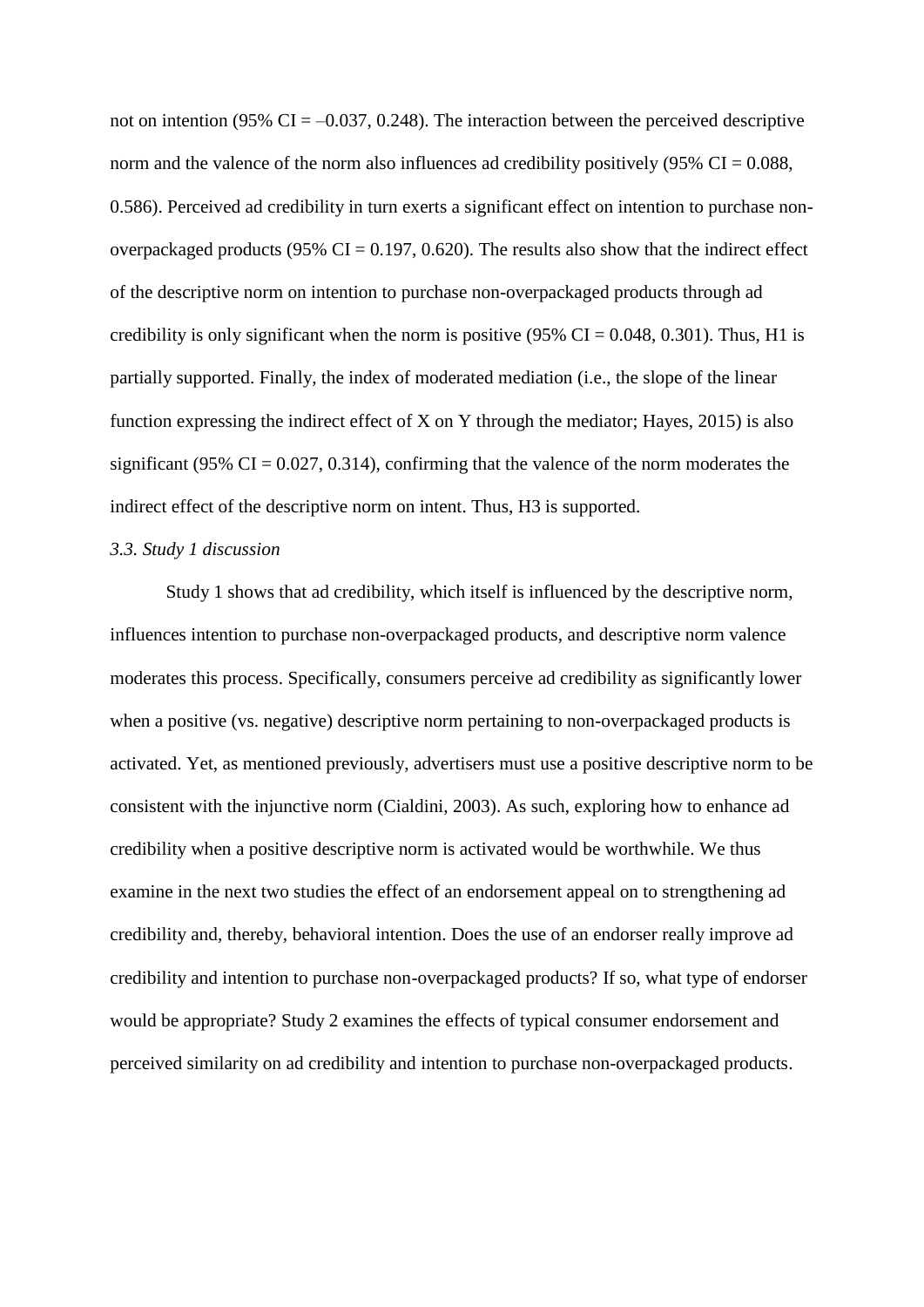# **4. Study 2: Impact of endorser and identification with the endorser on ad credibility and behavioral intention**

## *4.1. Method*

## *4.1.1. Procedure and sample*

Study 2 uses the same approach as in Study 1. The experimental design manipulates the presence (vs. absence) of an endorser in the advertisement and his similarity (vs. dissimilarity) to the receiver in terms of age. The same infomercial as in Study 1 now includes a testimonial with a picture of a person and a quotation saying, "I try more and more to be careful about what I buy. Whenever I can, I avoid overpackaged products." Below the picture are the name and age of the endorser (cf. appendix 1). To manipulate the endorser's similarity, Study 2 exclusively used a sample of young adults ( $n = 173$ ). One of the endorsers was presented as a 22-year-old student (similarity condition) and the other as a 65-year-old retired person (dissimilarity condition). The sample contains 50.3% women, and the average age is 22.1 years (SD = 2.13, Min = 18, Max = 25). As in Study 1, an online market research company collected the data among individuals living in France. The sample frame comes from the same consumer panel as in Study 1, but we ensured that individuals had not already answered Study 1. The participants were randomly assigned to one of three conditions (absence of an endorser, presence of an endorser who is similar to the target audience, and presence of an endorser who is dissimilar to the target audience). The conditions are counterbalanced, and the distribution of participants in terms of age, gender, and socio-professional category is homogeneous across experimental groups.

## *4.1.2. Measures*

We measure intention to purchase non-overpackaged products (single item), ad credibility, and environmental concern with the same scales as in Study 1. We assess identification with the endorser with a six-item scale. Reliability and validity information are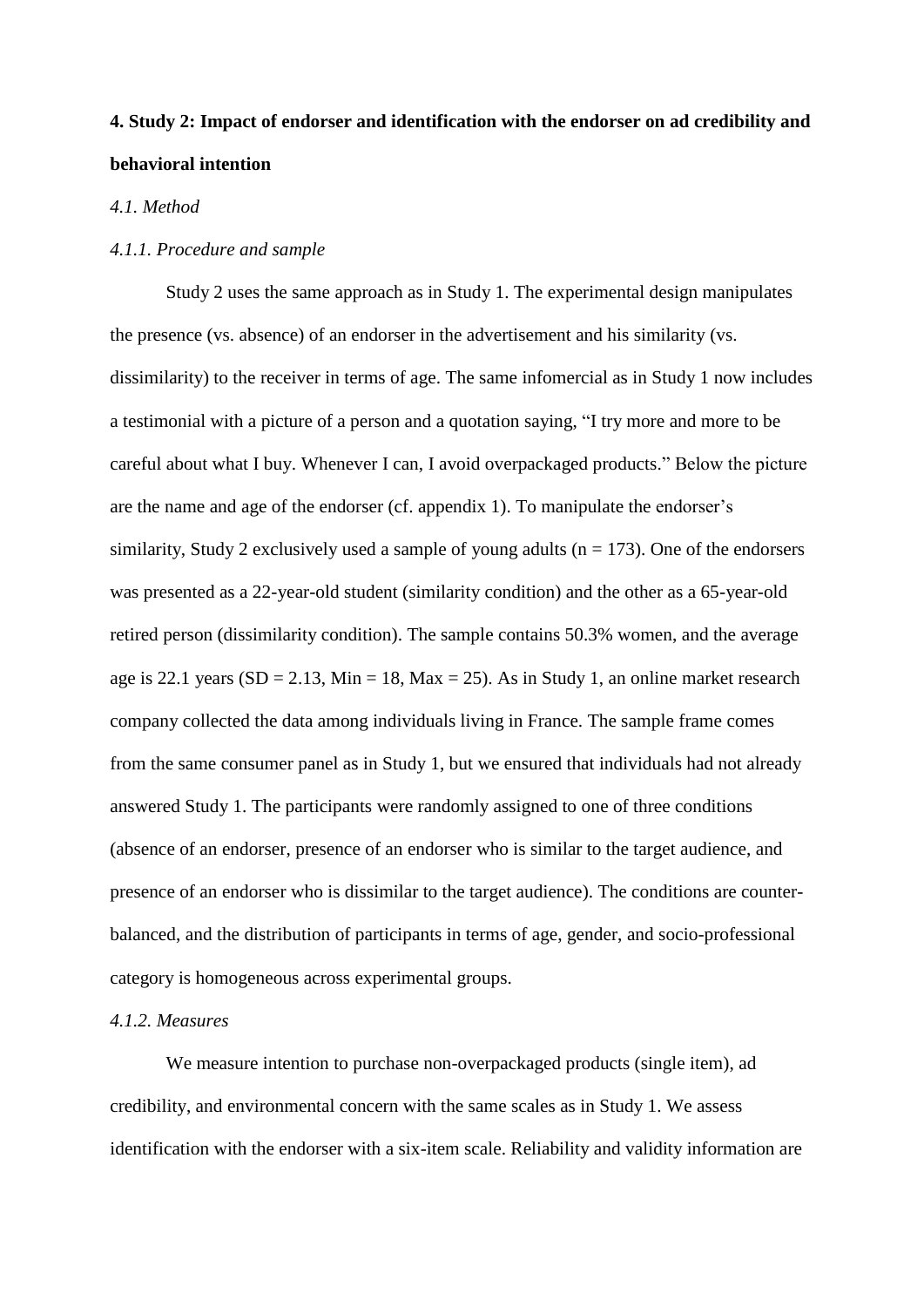available in table 1.

## *4.2. Results*

Manipulation checks reveal that participants perceive the presence of an endorser correctly  $(t = -9.58; p < 0.000)$ . As expected, the perceived similarity to the endorser is also significantly greater when he or she is a 22-year-old student rather than a 65-year-old retired person  $(t = -13.02; p < 0.000)$ . The results show that neither the presence of an endorser nor his profile has a direct effect on ad credibility (respectively,  $t = -0.374$ ;  $p = 0.709$  and  $t = -$ 0.165;  $p = 0.869$ ). The presence of an endorser, however, positively influences intentions to purchase non-overpackaged products ( $t = -2.647$ ;  $p = 0.009$ ), while the profile of the endorser has no direct effect on intentions ( $t = -1,476$ ;  $p = 0.143$ ). Thus, H4b is supported, but H4a is rejected.

An analysis of mediation was conducted using PROCESS model 4 (10,000 bootstrap samples). The same covariates as in study 1 were included in the analysis, but only environmental concern appears to have a significant effect on ad credibility (95%  $CI = 0.295$ , 0.618) and intention (95% CI = 0.340, 0.734). Contrary to Study 1, the effect of age on intention is no longer significant, which is due to the fact that the sample is here composed of same age individuals. The results confirm that the presence of an endorser does not influence intention indirectly through ad credibility (indirect effect =  $-0.0001$ ; 95% CI =  $-0.065$ , 0.061) but rather directly (direct effect =  $0.488$ ; 95% CI =  $0.053$ , 0.924). A further mediation analysis (model 4; 10,000 bootstrap samples) shows that the profile of the endorser (similar vs. dissimilar) affects ad credibility, but only indirectly through the activation of identification with the endorser (indirect effect =  $0.296$ ;  $95\%$  CI =  $0.087$ ,  $0.605$ ). The profile of the endorser also indirectly influences intention through identification (indirect effect  $= 0.241$ ; 95% CI  $=$ 0.0065, 0.559). Thus, H5a and H5b are supported.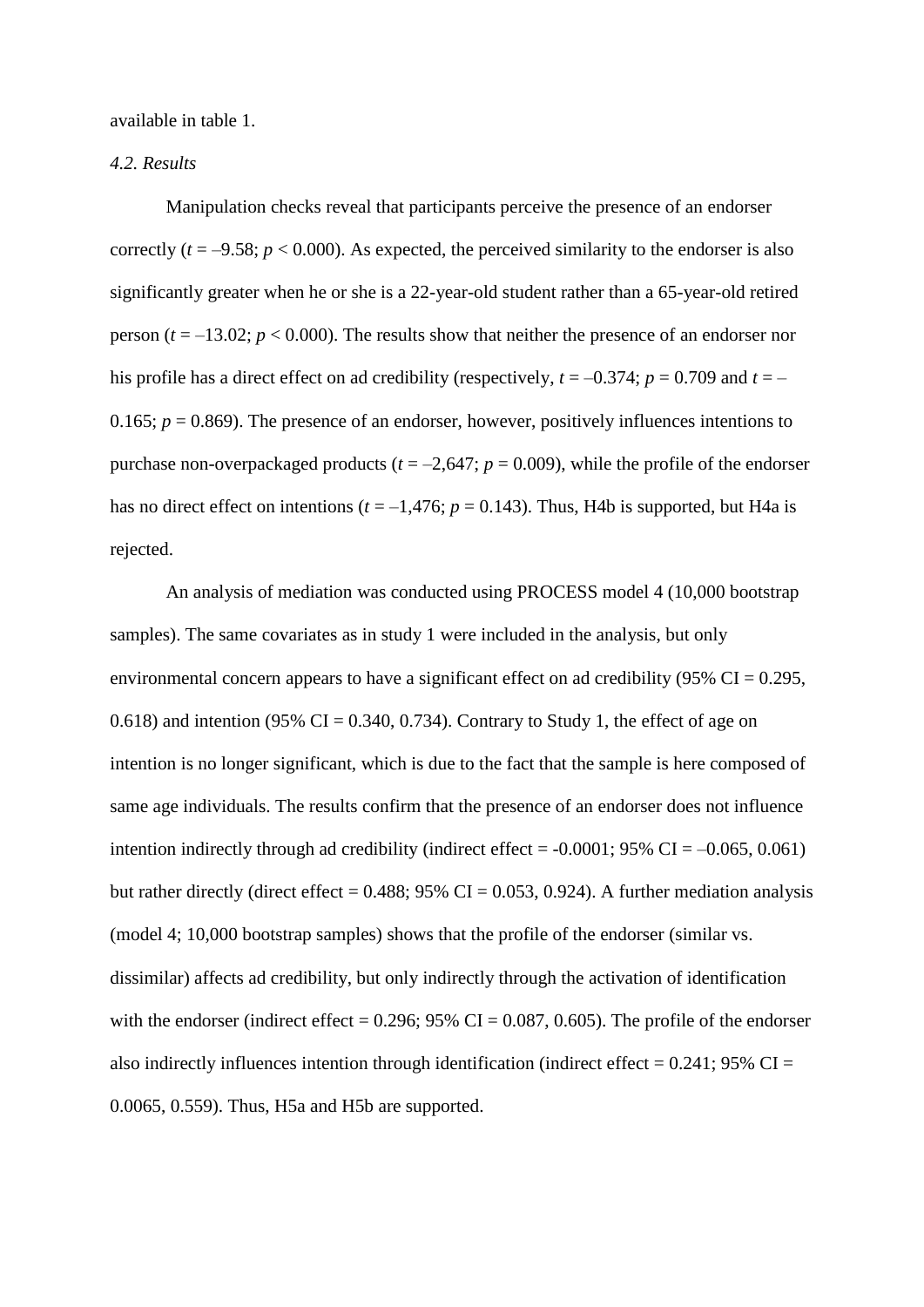## *4.3. Study 2 discussion*

The results reveal that the presence of an endorser in an ad has a direct positive influence on intention to purchase non-overpackaged products. In addition, the profile of the endorser (similar vs. dissimilar to target audience) influences ad credibility indirectly through the activation of identification with the endorser. Individuals who identify with the endorser are more likely to regard the ad as credible and to purchase non-overpackaged products. Investigating the profile of an endorser might shed more light on the conditions of effectiveness of an advertising strategy based on endorsement. Study 2 highlights the benefits of a typical consumer endorsement in the context of green advertising, but the question remains about the effect of celebrity endorsement. Is use of celebrities to promote a proenvironmental cause worthwhile? If so, what type of celebrity would be suitable? Study 3 investigates the role of a celebrity's connection with the environmental issue and assesses its influence on ad credibility and intention to purchase non-overpackaged products.

# **5. Study 3: Impact of celebrity endorsement and profile of the celebrity on ad credibility and behavioral intention**

## *5.1. Method*

## *5.1.1. Procedure and sample*

Using the same ad as in Studies 1 and 2, Study 3 compares three conditions varying in terms of the endorser's profile: (1) a non-famous endorser, (2) a famous endorser whose image is connected with the environmental issue, and (3) a famous endorser with no connection with the environmental issue. As data collection took place in a French context, comparing two equally popular French public figures seemed appropriate. The first is the well-known environmental activist Nicolas Hulot. According to a survey (*Le Monde*, 2011), Hulot best embodies the values of environmentalism in France. The second figure is the actor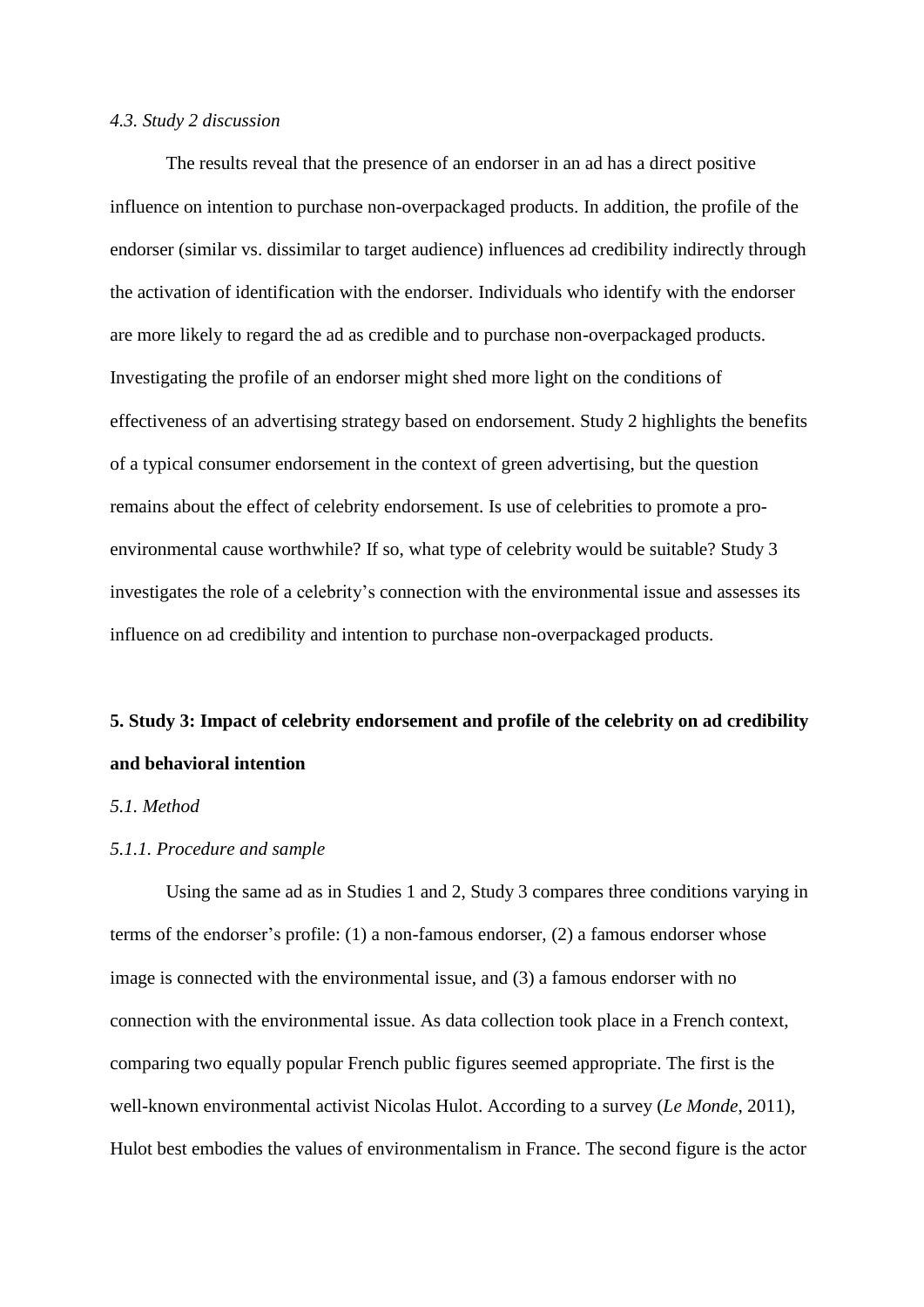Jean Dujardin, who also has a positive image (*Le Parisien*, 2014) but has no connection with the environmental issue. In order to assess their connection with environmentalism, we conducted a pre-test among 119 respondents prior to the experiment. Environmental connection was assessed through four items: "This person is associated with ecology"; "This person is known for his commitment to the environment", "When I see this person I immediately think about environmental protection", "This person embodies environmental conservation in France". The results of our pre-test show that Nicolas Hulot's perceived connection with environmentalism is much higher than that of Jean Dujardin (M  $_{Hulot} = 6.29$ ; M  $D_{\text{W}}$   $\alpha$  = 1.29; t = 38.62; p = 0.000). According to the participants, both endorsers are equally famous (respectively  $M = 6.56$  and  $6.52$ ;  $t = -0.187$ ;  $p = 0.852$ ).

For the non-famous endorser condition, an ordinary man of approximately the same age as the two celebrities was chosen. Data collection was conducted online by the same market research company as in Studies 1 and 2 to ensure a random redirection of the participants to the different conditions as well as the homogeneity of the experimental groups in terms of sample size and socio-demographic distribution. The total sample, drawn from the same panel of 450,000 French consumers, contains 159 participants (45.9% women), and the average age is 44.1 years (SD = 12.66, Min = 19, Max = 65). No significant differences are observed among the experimental groups in terms of gender, age, socio-professional category, and place of residence.

## *5.1.2. Measures*

Environmental concern, ad credibility and intention are measured with the same scales as in studies 1 and 2. Source credibility is measured with four items adapted from Ohanian (1990) reflecting mainly the expertise facet of the concept. As in Studies 1 and 2, the measurement model was estimated and the convergent and discriminant validities were established (cf. table 1).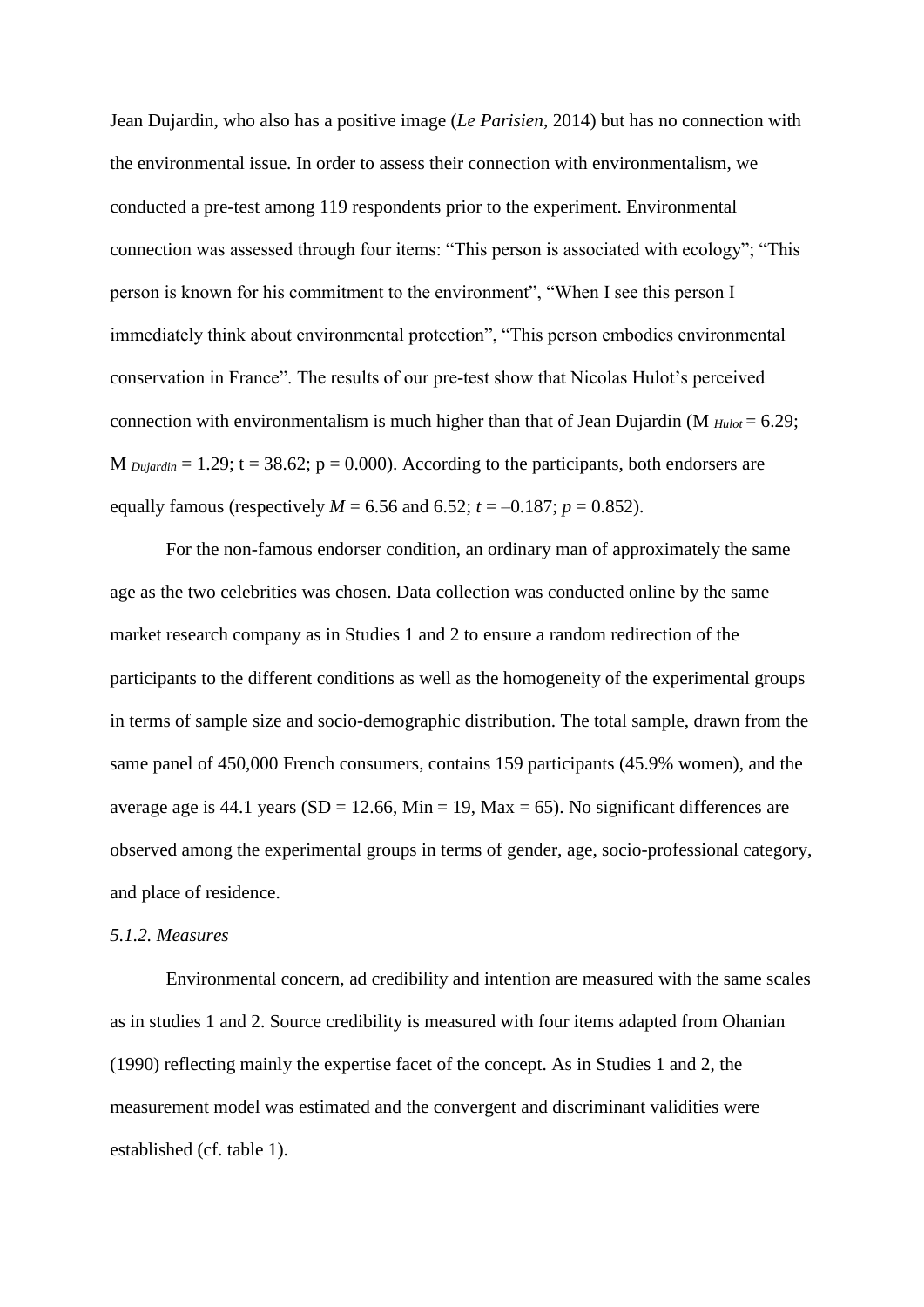## *5.2. Results*

The results show that perceived credibility of the endorser varies strongly among the three experimental conditions ( $F = 30.85$ ;  $p = 0.000$ ). Participants perceive Nicolas Hulot, the famous pro-environmental activist, as more credible than the other two endorsers (respectively, mean difference = 1.80;  $p = 0.000$  and 2.20;  $p = 0.000$ ). However, no significant difference is observed between Jean Dujardin's credibility and that of the non-famous endorser (mean difference  $= -0.30$ ;  $p = 0.55$ ). Similarly, ad credibility also varies significantly among the groups ( $F = 3.66$ ;  $p = 0.028$ ). Multiple comparison tests show that the only significant difference is between Nicolas Hulot and Jean Dujardin (mean difference = 0.58; *p*  $= 0.021$ .

The results reveal that celebrity endorsement in itself is not a significant predictor of either ad credibility (t = -0.166; p = 0.868) or behavioral intention (t = -0.503; p = 0.616). However, as mentioned previously, the profile of a celebrity does affect ad credibility significantly. We conducted a mediation analysis using PROCESS model 4 (10,000 bootstrap samples). Again, age, gender, and environmental concern served as covariates. The effect of gender and age on intention is not significant ( $p > 0.05$ ). Consistent with the results of Studies 1 and 2, environmental concern significantly influences ad credibility (95%  $CI = 0.254$ , 0.642) and intention (95% CI = 0.019, 0.505). When we control for this effect, the results show that the direct impact of the profile of the celebrity on intention to purchase nonoverpackaged products is not significant (direct effect =  $0.026$ ; 95% CI =  $-0.473$ , 0.526) while the indirect effect through ad credibility is significant (indirect effect = .326; 95%  $CI =$ 0.034, 0.695). Thus, H6a is supported, but H6b is rejected.

## *5.3. Study 3 discussion*

The presence of a celebrity endorser (vs. a typical consumer) has no significant effect on ad credibility and intention to purchase non-overpackaged products. However, the profile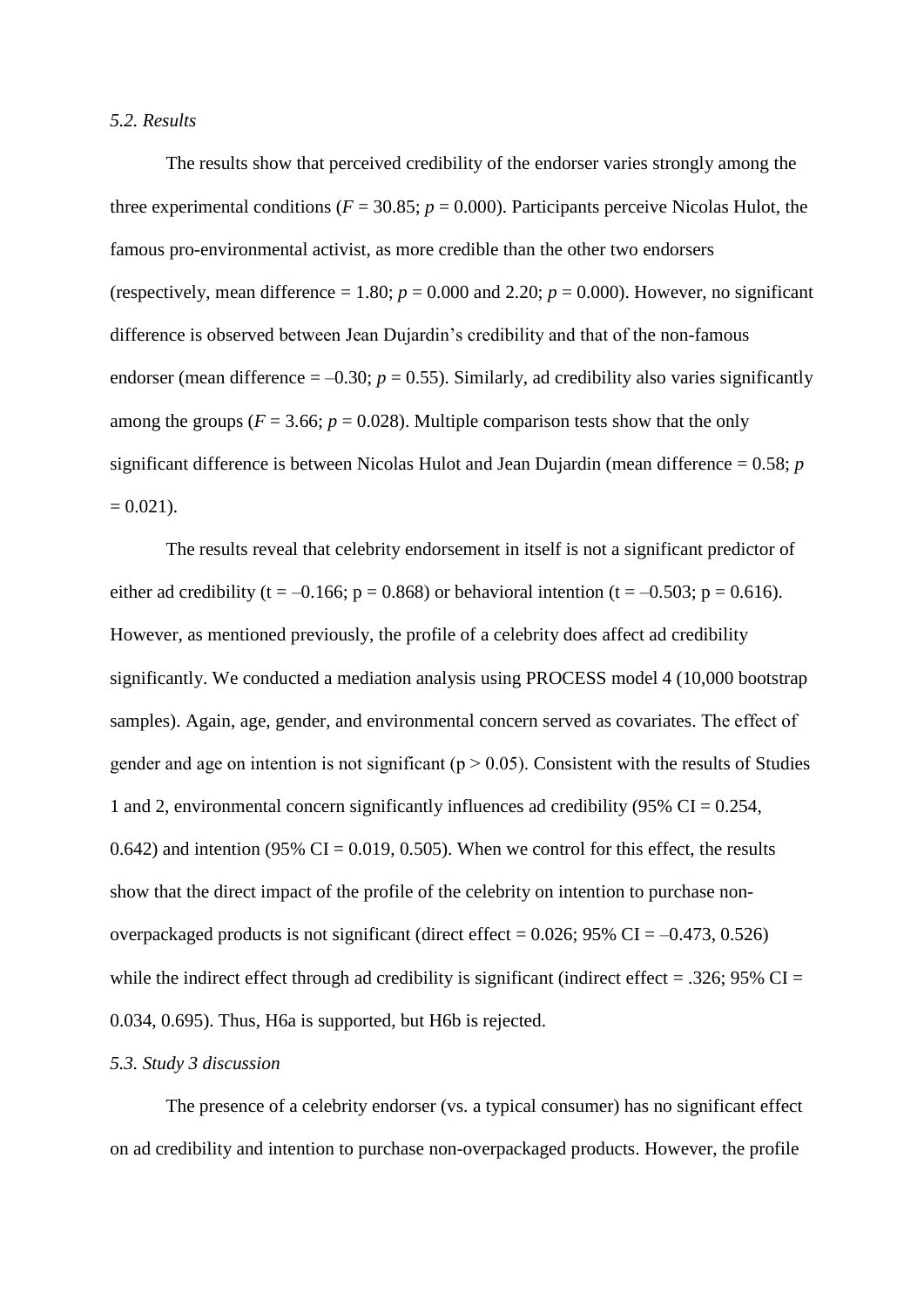of the celebrity (i.e., his or her connection with the environmental issue) has a direct impact on ad credibility and an indirect impact on intention to purchase non-overpackaged products through ad credibility. Table 3 summarizes the supported hypotheses for the three studies.

Table 3 here.

## **6. General discussion**

The objective of this research is to provide insights into how to use social influence and in particular descriptive appeals effectively to promote green purchasing behavior. The main contributions of this work are threefold. First, the research explains the impact of descriptive norms in a context in which the promoted green behavior is not predominant. Second, it highlights the central role of ad credibility in the process of persuasion based on descriptive norm appeals. Third, the research exposes the conditions under which endorsement is likely to improve ad credibility and green behavior intention.

## *6.1. Theoretical contributions*

In line with the observation that descriptive norms can only result in beneficial behavior when they are framed positively (Cialdini, 2003), this research raises the question of the efficiency of such norms in a context in which the prevalent behavior is not environmentally friendly. Focusing on this particular context is a first contribution of this research. Previous work either tests the effect of descriptive norms in a context in which the promoted behavior is predominant or focuses mainly on injunctive norms. The current findings suggest that triggering a positive descriptive norm can result in the adoption of proenvironmental behavior, even though the norm does not entirely reflect reality, provided that consumers perceive the ad as credible. The second contribution lies in the evaluation of the impact of a social norm on ad credibility. In line with Kelman (1961), we find indeed that credibility is a central variable in the process of social influence. Study 1 shows that the presence of a descriptive norm influences intention to purchase non-overpackaged products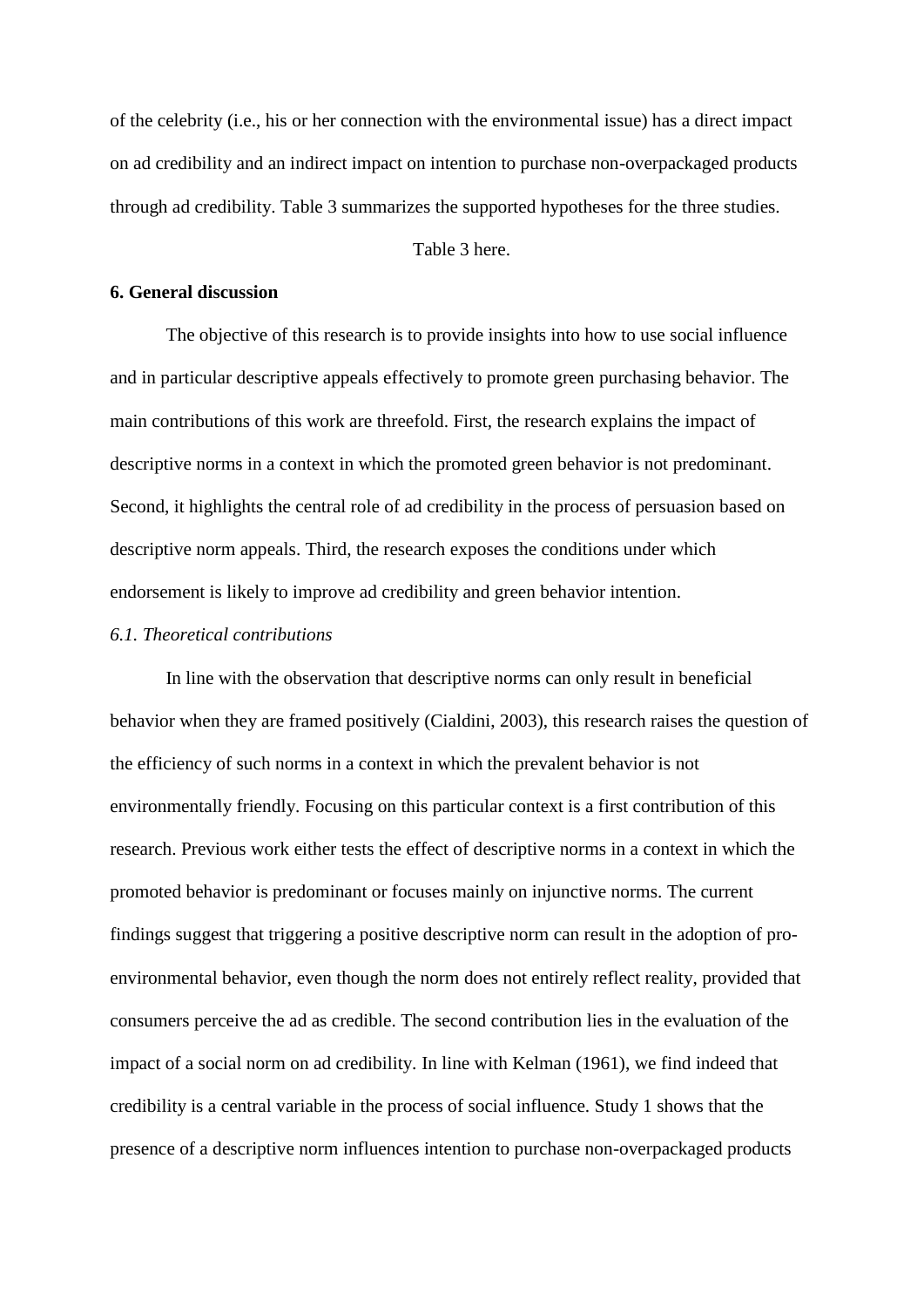indirectly, through ad credibility. The valence of the descriptive norm moderates this process. Studies 2 and 3 go further by identifying relevant execution techniques that may positively affect ad credibility, while still focusing on a positive descriptive norm. To enhance credibility, use of an endorser in the ad emerges as a relevant solution, especially if individuals actually identify with him or her. Study 2 shows that the presence of an endorser influences intention directly and that the profile of the endorser (young vs. old) indirectly influences credibility and intention through an identification process. Study 3 provides complementary information by testing the impact of a famous and non-famous endorser, as well as the profile of the famous endorser (connected with the environmental issue vs. not connected). The results reveal that celebrity endorsement in itself is a significant predictor of neither ad credibility nor behavioral intention while the profile of the celebrity does affect ad credibility.

On the whole, by examining the activation of social norms to promote proenvironmental behavior, this research enriches the literature on social influence and, more specifically, social influence–based persuasion. Testing the effect of endorsement in the specific case of pro-environmental behaviors is also a contribution of this research. Most studies on the subject focus on the impact of endorsement on brand image, attitude toward the brand, and purchase intention toward a specific product (Kahle & Homer, 1985; Kamins & Gupta, 1994; Lee & Thorson, 2008; Till & Busler, 2000). Few studies investigate the efficacy of this advertising technique to promote ecological messages or its effect on ad credibility. Some studies do examine the influence of endorsement credibility on green products usage (Lin & Chang, 2012) or on intention to buy products made by a non-profit organization (Aaker, Vohs, & Mogilner, 2010), but they do not take into account the type of endorsement, that is, the profile of the endorser. Similarly, few studies examine the role of celebrity endorsement in the context of green behavior. Wheeler (2009) investigates the impact of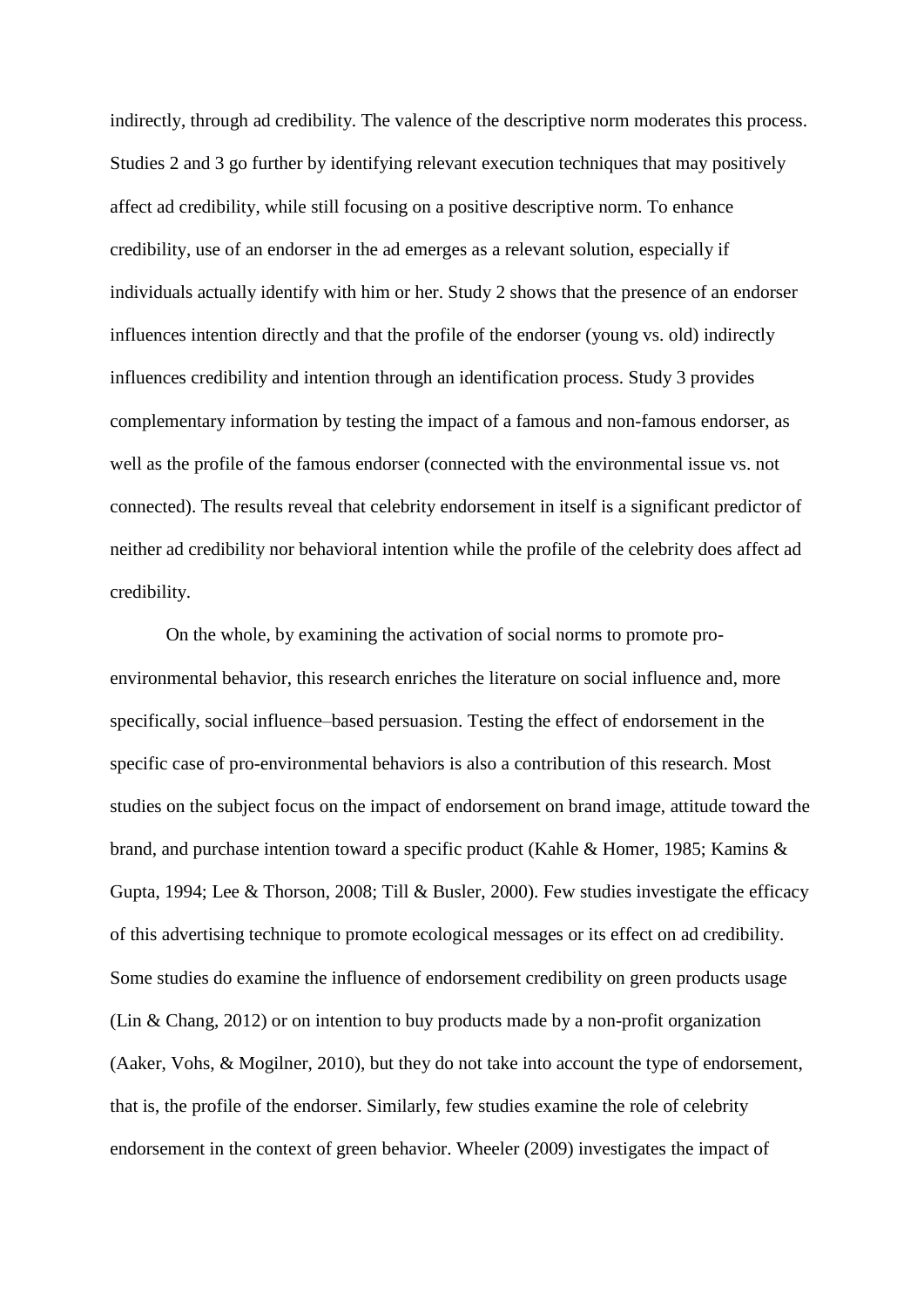celebrity endorsement in a non-profit context to assess the effect of the endorser's profile (e.g., connection with advertised issue, credibility, gender), but his research applies to a different context (i.e., intention to volunteer time or donate money to fight against Parkinson's disease). Such behavior is likely to have a direct impact on another individual (by helping treat his or her disease), which holds different implications than pro-environmental behavior. The benefits of ecological behavior for others are generally more long term and less concrete. Finally, by exploring the case of a specific pro-environmental behavior, this research also enriches the scarce literature on overpackaging (Elgaaied-Gambier, 2016; Monnot et al., 2015; Thøgersen, 1999).

## *6.2. Implications for companies and public policy makers*

This research holds important implications for advertisers, as they tend to activate descriptive norms inappropriately when the prevalent behavior among the population is environmentally unfriendly. First, companies and public policy makers should bear in mind that a strategy that condemns the prevalence of a harmful behavior to promote the opposite behavior is not effective. Descriptive norms should always be framed positively to be consistent with injunctive norms. Second, campaign designers aiming to trigger descriptive norms in a context in which environmentally friendly behavior is not the mainstream should be careful about ad credibility. This notion is all the more critical in a context of widespread greenwashing and growing skepticism about environmental claims (Matthes & Wonneberger, 2014). The use of an endorser is one possible solution to enhance ad credibility. If the target public is specific, the endorser should ideally match the characteristics of the target.

The current research can further be assimilated with nudge marketing. A nudge aims to place individuals in a context that encourages them to adopt a specific behavior without coercion (Thaler & Sunstein, 2008). At stake is not an attitudinal change but a behavioral change. In our case, the activation of a positive descriptive norm serves as a type of nudge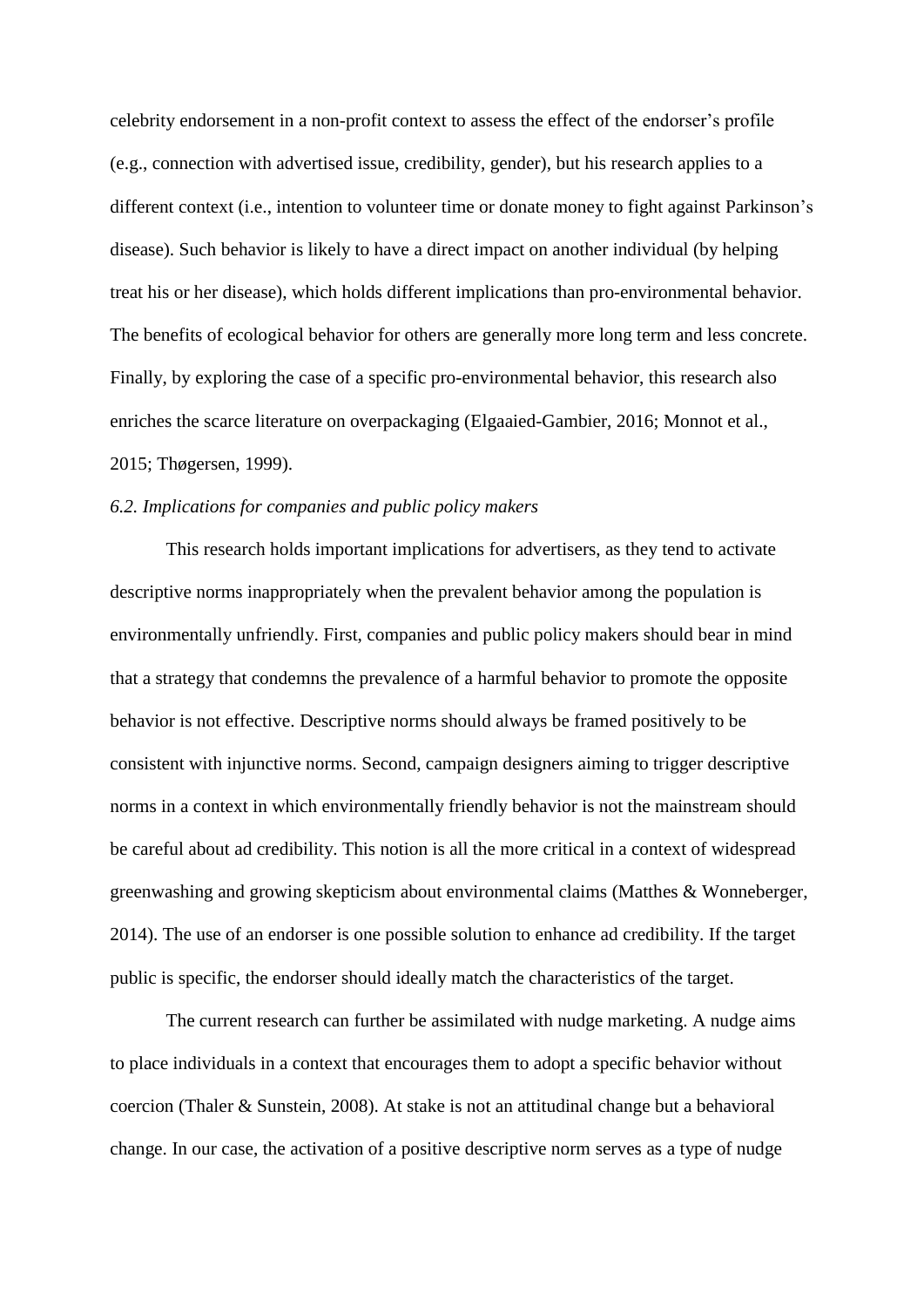used to encourage purchasing of non-overpackaged products. This research underscores the conditions under which this strategy might be successful (i.e., when personifying the social norm through an endorser who is perceived as legitimate to encourage pro-environmental behavior). A similar type of nudge could be used at the point of sale. Manufacturers could, for example, include clues on product packaging about the social norm pertaining to overpackaging.

This research also tackles the question of the relevance of celebrity endorsement when promoting sustainable behavior. Minton and Rose (1997, p. 45) argue that "because personal norms are internalized social norms, policymakers should (…) consider using social influence strategies such as celebrity or opinion leader endorsement of environmentally friendly behaviors which appeal to feelings of guilt for noncompliance or enhanced self-esteem for environmental concern in a like manner." However, the findings of this research suggest that resorting to a celebrity endorser to encourage pro-environmental behavior should not be an end in itself. To promote green behavior, advertisers can rely on famous endorsers, provided that their image is associated with environmental preservation. Using a celebrity who has no connection with environmental issues generates the same results as using an anonymous endorser, which is not an effective strategy. This result is not consistent with many previous studies conducted in different contexts that highlight the effectiveness of celebrity endorsement (Kahle & Homer, 1985; Kamins, 1990; Lynch & Schuler, 1994; Till & Busler, 2000). This finding is, however, in line with Wheeler's (2009) conclusions in a non-profit context.

Finally, this research raises an important ethical concern. If an environmentally beneficial behavior is not adopted by the masses, presenting it as a social norm would be morally questionable. Advertisers may consider that the end justifies the means and that this technique is tolerable as long as it is used to foster environmental preservation. However,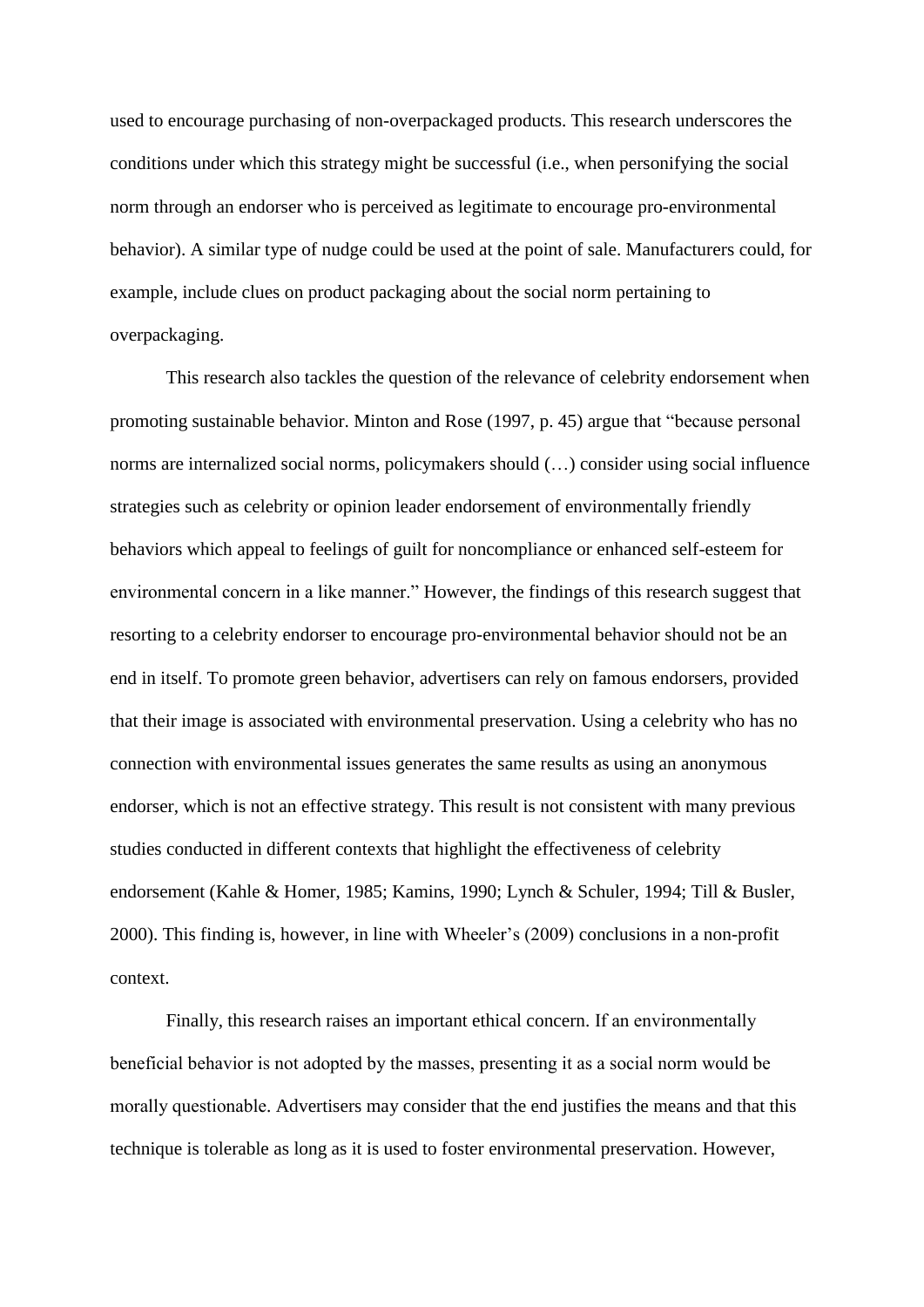regardless of the noble cause, it is preferable not to use false allegations to maintain ethical integrity. When environmentally friendly behavior is not prevalent, one possible solution to activate descriptive norms without resorting to deceitful claims is to stress positive aspects that are actually true while avoiding emphasizing the negative aspects. For example, stating that most people purchase non-overpackaged products may not be true, while stating that several initiatives are being pursued to reduce packaging waste and that a growing number of consumers are taking this information into account when they shop is accurate. Governments can also resort to public opinion polls to include in their ads the proportion of consumers who are willing to change their behavior and avoid overpackaging. Such an appeal is halfway between injunctive and descriptive norms by reflecting what is approved of while conveying clues about others' behavior.

## *6.3. Limitations, future research, and conclusion*

The first limitation of this research lies in its lack of external validity. The findings are specific to the French context and should be generalized with caution. As a European country, France differs from the United States and other industrialized countries in environmental issues. For example, Europeans show stronger awareness of climate change than Americans (Peycheva, Pötzschke, Hall, & Rattinger, 2014). France also differs from other European Union countries and is often deemed less eco-friendly than Germany. Furthermore, this research deals with a particular type of behavior—namely, purchasing of non-overpackaged products. Future research could replicate the studies in other cultural contexts and with other pro-environmental behaviors, such as recycling or energy conservation. Promoting these behaviors through social norms may trigger different decision-making mechanisms. Ecological behaviors comprehend different realities, and the impact of social norms on their adoption may vary depending on the consumer's level of familiarity with the behavior or the public vs. private context in which they operate.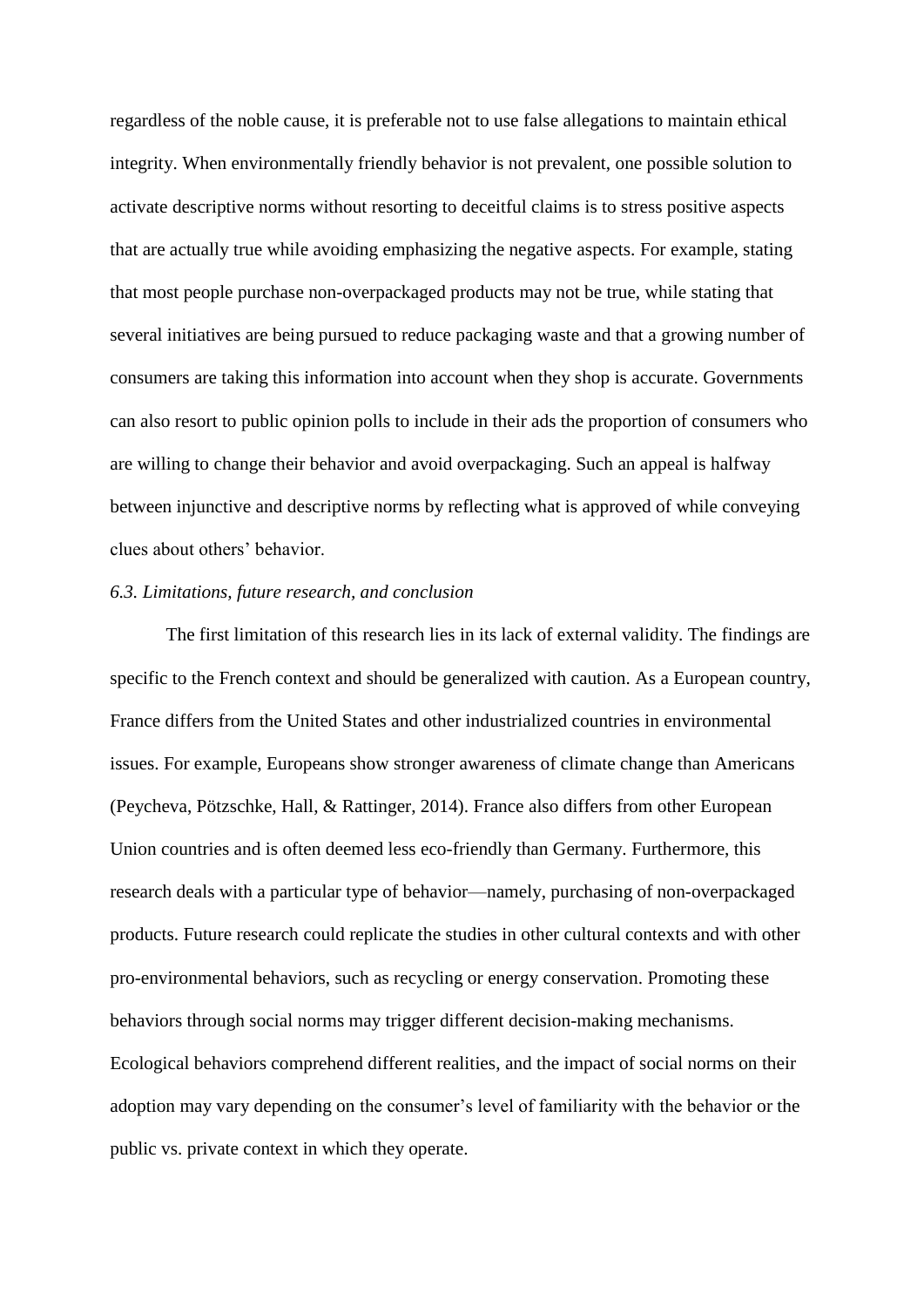Second, we examine only two types of endorsers (typical consumers and celebrities). Other types of endorsers could include, for example, non-famous activists or field experts (e.g., environmental scientists, packaging designers), which would help categorize the effect and mechanisms of influence depending on the source type. In addition, this research does not take into account certain potentially relevant variables. For example, individual predispositions, such as consumers' level of susceptibility to normative influence or social comparison tendencies, are likely to play an important role in the process. Similarly, future research could investigate other manipulated variables in complementary experiments. For example, the manipulation of the endorser's similarity to the receiver could include variables other than age, starting with other sociodemographic characteristics such as gender. Research could also test different formulations of the message (e.g., an assertive message) to identify the most appropriate way to activate social norms; in the fictional infomercial developed for the purpose of the current studies, the testimonial was quite neutral. Furthermore, future research could examine whether the way the endorser addresses the receiver (injunction vs. non-assertive testimonial) influences intention to adopt pro-environmental behavior. Prior research examines this question of message wording in the context of green advertising (e.g., Kronrod, Grinstein, & Wathieu, 2012; Tae Hyun, Sukki, & Seeun, 2015), but this question is all the more crucial when analyzing the impact of an endorser's profile. How would consumers react if the celebrity not only testifies about his or her own behavior but also urges them to change their conduct (e.g., "You *have to* stop purchasing overpackaged products")?

In conclusion, social influence theory proves helpful in identifying effective ways to enhance persuasion. Researchers need to find new means to translate sub-theories of social influence (and other theories from other fields) into practical insights for marketers and public policy makers. In line with an important stream of literature, this research attempted to increase awareness of the social context by stressing the salience of social norms and, more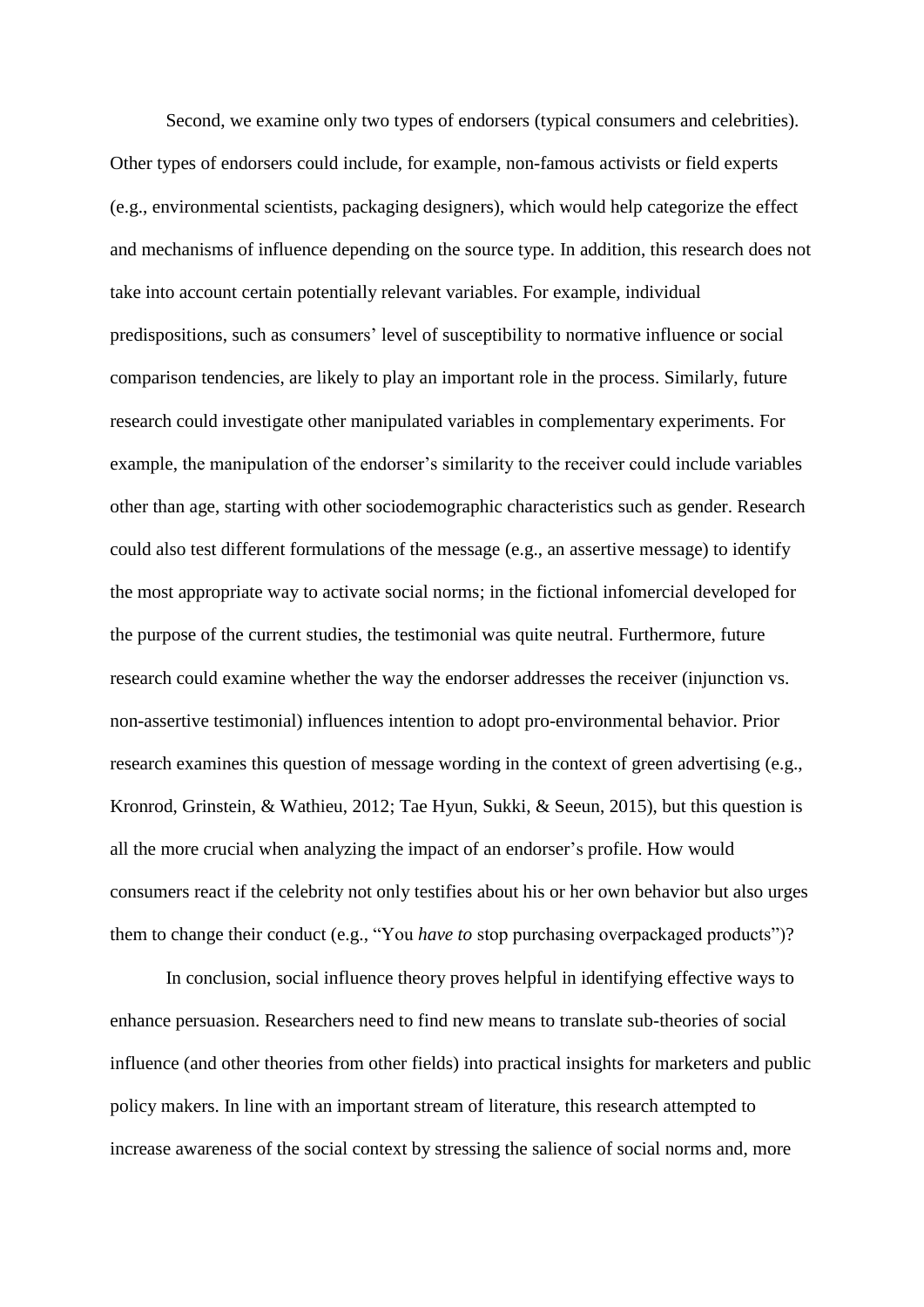specifically, descriptive norms. However, research needs to test other approaches in the specific context of pro-environmental advertising (e.g., increasing the salience of the social consequences of the behavior with regard to the social norm). Instead of simply underscoring the existing social norm, this alternative approach would emphasize potential reactions of the direct and indirect social network by stressing the positive social consequences in the case of compliance (social reward) or the negative social consequences in the case of non-compliance (social risk). Although these approaches are used for non-profit purposes, taking advantage of people's perceived social pressure and potentially insecure relationships with others to shape their behavior is questionable. Further reflection on the ethical aspects of persuasion techniques based on social influence is also necessary.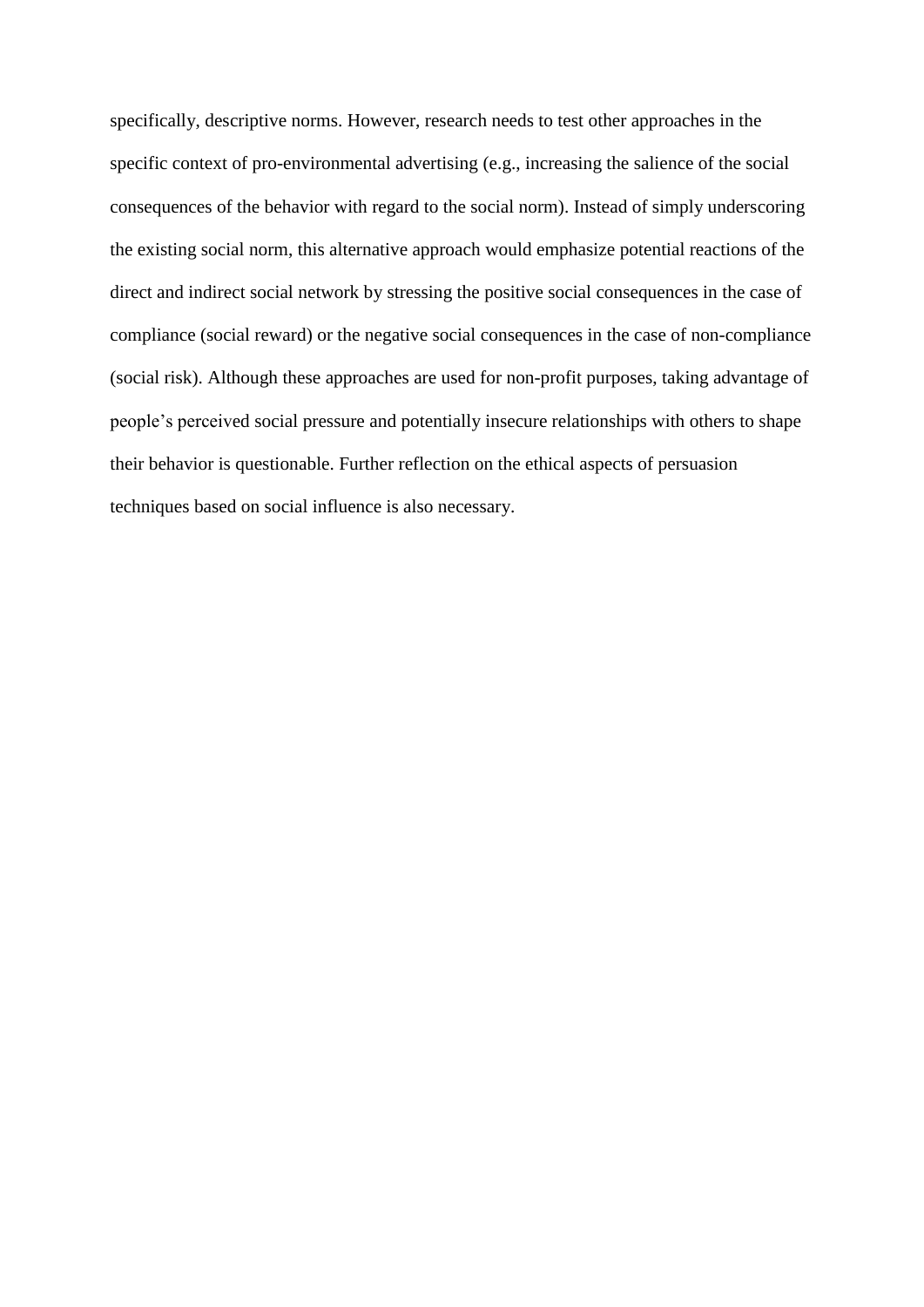## **References**

- Aaker, J., Vohs, K., & Mogilner, C. (2010). Non-profits are seen as warm and for-profit as competent: Firm stereotypes matter. *Journal of Consumer Research, 37*(2), 224-237.
- Anderson, J. C., & Gerbing, D. W. (1988). Structural equation modeling in practice: A revisited and recommended two-step approach. *Psychological Bulletin, 103*(3), 411- 423.
- Appiah, O. (2007). The effectiveness of 'typical-user' testimonial advertisements on black and white browsers' evaluations of products on commercial websites: Do they really work? *Journal of Advertising Research, 47*(1), 14-27.
- Arkes, H. R., Boehm, L.E., & Xu, G. (1991). Determinants of judged validity. *Journal of Experimental Social Psychology, 27*(6), 576-605.
- Atkin, C., & Block, M. (1983). Effectiveness of celebrity endorsers. *Journal of Advertising Research, 23*(1), 57-61.
- Bacon, F. T. (1979). Credibility of repeated statements: Memory for trivia. *Journal of Experimental Psychology: Human Learning and Memory, 5*, 241-252.
- Bearden, W. O., & Etzel, M. J. (1982). Reference group influence on product and brand purchase decisions*. Journal of Consumer Research, 9*(2), 183-194.
- Burchell, K., Rettie, R., & Patel, K. (2013). Marketing social norms: Social marketing and the "social norm approach". *Journal of Consumer Behaviour, 12*(1), 1-9.
- Choi, S. M., & Rifon, N. J. (2012). It is a match: The impact of congruence between celebrity image and consumer ideal self on endorsement effectiveness. *Psychology & Marketing, 29*(9), 639-650.
- Cialdini, R. B. (2003). Crafting normative messages to protect the environment. *Current Directions in Psychological Science, 12*(4), 105-109.

Cialdini, R. B., Reno, R. R., & Kallgren, C. A. (1990). A focus theory of normative conduct: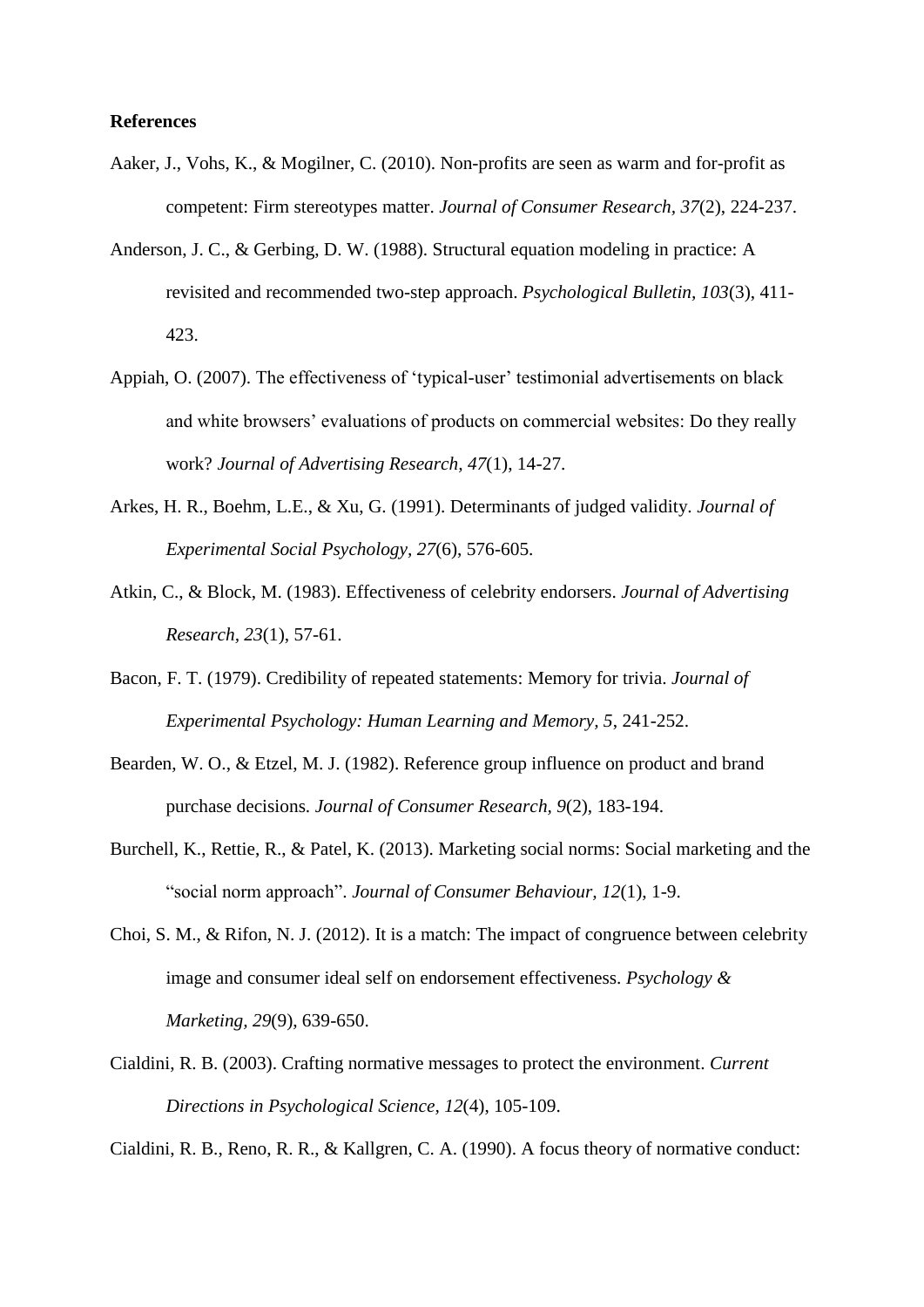Recycling the concept of norms to reduce littering in public places. *Journal of Personality and Social Psychology, 58*(6), 1015-1026.

- Cialdini, R. B., & Trost, M. R. (1998). Social influence: Social norms, conformity and compliance. In D. T. Gilbert, S. T. Fiske, & G. Lindzey (Eds.), *The handbook of social psychology* (Vol. 2, pp. 151-192). New York: McGraw-Hill.
- Cotte, J., Coulter, R. A., & Moore, M. (2005). Enhancing or disrupting guilt: The role of ad credibility and perceived manipulative intent. *Journal of Business Research, 58*(3), 361-368.
- Dang, S., & Chu, L. (2016). Evaluation framework and verification for sustainable container management as reusable packaging. *Journal of Business Research, 69*(5), 1949-1955.
- Do Paço, A. M. F., & Reis, R. (2012). Factors affecting skepticism toward green advertising. *Journal of Advertising, 41*(4), 147-155.
- Edwards, J. R., & Lambert, L. S. (2007). Methods for integrating moderation and mediation: A general analytical framework using moderated path analysis. *Psychological Methods, 12*(1), 1-22.
- Elgaaied-Gambier, L. (2016). Who buys overpackaged grocery products and why? Understanding consumers' reactions to overpackaging in the food sector. *Journal of Business Ethics, 135*(4), 683-698.
- Escalas, J.E., & Bettman, J.R. (2017). Connecting with celebrities: How consumers appropriate celebrity meanings for a sense of belonging. *Journal of Adversting*, *46*(2), 297-308.
- Feick, L., & Higie, R. A. (1992). The effects of preference heterogeneity and source characteristics on ad processing and judgments about endorsers. *Journal of Advertising, 21*(2), 16-24.

Festinger, L. (1954). A theory of social comparison processes. *Human Relations, 7*(2), 117-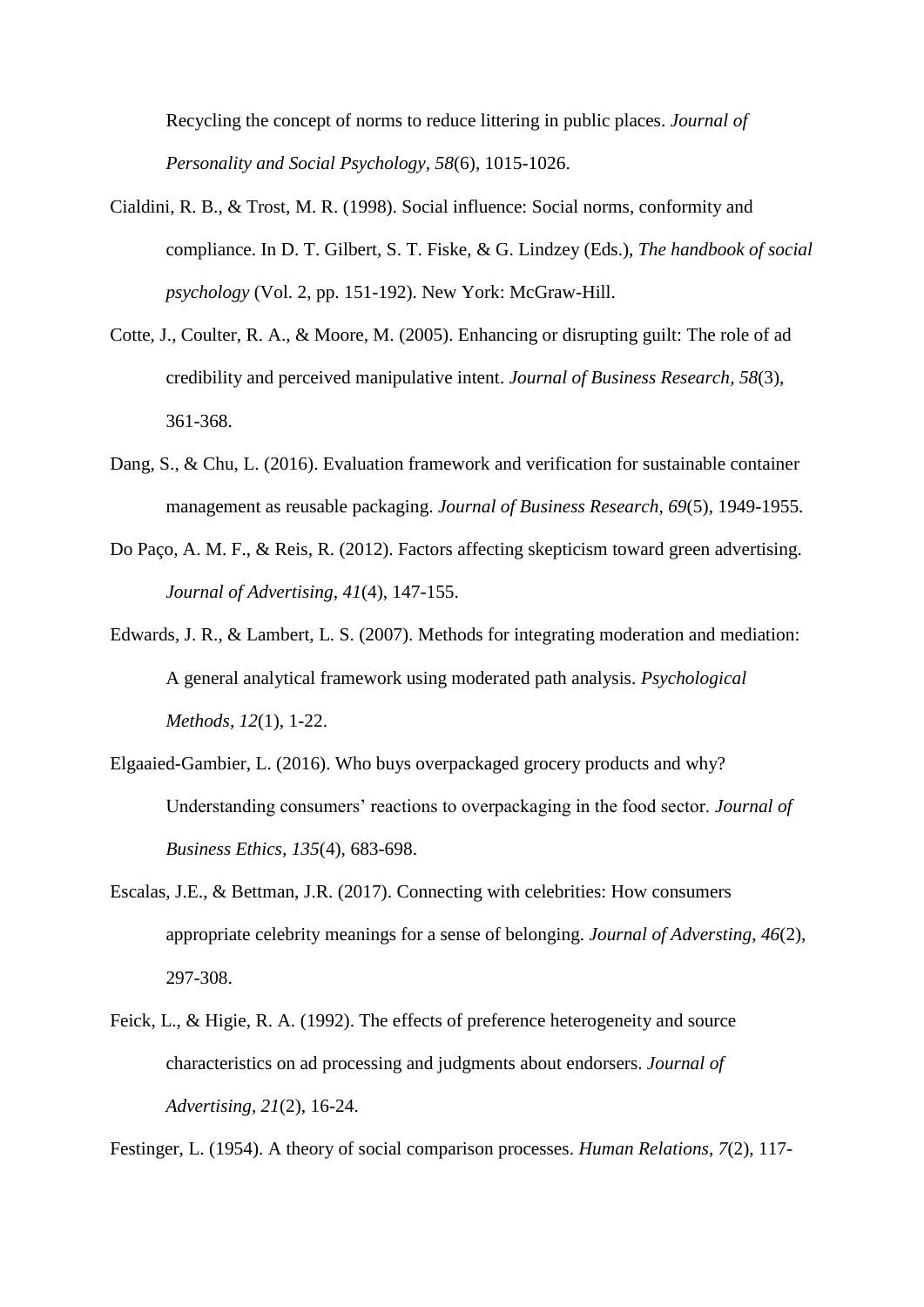140.

- Fleck N., Michel, G., & Zeitoun, V. (2014). Brand personification through the use of spokespeople: An exploratory study of ordinary employees, CEOs, and celebrities featured in advertising. *Psychology and Marketing*, *31*(1), 84-92.
- Fransen, M. L., Smeesters, D., & Fennis, B. M. (2011). The role of social presence in mortality salience effects. *Journal of Business Research, 64*(1), 29-33.
- Friedman, H. H., & Friedman, L. (1979). Endorser effectiveness by product type. *Journal of Advertising Research, 19*(5), 63-71.
- Goldberg, M. E., & Hartwick, J. (1990). The effects of advertiser reputation and extremity of advertising claim on advertising effectiveness. *Journal of Consumer Research, 17*(2), 172-179.
- Goldstein, N. J., Cialdini, R. B., & Griskevicius, V. (2008). A room with a viewpoint: Using social norms to motivate environmental conservation in hotels. *Journal of Consumer Research, 35*(3), 472-482.
- Granovetter, M., & Soong, R. (1986). Threshold models of interpersonal effects. *Journal of Economic Behavior and Organization, 7*, 83-99.
- Granzin, K., & Olsen, J. (1991). Characterizing participants in activities protecting the environment: A focus on donating, recycling, and conservation behaviors. *Journal of Public Policy & Marketing, 10*(2), 1-27.
- Grimmer, M., Kilburn, A. P., & Miles, M. P. (2016). The effect of purchase situation on realized pro-environmental consumer behavior. *Journal of Business Research*, *69*(5), 1582-1586.
- Grimmer, M. & Miles, M. P. (2017). With the best of intentions: A large sample test of the intention-behaviour gap in pro-environmental consumer behavior. *International Journal of Consumer Studies*, *41*(1), 2-10.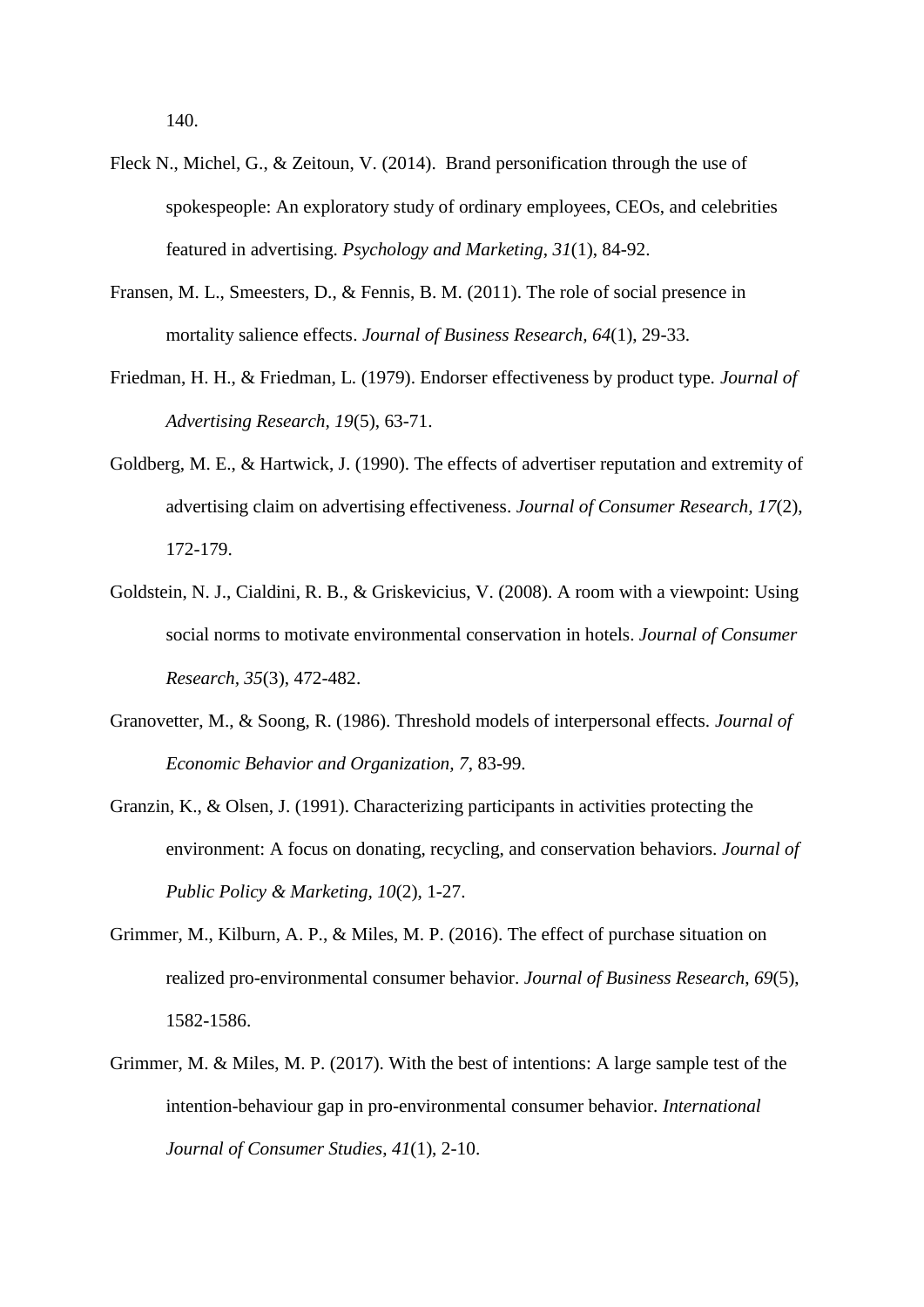- Hayes, A. F. (2013). *Introduction to mediation, moderation, and conditional process analysis: A regression-based approach*. New York: Guilford Press.
- Hayes, A. F. (2015). An index and test of linear moderated mediation. *Multivariate Behavioral Research, 50*(1), 1-22.
- He, Y., Chen, Q., & Alden, D. L. (2012). Consumption in the public eye: The influence of social presence on service experience. *Journal of Business Research, 65*(3), 302-310.
- Huber, F., Meyer, F., Vogel, J., Weihrauch, A., & Hamprecht, J. (2013). Endorser age and stereotypes: Consequences on brand age. *Journal of Business Research, 66*(2), 207- 215.
- Kahle, L. R., & Homer, P. M. (1985). Physical attractiveness of the celebrity endorser: A social adaptation perspective. *Journal of Consumer Research, 11*(4), 954-961.
- Kallgren, C. A., Reno, R. R., & Cialdini, R. B. (2000). A focus theory of normative conduct: When norms do and do not affect behavior. *Personality and Social Psychology Bulletin, 26*(8), 1002-1012.
- Kamins, M. A. (1990). An investigation into the "match-up" hypothesis in celebrity advertising: When beauty may be only skin deep. *Journal of Advertising, 19*(1), 4-13.
- Kamins, M. A., & Gupta, K. (1994). Congruence between spokesperson and product type: A matchup hypothesis perspective. *Psychology & Marketing, 11*(6), 569-586.
- Katz, E., & Lazarsfeld, P. F. (1955). *Personal influence: The part played by people in the flow of mass communications*. New York: The Free Press.
- Kavanoor, S., Grewal, D., & Blodgett, J. (1997). Ads promoting OTC medications: The effect of ad format and credibility on beliefs, attitudes, and purchase intentions. *Journal of Business Research, 40*(3), 219-227.
- Kelman, H. C. (1961). Process of opinion change. *Public Opinion Quarterly, 25*(1), 57-78.
- Kemp, E., Min, K. S., & Joint, E. (2015). Selling hope: The role of affect-laden health care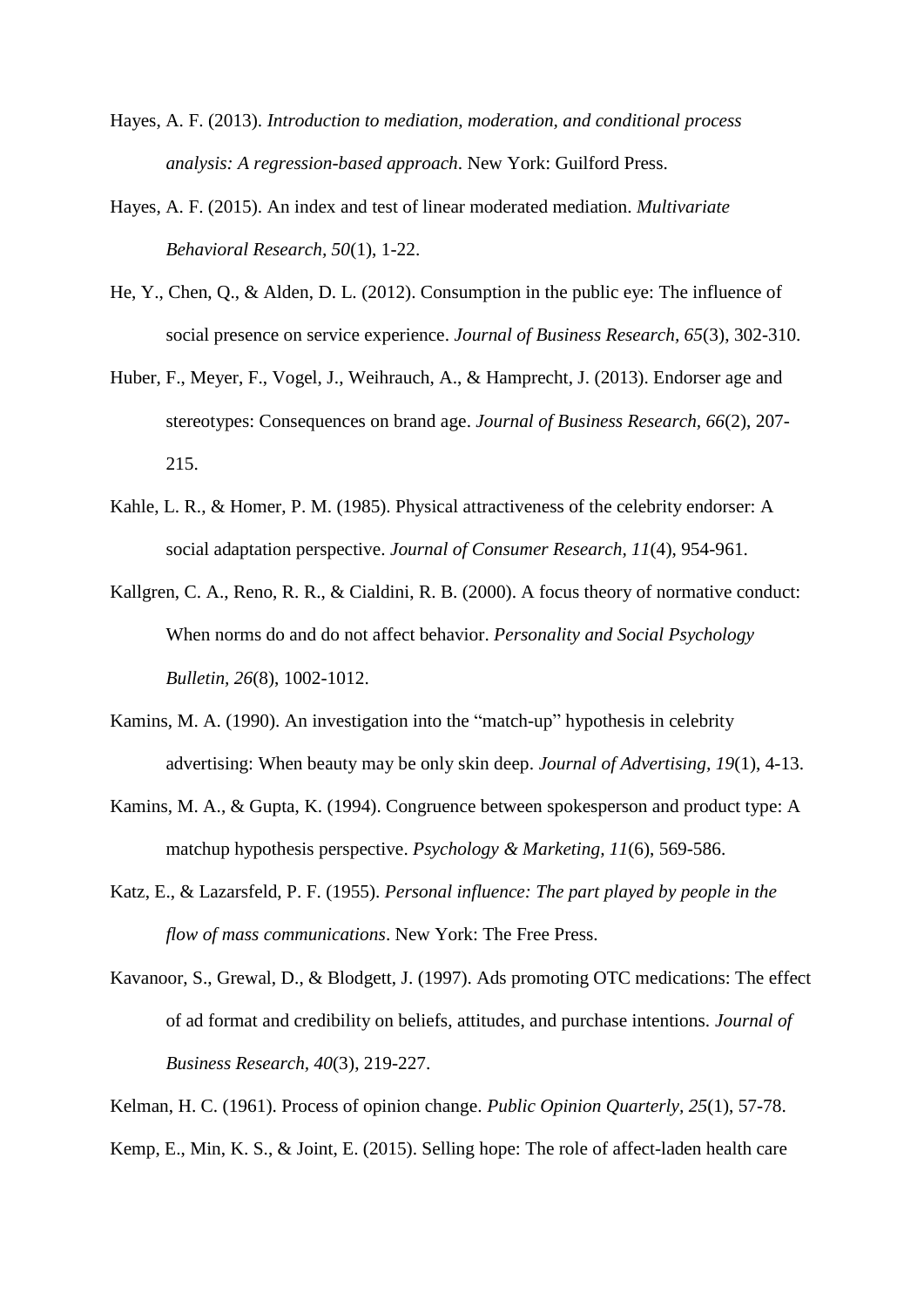advertising in consumer decision making. *Journal of Marketing Theory and Practice, 23*(4), 434-454.

- Kilbourne, W., & Pickett, G. (2008). How materialism affects environmental beliefs, concern, and environmentally responsible behavior. *Journal of Business Research, 61*(9), 885- 893.
- Kim, S.-H., & Park, H. J. (2011). Effects of social influence on consumers' voluntary adoption of innovations prompted by others. *Journal of Business Research, 64*(11), 1190-1194.
- Kollmuss, A., & Agyeman, J. (2002). Mind the gap: Why do people act environmentally and what are the barriers to pro- environmental behavior? *Environmental Education Research, 8*(3), 239-260.
- Kronrod, A., Grinstein, A., & Wathieu, L. (2012). Go green! Should environmental messages be so assertive? *Journal of Marketing, 76*(1), 95-102.
- Lafferty, B. A., & Goldsmith, R. E. (1999). Corporate credibility's role in consumers' attitudes and purchase intentions when a high versus a low credibility endorser is used in the ad. *Journal of Business Research, 44*(2), 109-116.
- Latané, B. (1996). Dynamic social impact: The creation of culture by communication. *Journal of Communication, 46*(4), 13-25.

Le Monde (2011). Nicolas Hulot première personnalité écologiste, selon un sondage [Nicolas Hulot first environmentalist personality according to a survey]. http://www.lemonde.fr/election-presidentielle-2012/article/2011/11/13/pour-nicolashulot-la-sortie-du-nucleaire-est-un-objectif-moralincontournable\_1603101\_1471069.html Accessed 10 September 2017.

Le Parisien (2014). Jean Dujardin plébiscité par 8 Français sur 10 [Jean Dujardin praised by 8 out of 10 French]. http://www.leparisien.fr/laparisienne/actupeople/personnalites/jean-dujardin-plebiscite-par-8-francais-sur-10-29-11-2014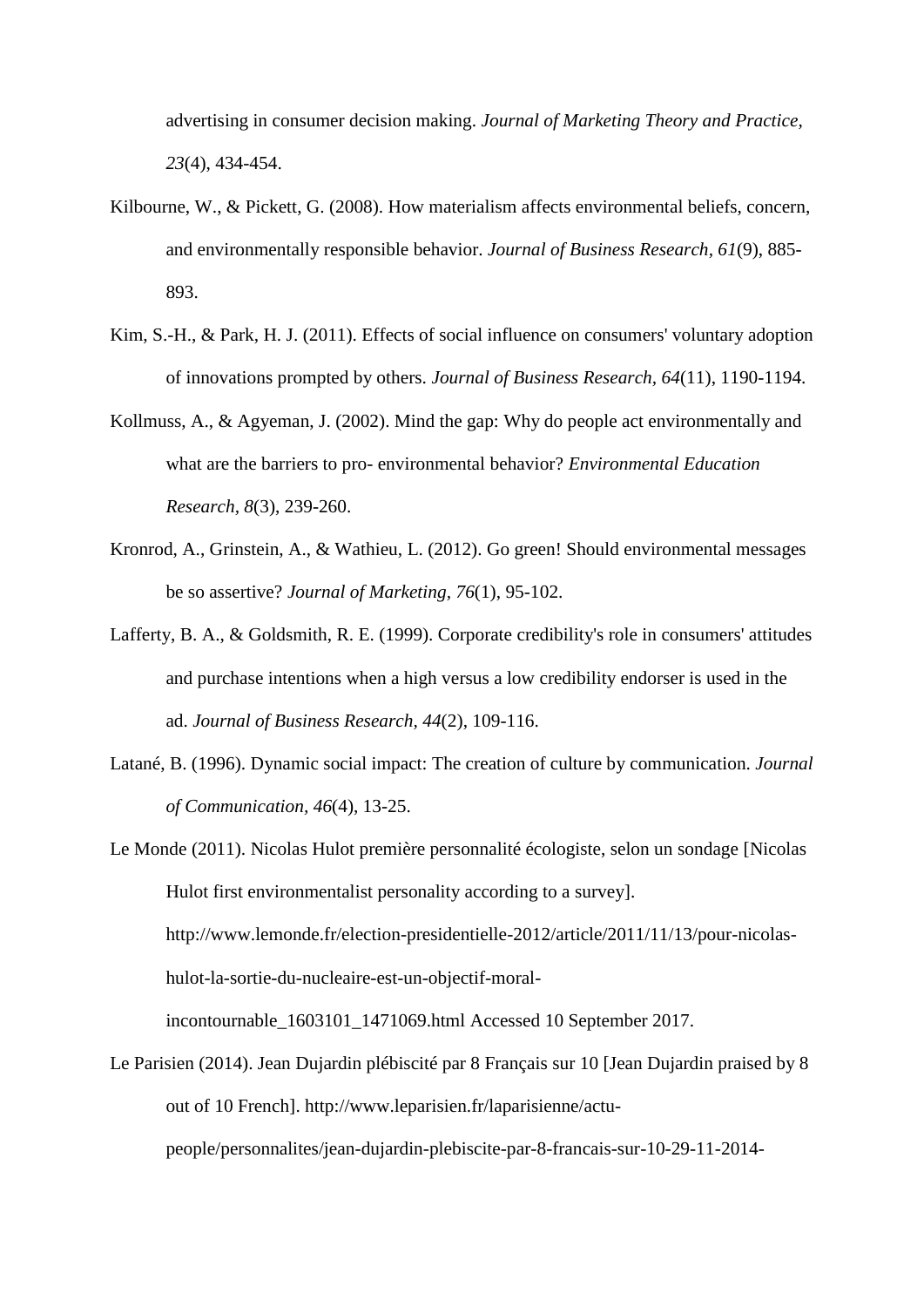4333187.php Accessed 10 September 2017.

- Lee, J.-G., & Thorson, E. (2008). The impact of celebrity-product incongruence on the effectiveness of product endorsement. *Journal of Advertising Research, 48*(3), 433- 449.
- Lin, Y.-C., & Chang, C.-C. A. (2012). Double standard: The role of environmental consciousness in green product usage. *Journal of Marketing, 76*(5), 125-134.
- Lynch, J., & Schuler, D. (1994). The matchup effect of spokesperson and product congruency: A schema theory interpretation. *Psychology & Marketing, 11*(5), 417- 445.
- MacKenzie, S. B., & Lutz, R. J. (1989). An empirical examination of the structural antecedents of attitude toward the ad in an advertising pretesting context. *Journal of Marketing, 53*(2), 48-65.
- Manrai, L. A., Manrai, A. K., Lascu, D.-N., & Ryans, J. K. (1997). How green-claim strength and country disposition affect product evaluation and company image. *Psychology & Marketing, 14*(5), 511-537.
- Martin, B. A. S., Bhimy, A. C., & Agee, T. (2002). Infomercials and advertising effectiveness: An empirical study. *Journal of Consumer Marketing, 19*(6), 468-480.
- Martin, B. A. S., Wentzel, D., & Tomczak, T. (2008). Effects of susceptibility to normative influence and type of testimonial on attitudes toward print advertising. *Journal of Advertising, 37*(1), 29-43.
- Matthes, J., & Wonneberger, A. (2014). The skeptical green consumer revisited: Testing the relationship between green consumerism and skepticism toward advertising. *Journal of Advertising, 43*(2), 115-127.
- Melnyk, V., van Herpen, E., Fischer, A. R. H., & van Trijp, H. C. M. (2011). To think or not to think: The effect of cognitive deliberation on the influence of injunctive versus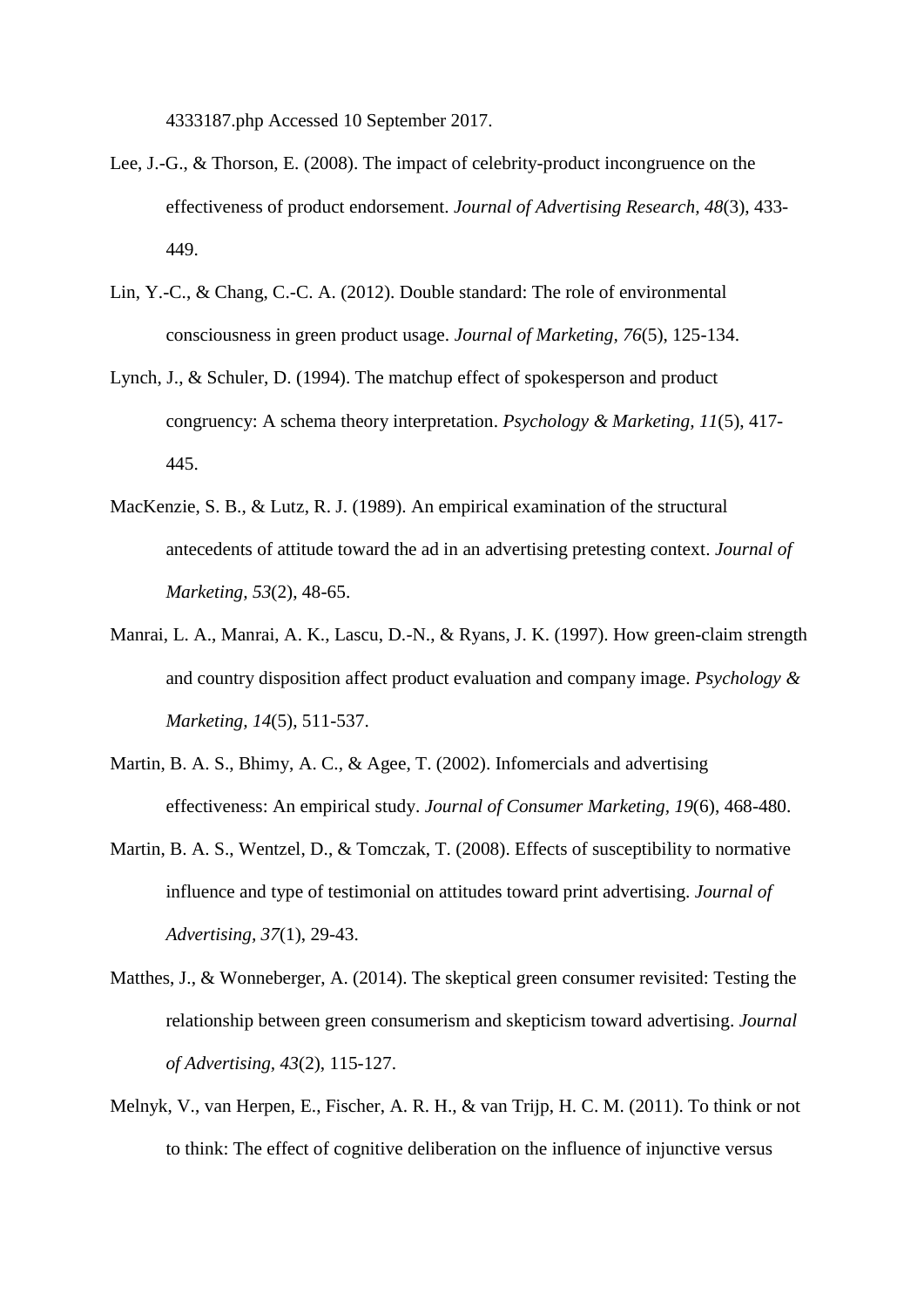descriptive social norms. *Psychology & Marketing, 28*(7), 709-729.

- Melnyk, V., van Herpen, E., Fischer, A. R. H., & van Trijp, H. C. M. (2013). Regulatory fit effects for injunctive versus descriptive social norms: Evidence from the promotion of sustainable products. *Marketing Letters, 24*(2), 191-203.
- Melnyk, V., van Herpen, E., & van Trijp, H. C. M. (2010). The influence of social norms in consumer decision making: A meta-analysis. In M. C. Campbell, J. Inman, & R. Pieters (Eds.), *Advances in consumer research* (Vol. 37, pp. 463–464). Duluth, MN: Association for Consumer Research.
- Milgram, S. (1965). Some conditions of obedience and disobedience to authority. *Human Relations, 18*(1), 57-76.
- Miller, F. M., & Allen, C. T. (2012). How does celebrity meaning transfer? Investigating the process of meaning transfer with celebrity affiliates and mature brands*. Journal of Consumer Psychology*, *22*(3), 443-452.
- Minton, A. P., & Rose, R. L. (1997). The effects of environmental concern on environmentally friendly consumer behavior: An exploratory study. *Journal of Business Research, 40*(1), 37-48.
- Monnot, E., Parguel, B., & Reniou, F. (2015). Consumer responses to elimination of overpackaging on private label products. *International Journal of Retail & Distribution Management, 43*(4/5), 329-349.
- Moser, A. (2015). Thinking green, buying green? Drivers of pro-environmental purchasing behavior. *Journal of Consumer Marketing, 32*(3), 167-175.
- Newell, S. J., Goldsmith, R. E., & Banzhaf, E. J. (1998). The effects of misleading environmental claims on consumer perceptions of advertising. *Journal of Marketing Theory and Practice, 6*(2), 48-60.

Ohanian, R. (1990). Construction and validation of a scale to measure celebrity endorser's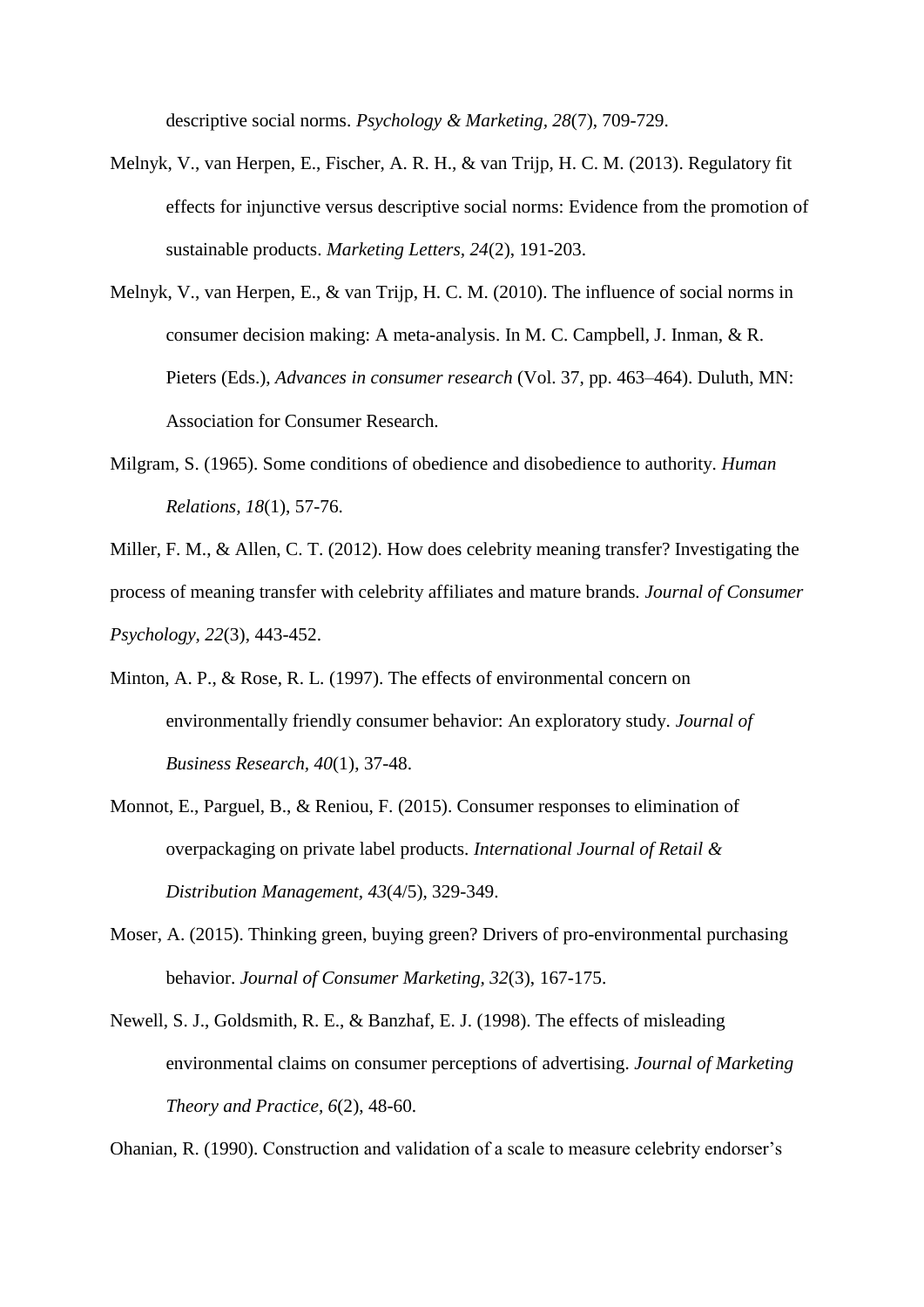perceived expertise, trustworthiness, and attractiveness. *Journal of Advertising, 19*(3), 39-52.

- Peycheva, D., Pötzschke, J., Hall, T. D., & Rattinger, H. (2014). Attitudes towards environmental issues: Empirical evidence in Europe and the United States. http://www.transworld-fp7.eu/wp-content/uploads/2014/06/TW\_WP\_31.pdf Accessed 8 September 2017.
- Preacher, K. J., Rucker, D. D., & Hayes, R. F. (2007). Addressing moderated mediation hypotheses: Theory, methods, and prescriptions. *Multivariate Behavioral Research*, *42*(1), 185-227.
- Rashotte, L. S. (2007). Social influence. In G. Ritzer & J. M. Ryan (Eds.), *The Blackwell encyclopedia of sociology* (pp. 4426–4428). Oxford: Blackwell.
- Reno, R. R., Cialdini, R. B., & Kallgren, C. A. (1993). The transsituational influence of social norms. *Journal of Personality and Social Psychology, 64*(1), 104-112.
- Rudolph, H. (1947). *Attention and interest factors in advertising*. New York: Printers' Ink.
- Schultz, P. W. (1999). Changing behavior with normative feedback interventions: A field experiment on curbside recycling. *Basic and Applied Social Psychology, 21*(1), 25–38.
- Schultz, P. W., Nolan, J. M., Cialdini, R. B., Goldstein, N. J., & Griskevicius, V. (2007). The constructive, destructive, and reconstructive power of social norms. *Psychological Science, 18*(5), 429-434.
- Shaw, D., McMaster R., & Newholm, T. (2016). Care and commitment in ethical consumption: An exploration of the "attitude-behaviour gap". *Journal of Business Ethics*, *136*(2), 251-265.
- Sherif, M. (1936). *The psychology of social norms*. New York: Harper.
- Tae Hyun, B., Sukki, Y., & Seeun, K. (2015). When environmental messages should be assertive: Examining the moderating role of effort investment. *International Journal*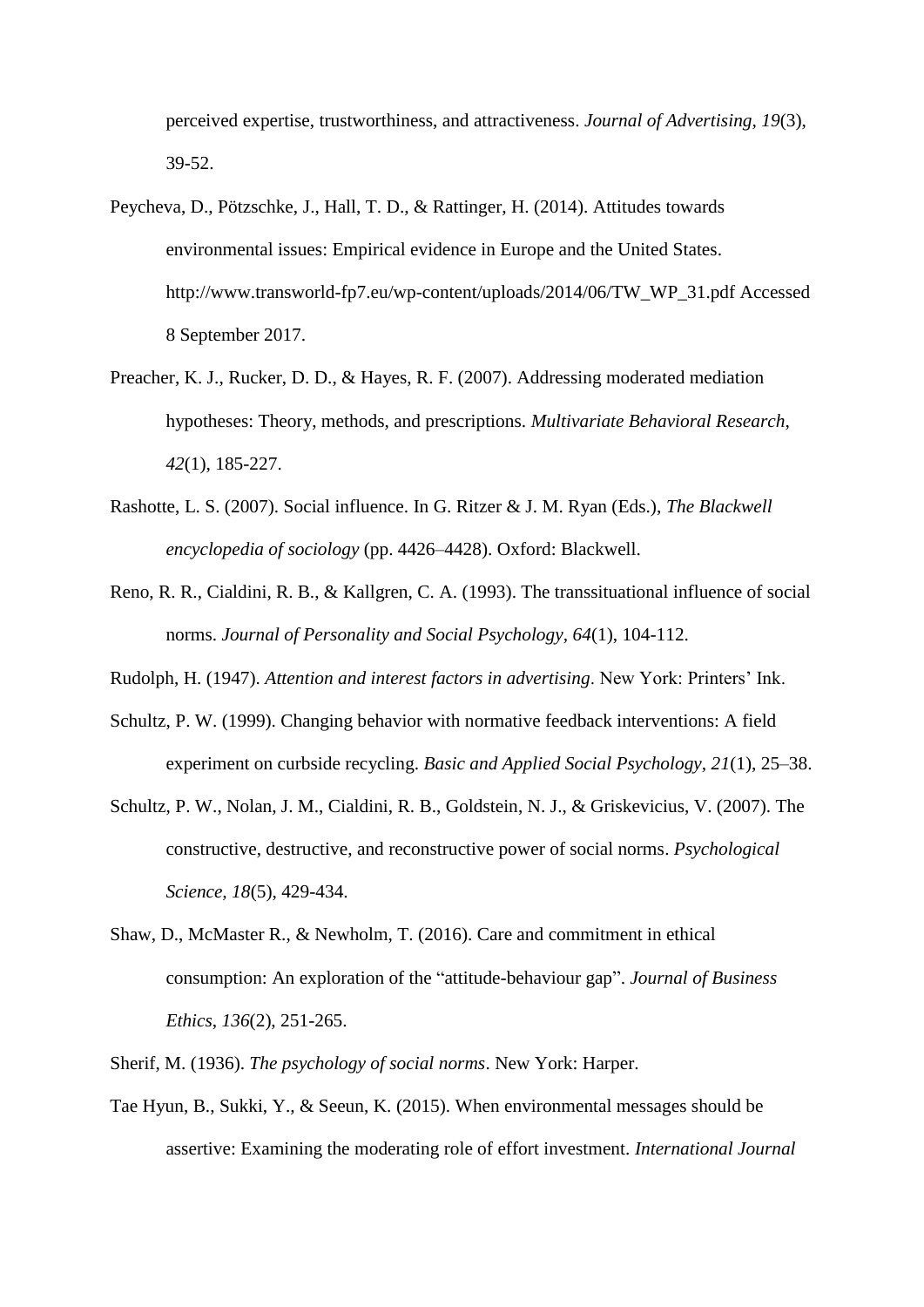*of Advertising, 34*(1), 135-157.

- Tajfel, H., & Turner, J. C. (1979). An integrative theory of inter-group conflict. In W. G. Austin & S. Worchel (Eds.), *The social psychology of inter-group relations* (pp. 33– 47). Monterey, CA: Brooks/Cole.
- Thaler, R., & Sunstein, C. (2008). *Nudge: Improving decisions about health, wealth and happiness*. New Haven, CT: Yale University.
- Thøgersen, J. (1999). The ethical consumer. Moral norms and packaging choice. *Journal of Consumer Policy, 22*(4), 439-460.
- Till, B. D., & Busler, M. (2000). The match-up hypothesis: Physical attractiveness, expertise, and the role of fit on brand attitude, purchase intent and brand beliefs. *Journal of Advertising, 29*(3), 1-13.
- Wheeler, R. T. (2009). Nonprofit advertising: Impact of celebrity connection, involvement and gender on source credibility and intention to volunteer time or donate money. *Journal of Nonprofit & Public Sector Marketing, 21*(1), 80-107.
- White, K., & Simpson, B. (2013). When do (and don't) normative appeals influence sustainable consumer behaviors? *Journal of Marketing, 77*(2), 78-95.
- Wind, Y. (1976). Preference of relevant others and individual choice models. *Journal of Consumer Research, 3*(1), 50-57.
- Zajonc, R. B., & Sales, S. M. (1966). Social facilitation of dominant and subordinate responses. *Journal of Experimental Social Psychology, 2*(2), 160-168.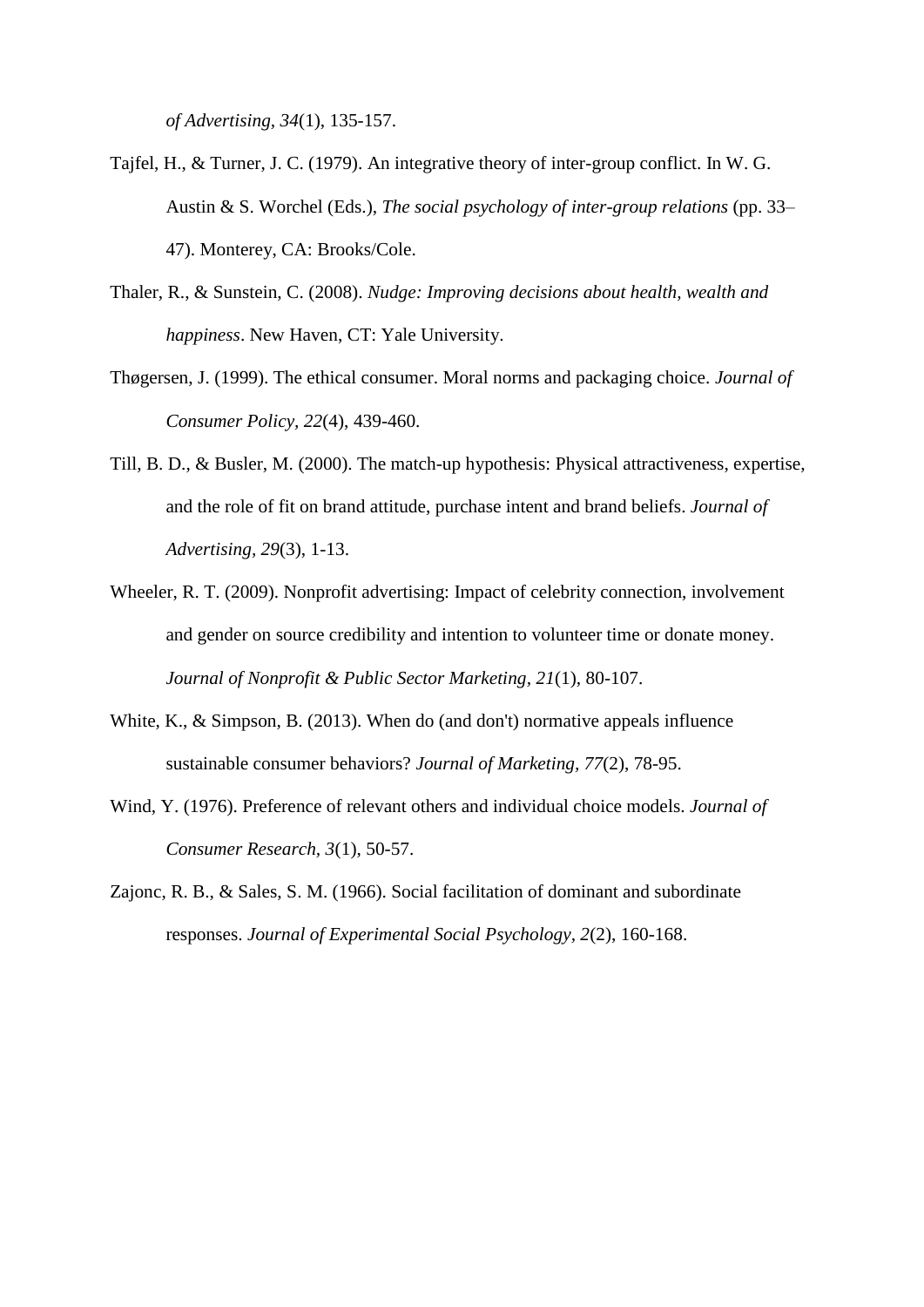Fig. 1. Operational perspectives when activating social influence for persuasion purposes

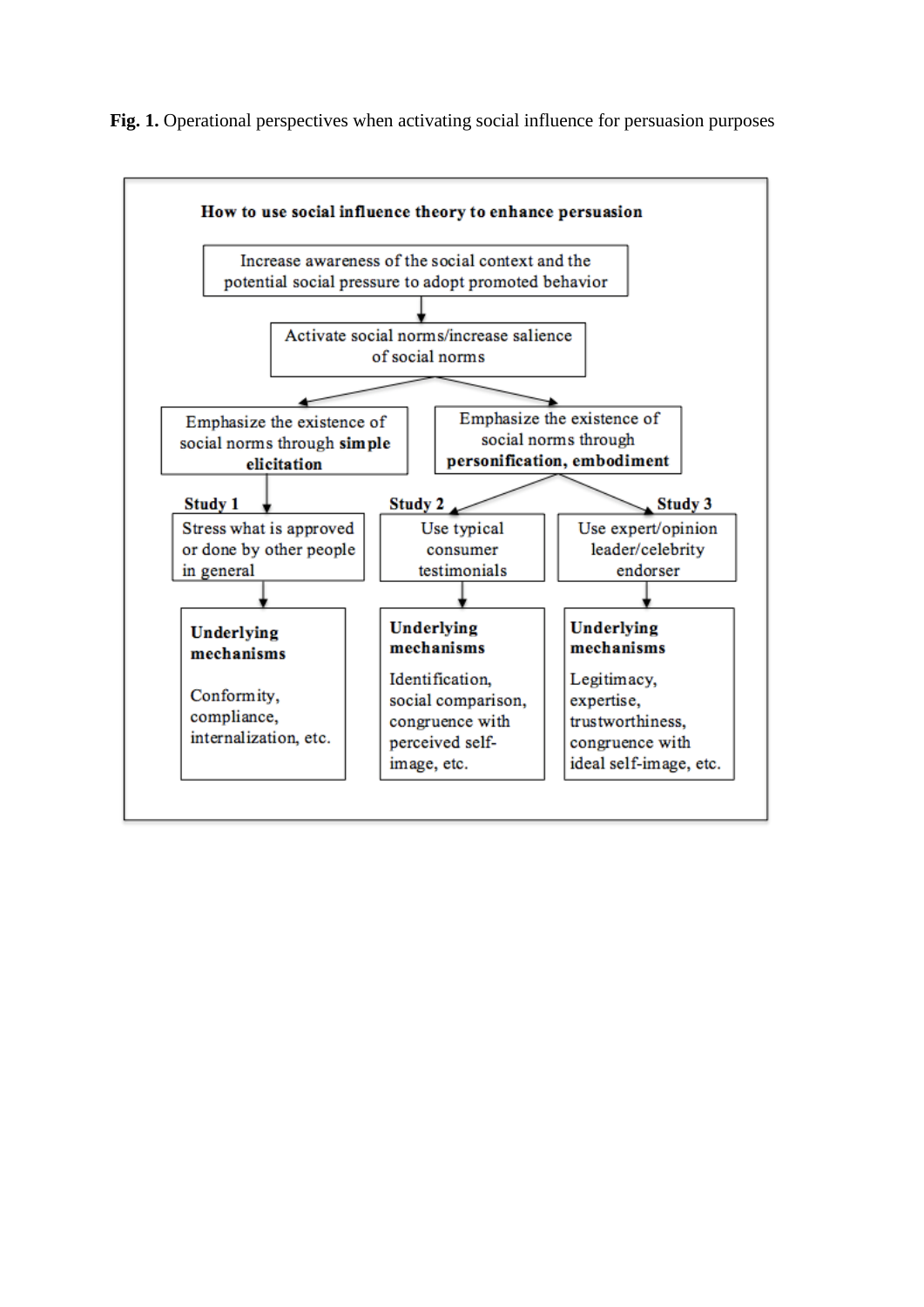

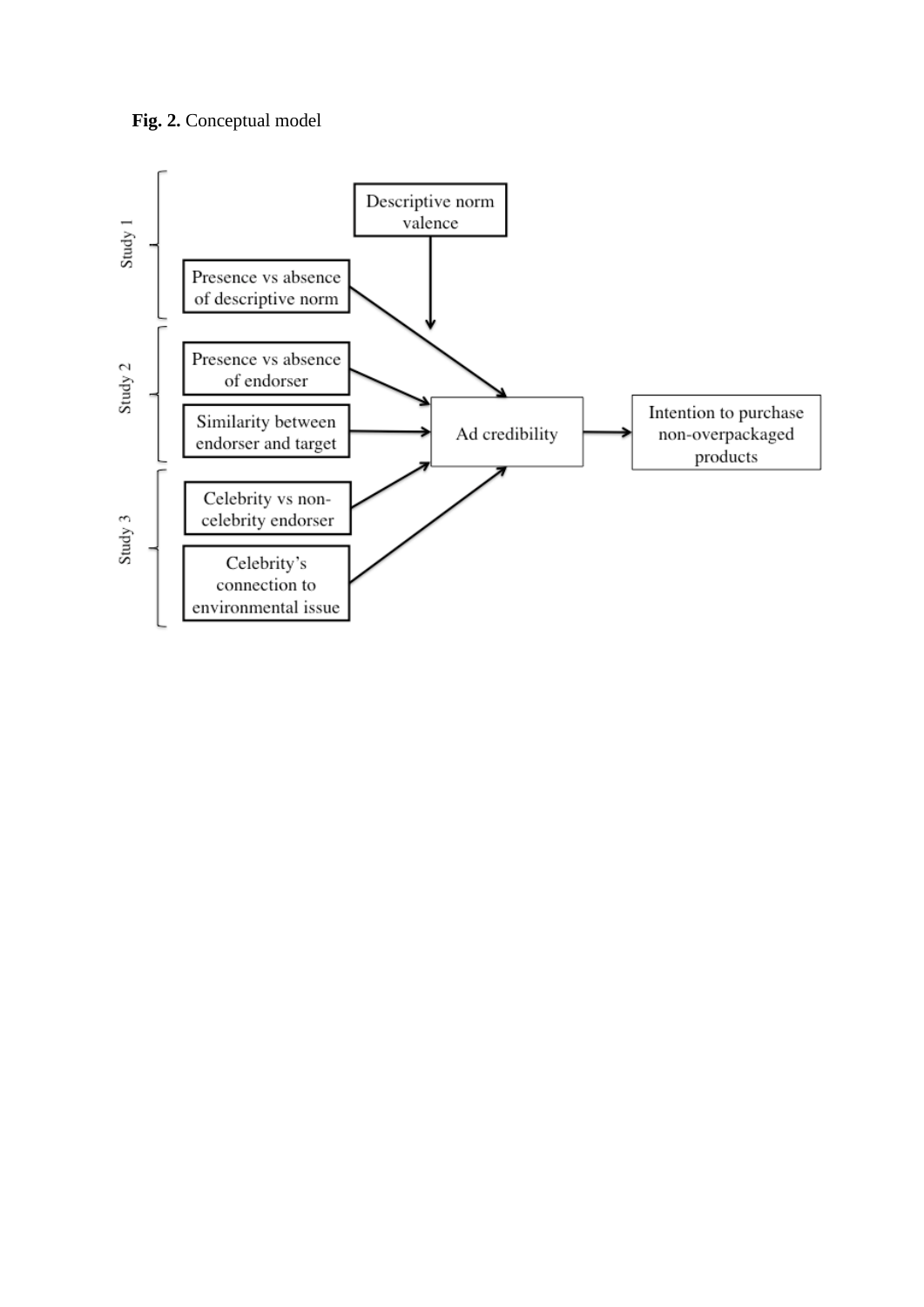## **Table 1.** Reliability and validity of the measurement scales

|                                                                                          | Study 1 $(n=145)$                                                                                            |                                                                                                    | Study 2 $(n=173)$                                                                              |          |                                                                                                      | Study $3(n=159)$ |          |                                                                                                      |            |
|------------------------------------------------------------------------------------------|--------------------------------------------------------------------------------------------------------------|----------------------------------------------------------------------------------------------------|------------------------------------------------------------------------------------------------|----------|------------------------------------------------------------------------------------------------------|------------------|----------|------------------------------------------------------------------------------------------------------|------------|
|                                                                                          | $\alpha$                                                                                                     | St. B                                                                                              | <b>AVE</b>                                                                                     | $\alpha$ | St. B                                                                                                | <b>AVE</b>       | $\alpha$ | St. B                                                                                                | <b>AVE</b> |
| <b>Ad credibility</b>                                                                    |                                                                                                              |                                                                                                    |                                                                                                |          |                                                                                                      |                  |          |                                                                                                      |            |
| The allegations presented in this ad                                                     |                                                                                                              | .860                                                                                               |                                                                                                |          | .909                                                                                                 |                  |          | .875                                                                                                 |            |
| are true                                                                                 |                                                                                                              |                                                                                                    |                                                                                                |          |                                                                                                      |                  |          |                                                                                                      |            |
| This ad is unbiased                                                                      | .940                                                                                                         | .932                                                                                               | .842                                                                                           | .931     | .934                                                                                                 | .829             | .917     | .898                                                                                                 | .787       |
| I believe the claims presented in this<br>ad                                             |                                                                                                              | .958                                                                                               |                                                                                                |          | .888                                                                                                 |                  |          | .888                                                                                                 |            |
| <b>Environmental concern</b>                                                             |                                                                                                              |                                                                                                    |                                                                                                |          |                                                                                                      |                  |          |                                                                                                      |            |
| I am very concerned about the                                                            |                                                                                                              |                                                                                                    |                                                                                                |          |                                                                                                      |                  |          |                                                                                                      |            |
| environment                                                                              |                                                                                                              | .799                                                                                               |                                                                                                |          | .746                                                                                                 |                  |          | .789                                                                                                 |            |
| Humans are severely abusing the<br>environment                                           |                                                                                                              | .799                                                                                               |                                                                                                |          | .778                                                                                                 |                  |          | .823                                                                                                 |            |
| I would be willing to reduce my<br>consumption to help protect the                       |                                                                                                              | .893                                                                                               |                                                                                                |          | .874                                                                                                 |                  |          | .757                                                                                                 |            |
| environment<br>Major political change is necessary to<br>protect the natural environment | .916                                                                                                         | .737                                                                                               | .638                                                                                           | .902     | .793                                                                                                 | .655             | .881     | .635                                                                                                 | .542       |
| Major social changes are necessary to<br>protect the natural environment                 |                                                                                                              | .770                                                                                               |                                                                                                |          | .881                                                                                                 |                  |          | .697                                                                                                 |            |
| Anti-pollution laws should be<br>enforced more strongly                                  |                                                                                                              | .786                                                                                               |                                                                                                |          | .774                                                                                                 |                  |          | .700                                                                                                 |            |
| <b>Identification with the endorser</b>                                                  |                                                                                                              |                                                                                                    |                                                                                                |          |                                                                                                      |                  |          |                                                                                                      |            |
| I can easily identify with this person                                                   |                                                                                                              | $\overline{\phantom{0}}$                                                                           |                                                                                                |          | .821                                                                                                 |                  |          |                                                                                                      |            |
| This person looks like me                                                                |                                                                                                              |                                                                                                    |                                                                                                |          | .961                                                                                                 |                  |          |                                                                                                      |            |
| I feel like I share the same values as                                                   |                                                                                                              |                                                                                                    |                                                                                                |          | .915                                                                                                 |                  |          |                                                                                                      |            |
| this person                                                                              |                                                                                                              |                                                                                                    |                                                                                                | .926     |                                                                                                      | .687             |          |                                                                                                      |            |
| I feel close to this person                                                              |                                                                                                              |                                                                                                    |                                                                                                |          | .727                                                                                                 |                  |          |                                                                                                      |            |
| I feel like I know this person                                                           |                                                                                                              |                                                                                                    |                                                                                                |          | .867                                                                                                 |                  |          |                                                                                                      |            |
| I recognize myself in this person                                                        |                                                                                                              |                                                                                                    |                                                                                                |          | .637                                                                                                 |                  |          |                                                                                                      |            |
| <b>Source credibility</b>                                                                |                                                                                                              |                                                                                                    |                                                                                                |          |                                                                                                      |                  |          |                                                                                                      |            |
| About the subject treated in this<br>advertisement, the person testifying                |                                                                                                              |                                                                                                    |                                                                                                |          |                                                                                                      |                  |          |                                                                                                      |            |
| Expert                                                                                   |                                                                                                              |                                                                                                    |                                                                                                |          |                                                                                                      |                  |          | .913                                                                                                 |            |
| Experienced                                                                              |                                                                                                              |                                                                                                    |                                                                                                |          |                                                                                                      |                  | .969     | .963                                                                                                 | .887       |
| Qualified                                                                                |                                                                                                              |                                                                                                    |                                                                                                |          |                                                                                                      |                  |          | .965                                                                                                 |            |
| Skilled                                                                                  |                                                                                                              |                                                                                                    |                                                                                                |          |                                                                                                      |                  |          | .925                                                                                                 |            |
| <b>Discriminant validity check</b>                                                       | Correlation between ad<br>credibility and<br>environmental concern<br>.385 (Squared correlation<br>$<$ AVEs) |                                                                                                    | Correlations ranging<br>between .383 and .429<br>(Squared correlations <<br>AVE <sub>s</sub> ) |          | Correlations ranging<br>between .299 and .506<br>(Squared correlations <<br>AVE <sub>s</sub> )       |                  |          |                                                                                                      |            |
| <b>Fit indices</b>                                                                       |                                                                                                              | $\chi^2$ /df = 1.57, TLI = .979,<br>$CFI = .986$ , RMSEA =<br>$.063$ , GFI = .948, SRMR<br>$=.034$ |                                                                                                |          | $\chi^2$ /df = 1.74, TLI = .946,<br>$CFI = .957$ , RMSEA =<br>$.081,$ GFI = $.854,$<br>$SRMR = .076$ |                  |          | $\chi^2$ /df = 1.86, TLI = .962,<br>$CFI = .970$ , RMSEA =<br>$.074,$ GFI = $.899,$<br>$SRMR = .042$ |            |

Likert format: 1 = totally disagree; 7 = totally agree; α: Cronbach's alpha; St. B: standard factor loading; AVE: average variance extracted. TLI: Tucker-Lewis index, CFI= comparative fit index, RMSEA: root mean square error of approximation, GFI= goodness of fit index, SRMR= standardized root mean square residual.

Intention to avoid over-packaged products was excluded from the measurement model as it is measured with a single item.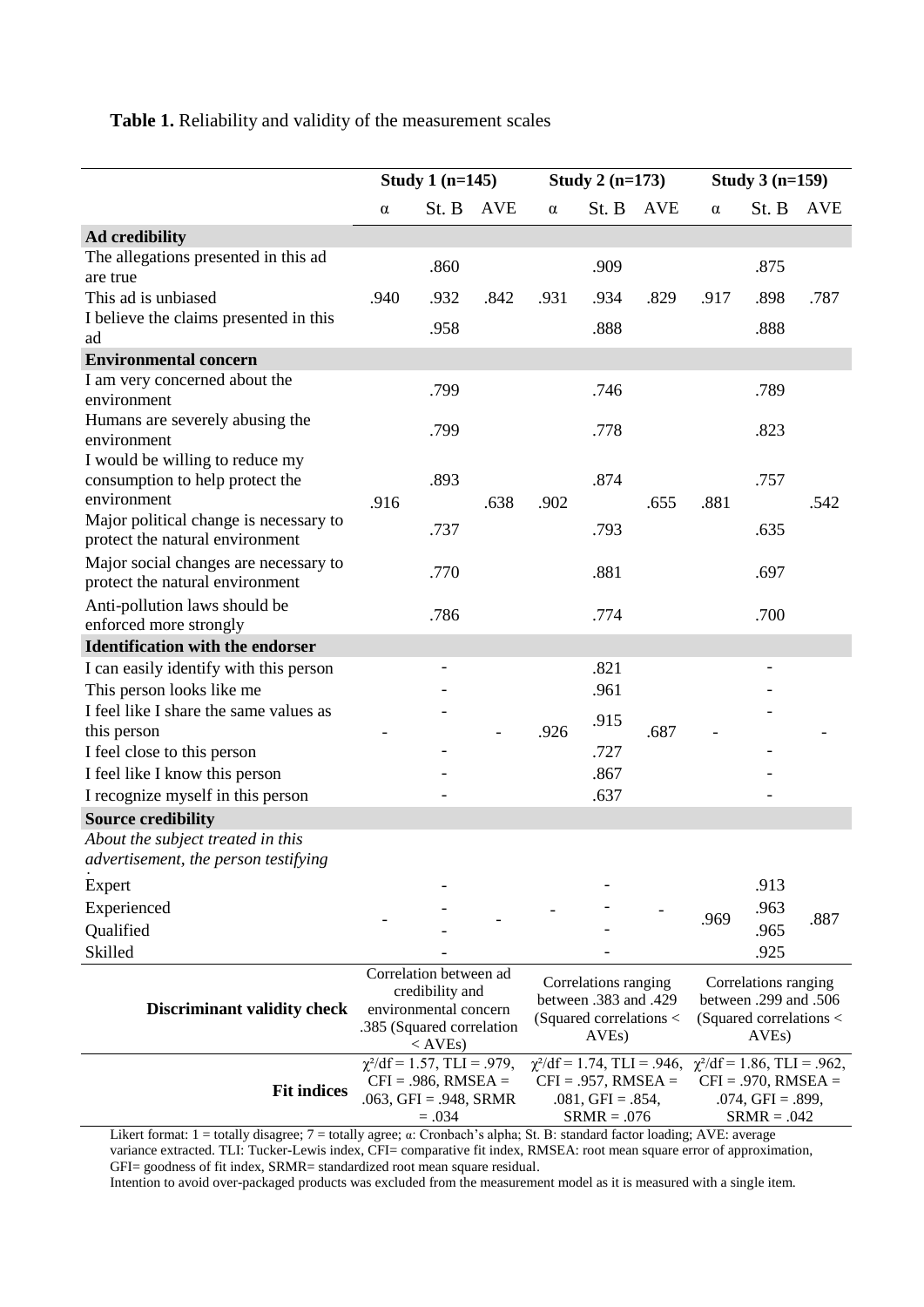**Table 2.** Conditional indirect effect of descriptive norm on intention to purchase non-

overpackaged products through ad credibility depending on norm valence

|                                                                       | <b>Dependent variables</b> |                                        |                                                                 |                              |  |  |  |
|-----------------------------------------------------------------------|----------------------------|----------------------------------------|-----------------------------------------------------------------|------------------------------|--|--|--|
| <b>Independent variables</b>                                          |                            | <b>Perceived ad</b><br>credibility (M) | <b>Intention to purchase</b><br>non-overpackaged<br>products(Y) |                              |  |  |  |
|                                                                       | $\mathbf{b}(\mathbf{SE})$  | 95% CI                                 | $\mathbf{b}$ (SE)                                               | 95% CI                       |  |  |  |
| Perceived descriptive norm $.19 \,(.06)$ [.059, .316]                 |                            |                                        |                                                                 | $.11(.07)$ $[-.037, .248]$   |  |  |  |
| Valence of descriptive<br>norm                                        |                            | $-.57(.22)$ $[-1.02, .132]$            |                                                                 |                              |  |  |  |
| Perceived descriptive norm<br>$\times$ Valence of descriptive<br>norm |                            | $.33(.13)$ $[.088, .586]$              |                                                                 |                              |  |  |  |
| Perceived ad credibility                                              |                            |                                        |                                                                 | $.41$ $(.11)$ $[.197, .620]$ |  |  |  |
| Covariates                                                            |                            |                                        |                                                                 |                              |  |  |  |
| Environmental concern                                                 |                            | $.36(.10)$ $[.159, .558]$              |                                                                 | $.56(.11)$ $[.336, .789]$    |  |  |  |
| Gender                                                                |                            | $.09(.23)$ $[-.363, .547]$             |                                                                 | $.31(.25)$ [-.182, .808]     |  |  |  |
| Age                                                                   |                            | $.01(0.01)$ [ $-.007, .027$ ]          |                                                                 | $.02$ $(.01)$ $[.004, .041]$ |  |  |  |
| $R^2$                                                                 | .327                       |                                        | .497                                                            |                              |  |  |  |
| Conditional indirect effect of X on Y at values<br>of the moderator   |                            |                                        |                                                                 |                              |  |  |  |
| Negative descriptive norm                                             |                            | .01(.03)                               | $[-.057, .082]$                                                 |                              |  |  |  |
| Positive descriptive norm                                             | .15(.06)                   |                                        |                                                                 | [.048, .301]                 |  |  |  |
| <b>Index of moderated</b><br>mediation                                | .14(.07)                   |                                        | [.027, .314]                                                    |                              |  |  |  |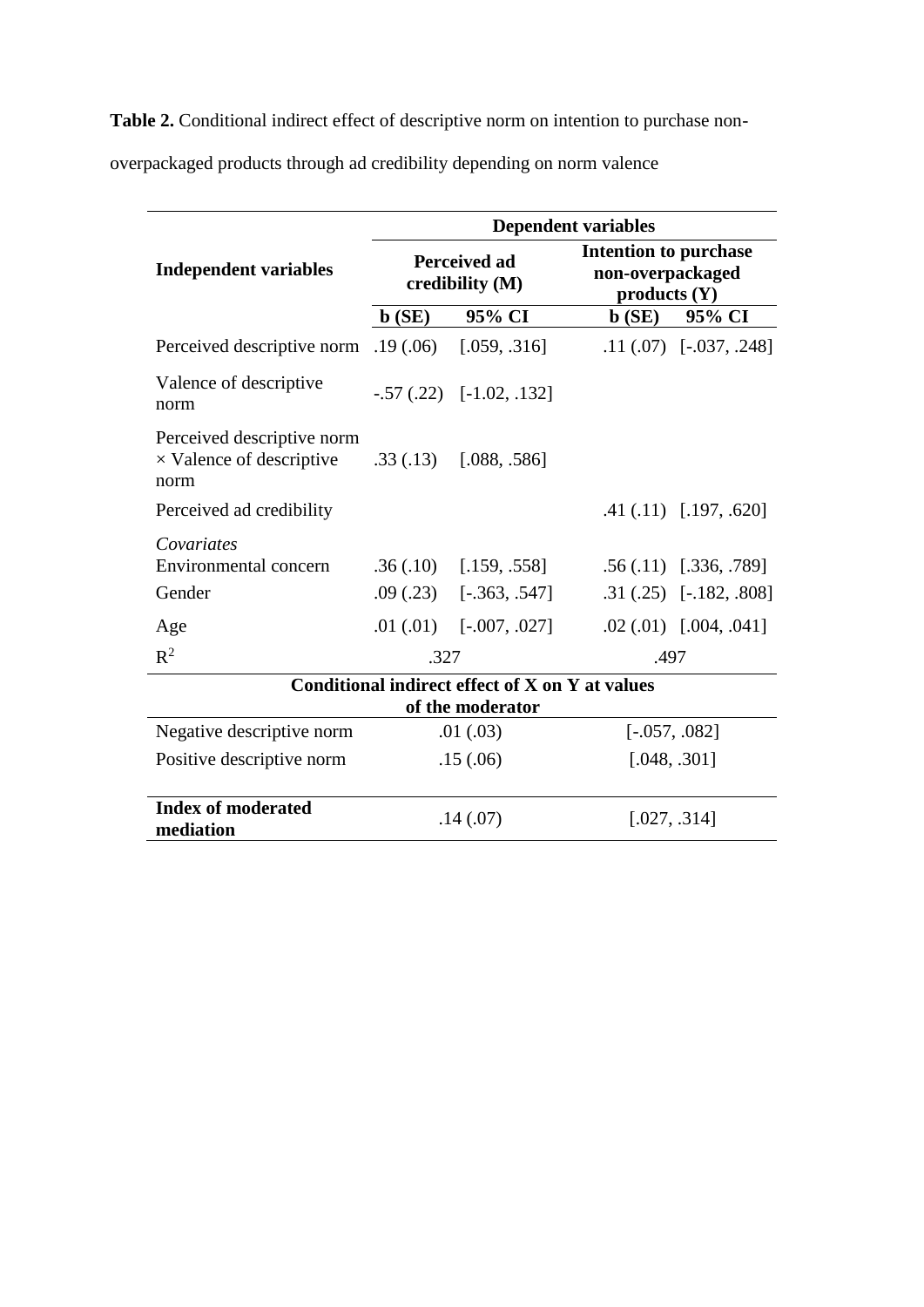# **Table 3. Summary of hypotheses testing**

|                  | <b>Hypotheses</b>                                                                                                                                                                                                                                                                                                                                               | <b>Conclusion</b>                                                              |
|------------------|-----------------------------------------------------------------------------------------------------------------------------------------------------------------------------------------------------------------------------------------------------------------------------------------------------------------------------------------------------------------|--------------------------------------------------------------------------------|
| H1.              | Ad credibility mediates the effect of a descriptive norm<br>pertaining to non-overpackaged products on intention to<br>purchase non-overpackaged products.                                                                                                                                                                                                      | Partially supported<br>(only true when<br>the descriptive<br>norm is positive) |
| H <sub>2</sub> . | Consumers perceive ad credibility as significantly lower (vs.<br>higher) with the activation of a positive (vs. negative) descriptive<br>norm pertaining to non-overpackaged products.                                                                                                                                                                          | Supported                                                                      |
| H3.              | The valence of the descriptive norm activated in the ad<br>moderates the indirect effect of the descriptive norm on intention<br>to purchase non-overpackaged products through ad credibility,<br>such that the indirect effect is stronger (vs. weaker) when the<br>valence of the norm pertaining to non-overpackaged products is<br>positive (vs. negative). | Supported                                                                      |
| H4.              | The presence of an endorser has a positive influence on (a) ad<br>credibility and (b) intention to purchase non-overpackaged<br>products.                                                                                                                                                                                                                       | H <sub>4</sub> a is rejected<br>H4b is supported                               |
| H <sub>5</sub> . | Age similarity between an endorser's profile and the target<br>public profile positively influences (a) ad credibility and (b)<br>intention to purchase non-overpackaged products through the<br>mediator effect of identification with the endorser.                                                                                                           | Supported                                                                      |
| H6.              | (a) Ad credibility and (b) intention to purchase non-<br>overpackaged products are higher (vs. lower) when the<br>testimonial comes from a celebrity connected with the<br>environmental issue than when the testimonial comes from a<br>non-connected celebrity or a typical consumer.                                                                         | H6a is supported<br>H6b is rejected                                            |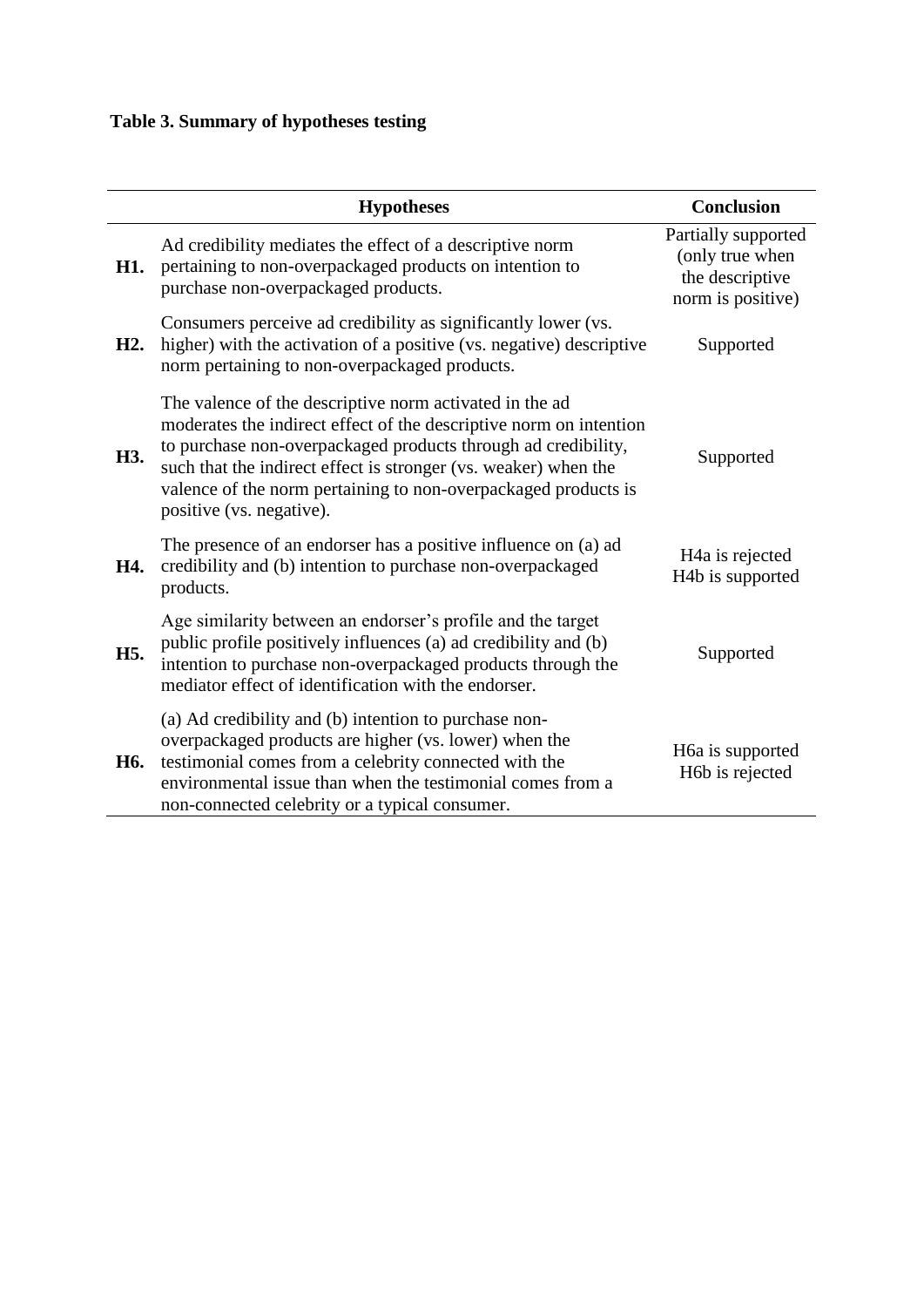**Appendix 1. Examples of stimuli used in Study 2**